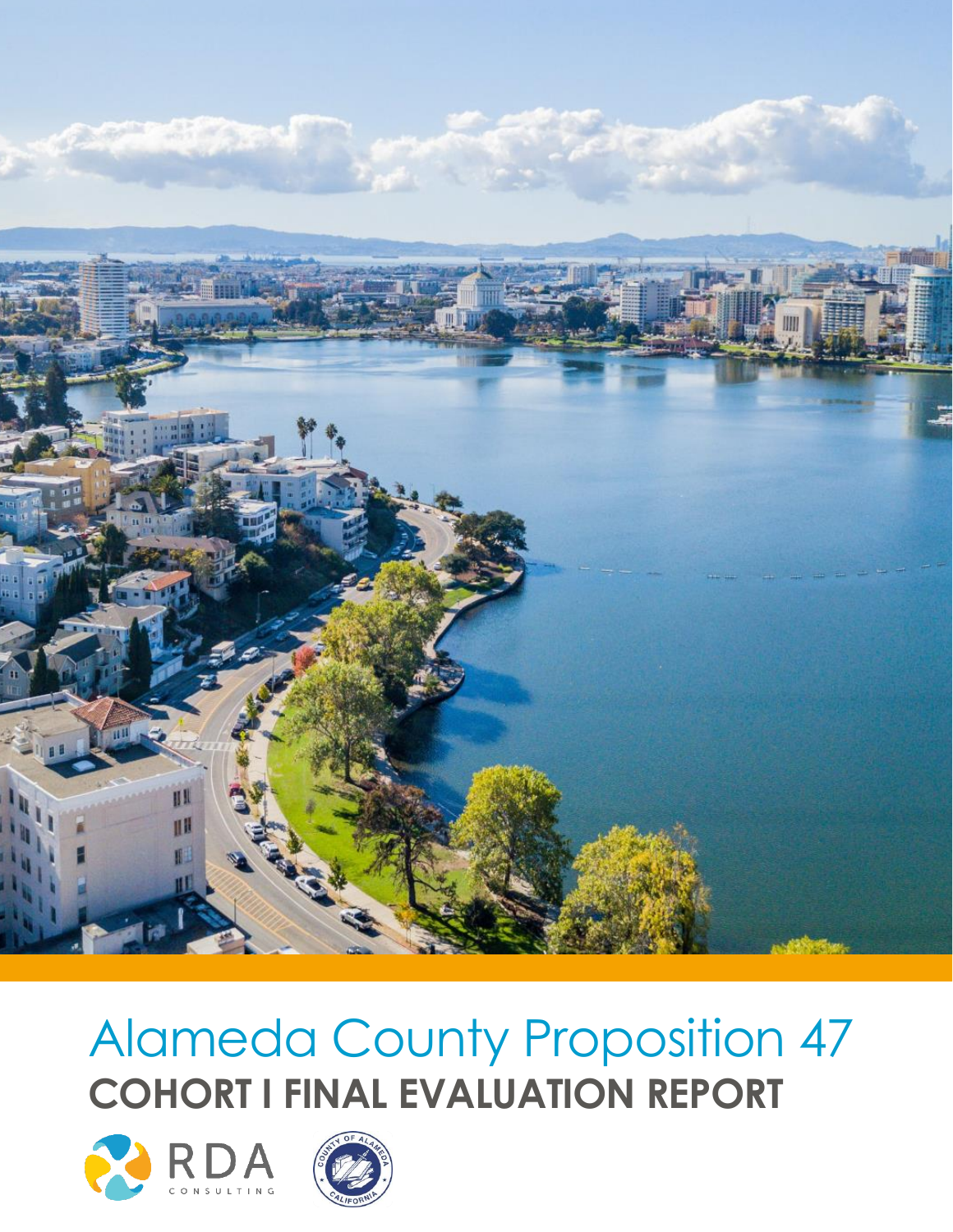# Alameda County Proposition 47 Cohort I Final Evaluation Report

Debbie Mayer Sonia Urquidi Ardavan Davaran

This report was developed by Resource Development Associates under contract with the Alameda County Health Care Services Agency.

Resource Development Associates, 2021





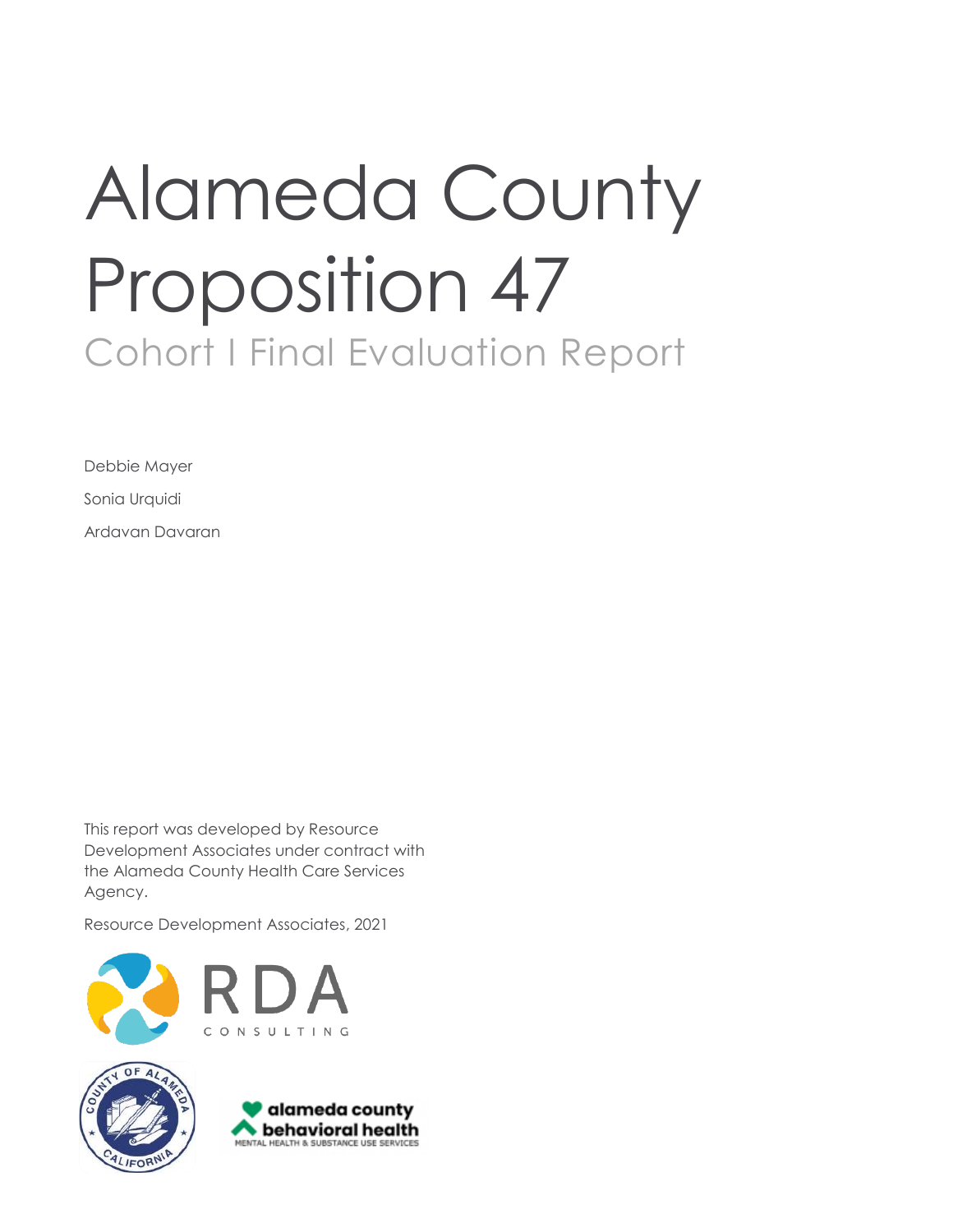

# Table of Contents

| Executive Summary                                                           | 4  |
|-----------------------------------------------------------------------------|----|
| Introduction and Project Description                                        | 6  |
| Evaluation and Report Overview                                              | 8  |
| <b>Mental Health Reentry Treatment Team</b><br>(RTT) Program                | 11 |
| Substance Use Disorder (SUD) Program                                        | 19 |
| Housing Assistance Program                                                  | 28 |
| Conclusion                                                                  | 34 |
| Appendix A. Alameda County Local<br><b>Advisory Committee (LAC) Members</b> | 35 |
| Appendix B. Alameda County Prop 47<br>Cohort I Logic Model                  | 36 |
| Appendix C. Progress Toward<br><b>Proposition 47 Cohort I Objectives</b>    | 37 |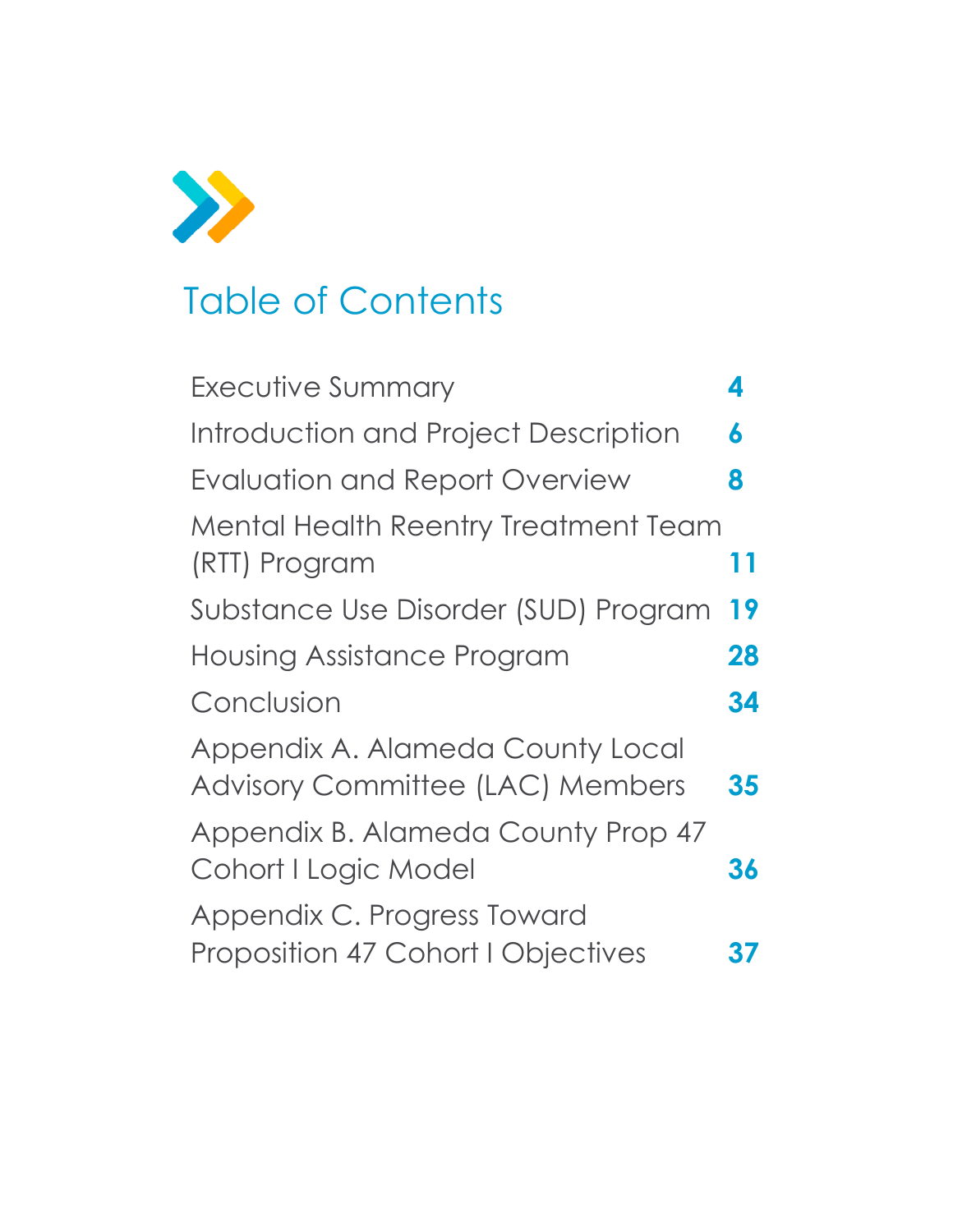

# <span id="page-3-0"></span>**Executive Summary**

Alameda County's \$6 million Proposition (Prop) 47 grant supported three distinct program areas that provided services to justice-involved individuals<sup>1</sup> with behavioral health needs: (1) Reentry Treatment Teams (RTTs) that offered comprehensive case management and mental health treatment; (2) recovery residences that provided stable, sober housing and a telephone hotline that screened and provided referrals to individuals for substance use disorders (SUDs); and (3) a housing assistance program that provided clients with up to \$5,000 for eligible expenditures, including but not limited to rental assistance, security deposit, and utilities. The California Board of State and Community Corrections (BSCC) awarded Alameda County the Prop 47 grant in June 2017 to be implemented over a 38-month grant period.<sup>3</sup> The County subcontracted \$4.2 million of the award (70%) to community-based organizations (CBOs) to deliver programs.

### Program Accomplishments

**Clients Served. Through June 2021, Alameda County provided mental health services, SUD services, and housing-related assistance to 3,085 justice-involved individuals. 4**

[Figure 1](#page-3-1) highlights Alameda County's progress across the three program areas. Overall, Prop 47 funded programs worked as intended to address gaps in mental health, SUDs and housing services and resources available to the justice-involved population in Alameda County. This is demonstrated by the enrollment numbers, completion, and recidivism rates across programs.

 $\overline{a}$ 

<span id="page-3-1"></span>**Figure 1. Alameda County Prop 47 Program Progress Highlights**

#### **REENTRY TREATMENT TEAMS (RTTS)**

- •**504** clients served
- •**51%** of exiting clients **reached or partially reached treatment goals**
- **•81% did not recidivate**<sup>2</sup> following RTT enrollment

#### **SUBSTANCE USE DISORDER HOTLINE ll& RECOVERY RESIDENCES**

- •**1,918** individuals called the hotline and **203** clients were served in recovery residences
- •**74%** of exiting recovery residence clients **reached or partially reached treatment goals**
- •**91% did not recidivate<sup>2</sup>** following their first stay at recovery residence

### **HOUSING ASSISTANCE**

- •**\$2.1 million** distributed to **663** clients
- •**92% of clients did not recidivate<sup>2</sup>** following receipt of first housing grant

<sup>&</sup>lt;sup>1</sup> Justice-involved includes individuals with any justice system contact, including arrest. <sup>2</sup> Recidivism is defined as arrest for a new misdemeanor or felony offense resulting in a conviction in Alameda County. Data is through June 2021.

<sup>3</sup> Alameda County accepted a 12-month, no-cost extension to extend the grant through August 2021. <sup>4</sup> This figure may include duplicate clients, as Prop 47 clients can receive more than one type of service.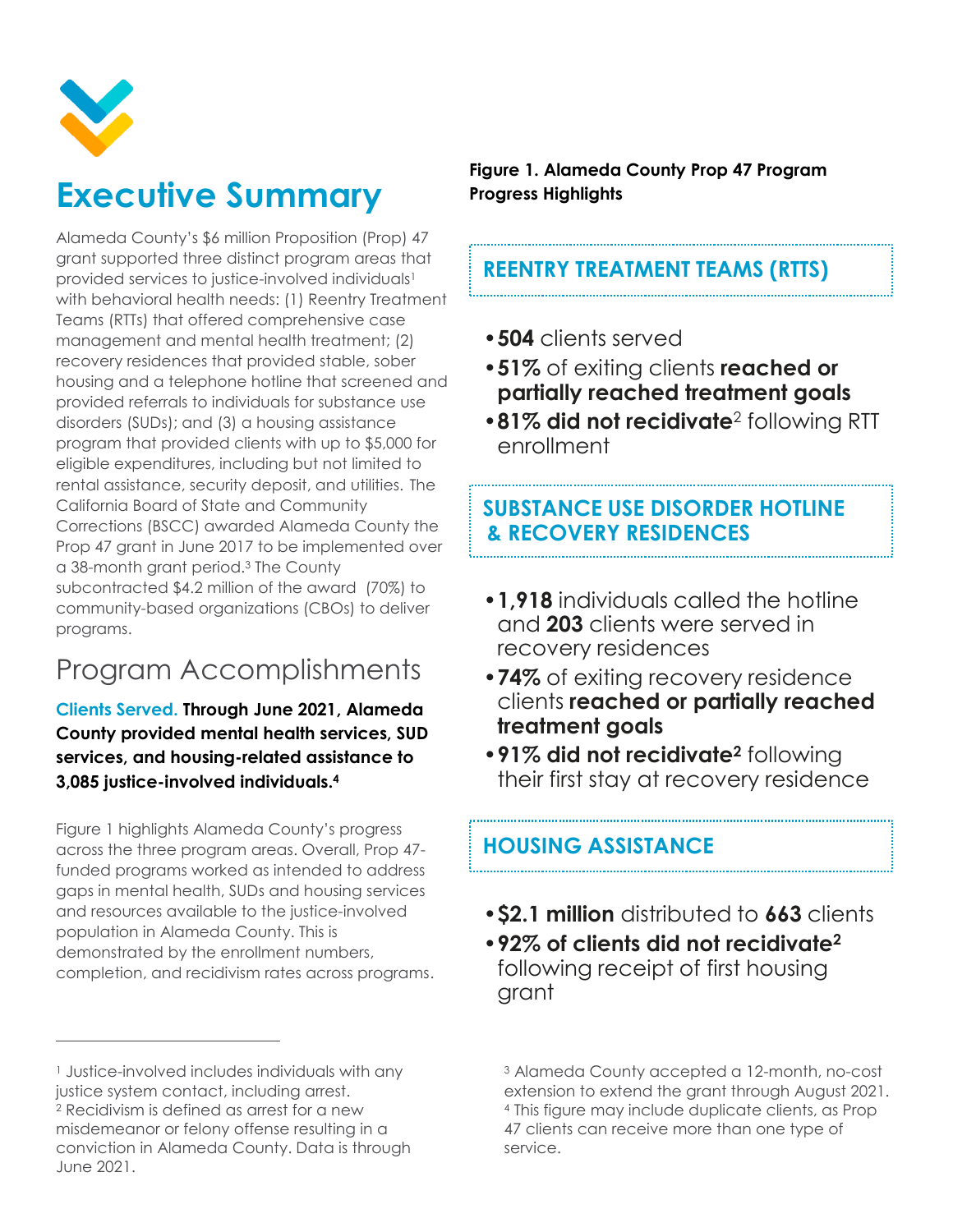**Mental Health Services.** Alameda County's Prop 47 RTTs administered mental health services to 504 clients, including psychiatric treatment; intensive care coordination/case management; connection to community resources; and linkages to mental health, substance abuse, legal, and life skills services. The interdisciplinary structure of RTTs supported client success, particularly by linking clients to peer counselors who have shared lived experience in the behavioral health and criminal justice systems. Clients reported valuing their relationships with RTT staff members and described Prop 47 RTTs as a stable support in their lives.

**Substance Use Disorder (SUD) Services.** Alameda County's Prop 47 SUD hotline screened 1,918 individuals for SUDs, with 203 individuals placed into Prop 47-funded beds at recovery residences. Enrollment at recovery residences has steadily increased from program start-up. Clients described the high impact of reliable housing and food security provided at recovery residences, emphasizing the necessity of these two resources to support a successful recovery from substance use.

**Housing Assistance.** Alameda County's Prop 47 housing assistance program provided housingrelated financial support to 663 clients, some of whom received multiple allocations, up to a maximum of \$5,000. At the time housing assistance was first provided, almost all clients were homeless or at risk of homelessness. The average amount of financial housing support for each client was \$3,170.

### Addressing Program Barriers

**Program Start-Up.** The County's Prop 47 service providers experienced challenges accompanying the staffing, training, and administration of new programs serving a justice-involved population with high mental health and SUD treatment needs. To address this, County and service providers continued to leverage resources and draw from existing organizational capacity to serve Prop 47 clients.

**Housing Availability.** The Bay Area housing crisis is particularly challenging for individuals with behavioral health needs who are justice-involved. Prop 47 service providers navigated limited housing availability for clients by building relationships with landlords to mitigate the stigma of criminal justice involvement.

**COVID-19 Pandemic.** Program staff adapted to pandemic-related social distancing requirements to maintain client relationships and program engagement by meeting clients in public spaces, utilizing technology, and providing additional resources.

### Lessons Learned

**Administrative Investment.** Alameda County was intentionally ambitious in the design of its Prop 47 programs in order to meet the outsized need for mental health services, SUD services, and housingrelated assistance among the County's justiceinvolved population. Administering three distinct programs has required a significant investment in coordination, administration, and oversight, which is particularly challenging because each program possesses a distinct referral process and service delivery model. To address this, the County built a Prop 47 coordinator into its grant to provide coordination and oversight among program areas and the Prop 47 Local Advisory Committee (LAC) provided ongoing oversight.

**Cohort II Refinements.** Alameda County applied for and received Cohort II Prop 47 funding to provide mental, substance use, and housing assistance services for three additional years. In addition to refining the Cohort I program components, Cohort II also adds a pre-arrest diversion program to reduce justice system penetration by offering services in lieu of arrest or hospitalization to individuals with mental health or substance use disorders.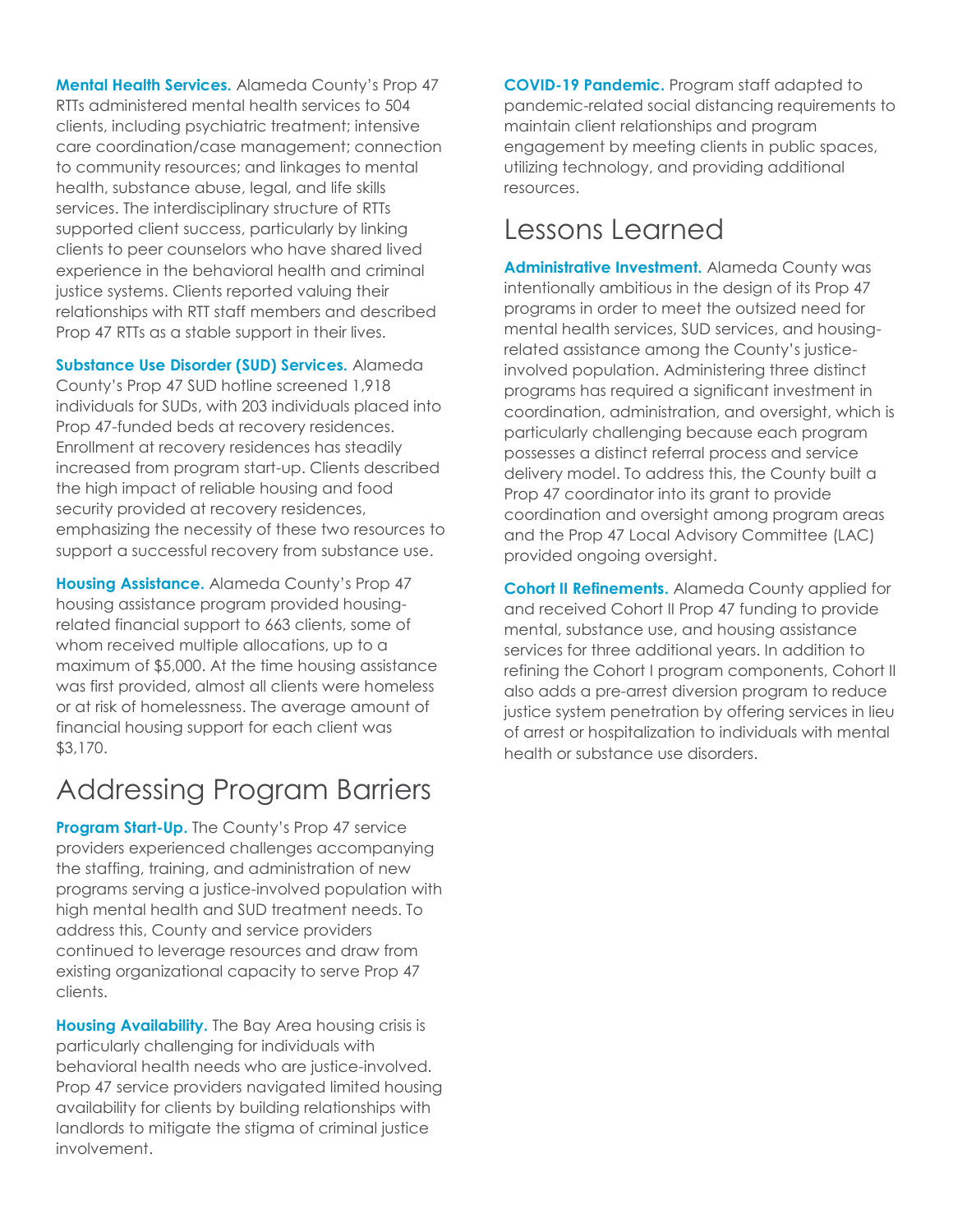

 $\overline{a}$ 

# <span id="page-5-0"></span>**Introduction and Project Description**

Approved by California voters in November 2014, Proposition (Prop) 47 reclassified certain nonviolent, non-serious drug and property crimes from felonies to misdemeanors and generated millions of dollars in state savings from the reduction of the state prison population, state hospital commitments, and court caseloads. Prop 47 requires these savings to be placed in the Safe Neighborhoods and Schools Fund and mandates the Board of State and Community Corrections (BSCC) to allocate 65% of the funds for mental health and substance use disorder (SUD) treatment that is aimed at reducing recidivism, 25% for crime prevention and support programs in schools, and 10% for trauma recovery services for crime victims. Funds are allocated to local agencies through a competitive grant process administered by the BSCC to provide services to justice-involved individuals with behavioral health needs.

The Alameda County Health Care Services Agency (HCSA), in partnership with the Alameda County Probation Department, Bay Area Community Services, La Familia Counseling Services, Canales Unidos Reformando Adictos (CURA), Center Point Inc., Second Chance Inc., and Roots Community Health Center, obtained a \$6 million dollar grant from the BSCC through the first cohort of Prop 47 funding to provide targeted mental health, SUD treatment, and housing support services to justice-involved adults in the County with behavioral health needs.<sup>5</sup> [Figure 2](#page-5-1) summarizes these program areas.



#### <span id="page-5-1"></span>**Figure 2. Alameda County Prop 47 Program Areas**

<sup>5</sup> To determine Prop 47 eligibility, justice-involved includes individuals with any justice system contact, including arrest.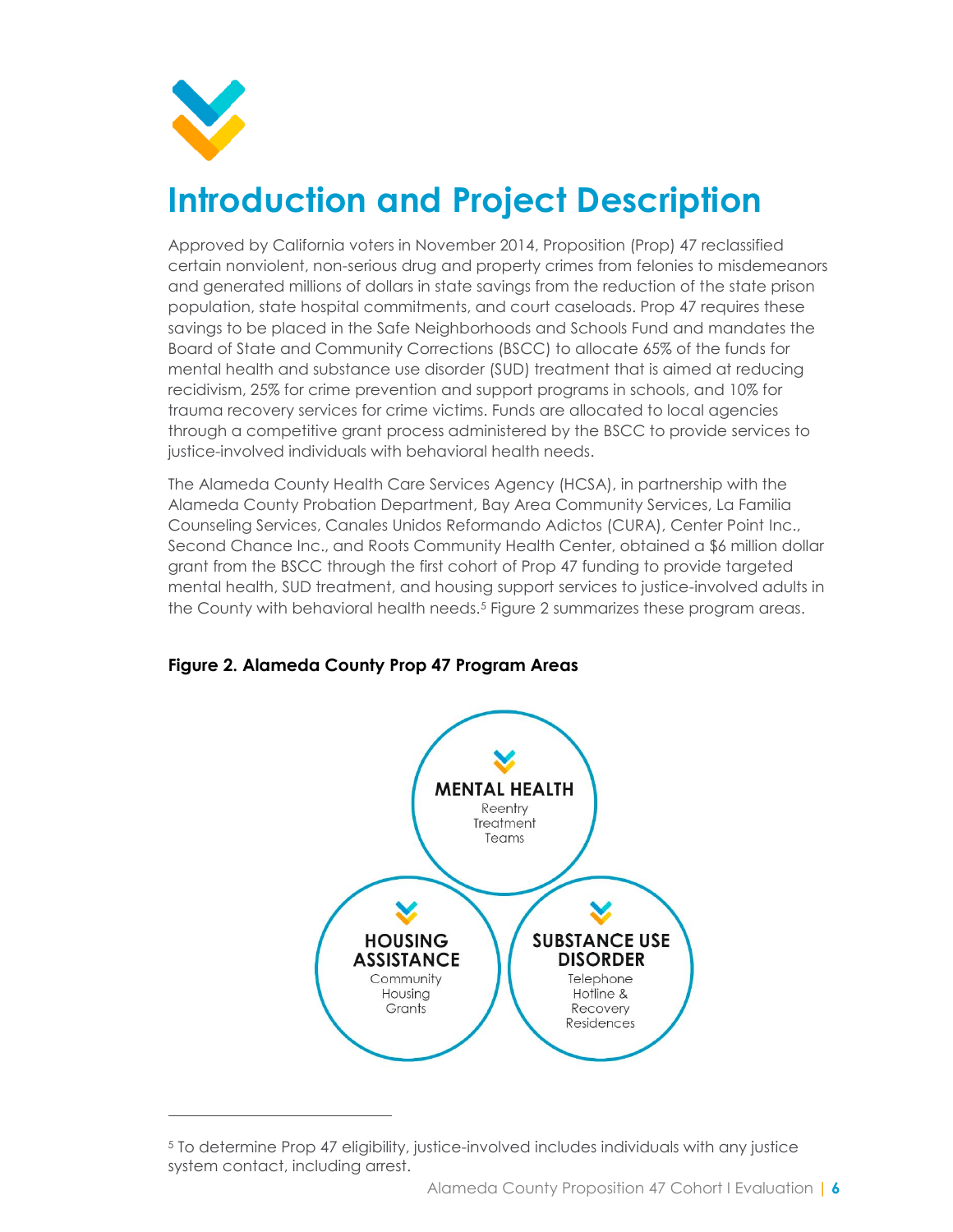Alameda County directed Prop 47 Cohort I funds across multiple program areas to develop new mental health and housing assistance programs and augment funding for existing SUD services. Specifically, Alameda County used Prop 47 funds to:

- **1.** Implement multidisciplinary **Reentry Treatment Teams (RTTs)** led by community-based organizations (CBOs) to provide services for justice-involved individuals with serious mental illness. RTTs provide psychiatric treatment, case management, housing, and employment support, as well as linkages to community resources, other behavioral health treatment, legal services, life skills, and education services. Alameda County allocated **\$1.3 million** of Prop 47 funds to RTTs.<sup>6</sup> RTT funds were expended between December 2017 and June 2021.
- **2.** Utilize partnerships with CBOs already providing **SUD services** to fund treatment services for justice-involved individuals. The Prop 47 Cohort I grant funded 11 beds at community-based **recovery residences** that provided sober living environments for individuals participating in outpatient SUD treatment. Prop 47 also partially funded a **telephone hotline** that screened clients for SUDs and subsequently made referrals to the appropriate level of care. Alameda County allocated **\$600,000** of Prop 47 funds to SUD programs<sup>7</sup> and SUD funds were expended between July 2017 and June 2020.
- **3.** Establish a **housing assistance program** to increase the number and capacity of CBOs that provide housing support to justice-involved individuals with behavioral health needs. CBOs provided assistance with rental assistance, security deposits, utilities, credit repair, and other resources to establish suitable housing. Alameda County allocated **\$2.3 million** of Prop 47 funds to the housing assistance program.<sup>8</sup> Housing funds were expended between July 2018 and June 2021.9

Alameda County's Prop 47 programs were overseen by the Local Advisory Committee (LAC), a group of County agency representatives and community stakeholders with knowledge and experience related to Prop 47 programs and services.<sup>10</sup> The LAC was cochaired by Alameda County's Behavioral Health Services Director and Chief Probation Officer and included representatives from the District Attorney, Public Defender, Sheriff, and Courts, as well as community representatives who are formerly incarcerated and/or systems-impacted (see full list of LAC members in Appendix A). The LAC was established prior to the Prop 47 grant submission to the BSCC to identify strategies, programs, and services; the target populations and areas; and eligibility criteria for the Prop 47 grant application. Upon receipt of grant funding from the BSCC, the LAC began holding quarterly advisory meetings to provide ongoing support for Prop 47 implementation.

 $\overline{a}$ 

<sup>6</sup> Alameda County originally planned to dedicate \$2.1 million to RTTs, but later shifted \$800,000 from RTTs to the housing assistance program. In addition to the \$1.3 in Prop 47 funding, the program also leveraged \$6.4 million from other funding sources.

<sup>7</sup> The SUD program also leveraged approximately \$988,000 from other funding sources. 8 Alameda County originally planned to dedicate \$1.5 million to the housing assistance program, but later shifted \$800,000 from RTTs to the housing assistance program for a total of \$2.3 million.

<sup>9</sup> Housing services were not fully implemented until July 2018 due to procurement and contracting delays.

<sup>10</sup> In 2019, Alameda County received a second \$6 million dollar Prop 47 grant as part of the Prop 47 Cohort II grant cycle.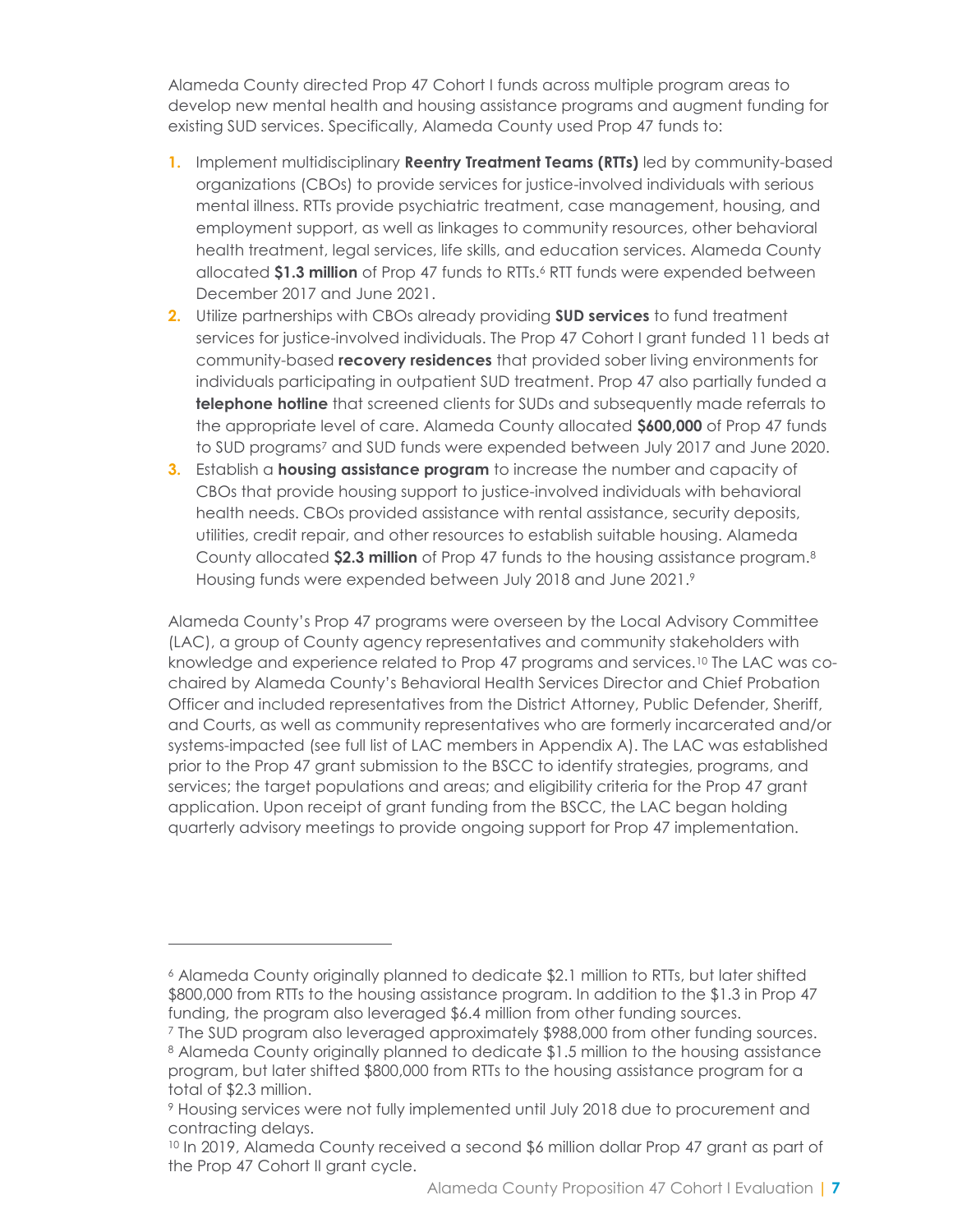

# <span id="page-7-0"></span>**Evaluation and Report Overview**

Resource Development Associates (RDA) was contracted by Alameda County as the external evaluator of the County's Prop 47 programs to report on the County's progress in a preliminary evaluation report and a final program evaluation. This final report, building on the preliminary evaluation report, provides a review of the program's efficacy and overall impact. The goals and objectives established by the County for its Prop 47 grant-funded activities are detailed in [Table 1.](#page-7-1) These goals and objectives are further contextualized in the program logic model found in Appendix B.

#### <span id="page-7-1"></span>**Table 1. Goals and Objectives of Prop 47 Activities in Alameda County**

|                                                                                                                                | 1. 65% of Adult Forensic Behavioral Health and<br>Probation clients who are referred to RTT and<br>discharged from jail enroll in RTT.                                           |
|--------------------------------------------------------------------------------------------------------------------------------|----------------------------------------------------------------------------------------------------------------------------------------------------------------------------------|
| Formerly incarcerated<br>individuals with moderate-                                                                            | 2.<br>Within 24 months, 50% of RTT clients will step down<br>to mild-moderate mental health services.                                                                            |
| severe or serious and<br>persistent mental illness are<br>stabilized through<br>community-based mental<br>health treatment and | 3.<br>75% of RTT clients maintain engagement in<br>mental health treatment and services or<br>successfully complete treatment during the entire<br>12-24 month treatment period. |
| services and do not<br>reoffend.                                                                                               | 75% of enrolled clients referred to community-<br>4.<br>based support services such as employment or<br>housing are successfully linked to those services.                       |
|                                                                                                                                | 80% of RTT clients do not return to jail during the<br>5.<br>treatment period.                                                                                                   |
|                                                                                                                                | 65% of Prop 47 clients referred to SUD programs<br>6.<br>and discharged from jail enroll in SUD programs.                                                                        |
| Formerly incarcerated<br>individuals with SUDs are                                                                             | 50% of Prop 47 SUD clients maintain engagement<br>7.<br>in SUD treatment and services throughout the<br>entire treatment period.                                                 |
| stabilized through<br>community-based<br>treatment and services                                                                | Within 6 months, 50% of enrolled clients will step<br>8.<br>down to lower level of care or complete<br>treatment.                                                                |
| and do not reoffend.                                                                                                           | 75% of enrolled clients referred to community-<br>9.<br>based support services such as employment and<br>housing are successfully linked to those services.                      |
|                                                                                                                                | 10.80% of SUD clients do not return to jail during the<br>treatment period.                                                                                                      |
| Formerly incarcerated<br>individuals with mental<br>illness and/or SUDs are                                                    | 11. 75% of Prop 47 clients with identified need for<br>housing assistance receive it in conjunction with<br>mental health and SUD services.                                      |
| stabilized through housing<br>supports and do not<br>reoffend.                                                                 | 12.80% of clients who receive housing supports do<br>not return to jail during the treatment period.                                                                             |

#### *GOALS* **OBJECTIVES**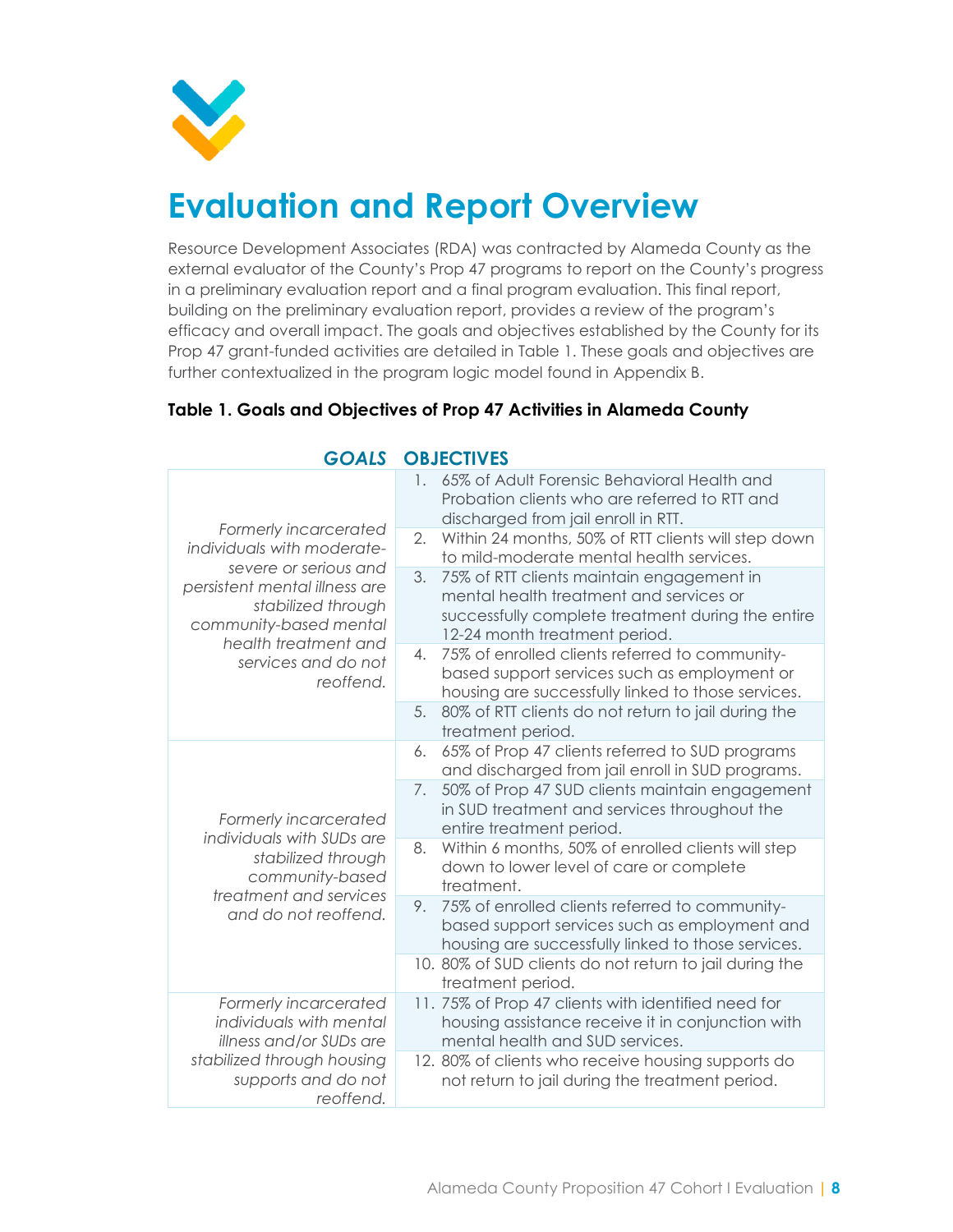### Qualitative Data Collection Methodology

RDA engaged in primary data collection with a diverse group of Prop 47 stakeholders to obtain qualitative insights about their experiences with Prop 47 activities. Qualitative data collection took place twice, during project midpoint and near the conclusion of the project. Qualitative data were used with quantitative data to assess Prop 47 implementation and outcomes and provide recommendations to increase program impact. The specific qualitative data collection techniques used and limitations encountered in the data collection process are described below.

**Instrument Development.** RDA developed qualitative protocols to guide data collection efforts. These protocols were designed to be appropriate for diverse participants that come from a range of cultural, linguistic, and educational backgrounds.

**Focus Groups and Interviews with Providers and Staff.** RDA conducted a combined total of 36 focus groups and interviews across all program areas, including 12 with CBO service providers and 24 with clients, to gather in-depth qualitative data about client experiences and perceived outcomes related to program implementation.**<sup>11</sup>**

**Leadership and LAC Interviews.** RDA conducted 14 interviews with a sample of Prop 47 program leadership, supervisors, managers, and LAC members to assess stakeholder experiences with the implementation and outcomes of Prop 47 activities. These interviews asked participants about interagency collaboration, experiences with program implementation, and perceptions of outcomes. Conversations focused on lessons learned, facilitators to success, and barriers to implementation.

**Thematic Analysis.** Data collected during focus groups and key informant interviews were transcribed, quality checked, and summarized into high-level categories. As a result of this approach, participant quotations across all qualitative data collection activities were systematically processed and organized around the identification of emergent themes and patterns. These themes and patterns were then synthesized into key findings.

**Limitations.** While RDA spoke with dozens of Prop 47 stakeholders at all levels of involvement during the qualitative data collection process, a few factors may have impacted the amount and quality of data collected. For example, the most recent round of qualitative data collection took place during the COVID-19 pandemic. Therefore, interviews and focus groups that were planned to be in-person shifted to virtual settings. Virtual meetings mitigated some travel and scheduling barriers, but the pandemic also created challenges for some individuals that may have impacted their availability to engage in data collection activities and resulted in fewer clients participating in interviews.

Additionally, the research team only spoke to those who agreed to be interviewed. The individuals interested and able to participate in interviews represent a small fraction of the number of clients served through the Prop 47 program. Therefore, it is possible that those who participated in data collection have different characteristics (e.g., more communicative or actively engaged with the program) than those who did not participate.

 $\overline{a}$ 

<sup>&</sup>lt;sup>11</sup> Clients were provided \$25 gift cards as compensation for their participation in the focus group or interviews.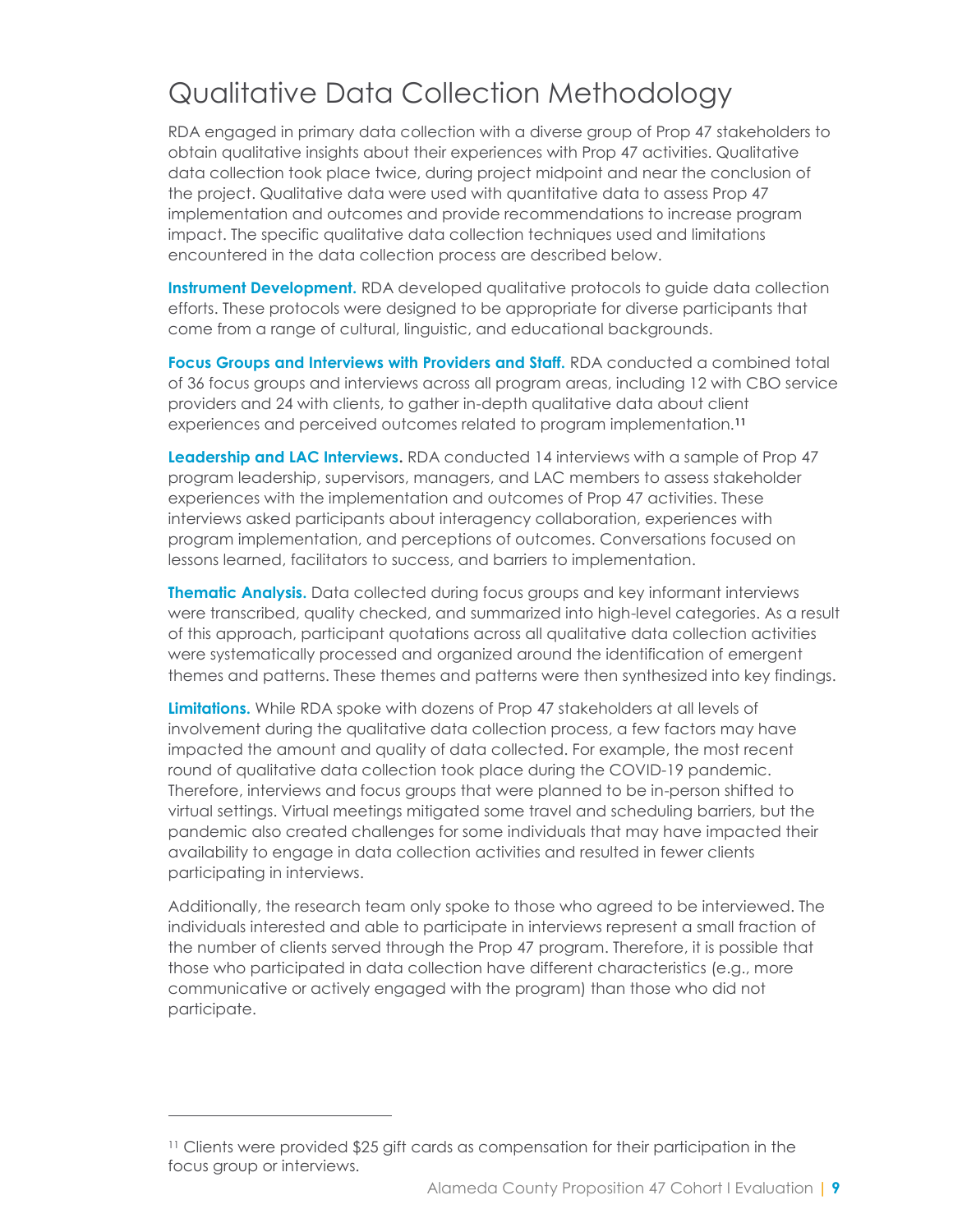### Quantitative Data Collection Methodology

Relevant quantitative data were collected for individuals participating in each of the Prop 47 service areas, including mental health, SUD referral and recovery residences, and the housing assistance program, from the beginning of service implementation through June 2021. Key data elements utilized in this evaluation are summarized in [Figure](#page-9-0)  [3.](#page-9-0)

Quantitative analyses present the number and characteristics of the population served and types of services administered. In addition to service-specific data, demographic data were collected for individual clients. Data from the Alameda County Probation Department were utilized to determine if the client was under active probation supervision in the County.

Finally, data were provided by the Alameda County District Attorney and Alameda County Sheriff's Office to determine if a client recidivated following service receipt through June 2021. Recidivism is defined in this evaluation as an arrest for a new offense that resulted in a conviction for a felony or misdemeanor offense.

| <b>RTT</b>                                                                                                                                                                       | <b>SUD Referrral</b><br><b>Hotline</b> | <b>SUD Recovery</b><br><b>Residences</b>                                                                                                          | <b>Housing Assistance</b>                                                                                                                                                                       |
|----------------------------------------------------------------------------------------------------------------------------------------------------------------------------------|----------------------------------------|---------------------------------------------------------------------------------------------------------------------------------------------------|-------------------------------------------------------------------------------------------------------------------------------------------------------------------------------------------------|
| • Program Start<br>Date<br>• Mental Health<br>Diagnosis<br>• Discharge<br>Date/Status<br>• Assessment<br>Scores<br>• Psychiatric<br>Hospitalizations<br>• Recidivism<br>Outcomes | • Service Date<br>• Service Type       | • Service Date<br>• Provider<br>• Number of Bed<br>Days<br>• Substance Use<br>Diagnosis<br>• Discharge<br>Date/Status<br>• Recidivism<br>Outcomes | • Service Date<br>• Service Type<br>• Mental<br>Health/Substance<br>Use Need<br>• Amount Spent<br>per Service<br>• District in which<br>Service was<br>Administered<br>• Recidivism<br>Outcomes |

#### <span id="page-9-0"></span>**Figure 3. Key Quantitative Data Elements**

**Data Preparation and Quality Assurance.** Data were received in multiple spreadsheets representing different components of the analysis. Where necessary, data were merged on one or more identifiers. To match probation and recidivism data to Prop 47 service clients, the first character of the clients' first and last name as well as their date of birth were used.

**Descriptive Statistics.** Descriptive analytic techniques were used to summarize client demographic characteristics, types of services received, service characteristics, and short-term programmatic outcomes. Characteristics and trends were examined by service type for all participants and over time.

**Limitations.** Due to changes in the program model, inconsistent data collection, or a lack of data availability, this evaluation is unable to report on certain goals and objectives, such as those related to referrals from the jail into Prop 47 programs and referrals to CBOs. In order to address these limitations, RDA worked with the County to identify, when possible, similar data elements related to those objectives.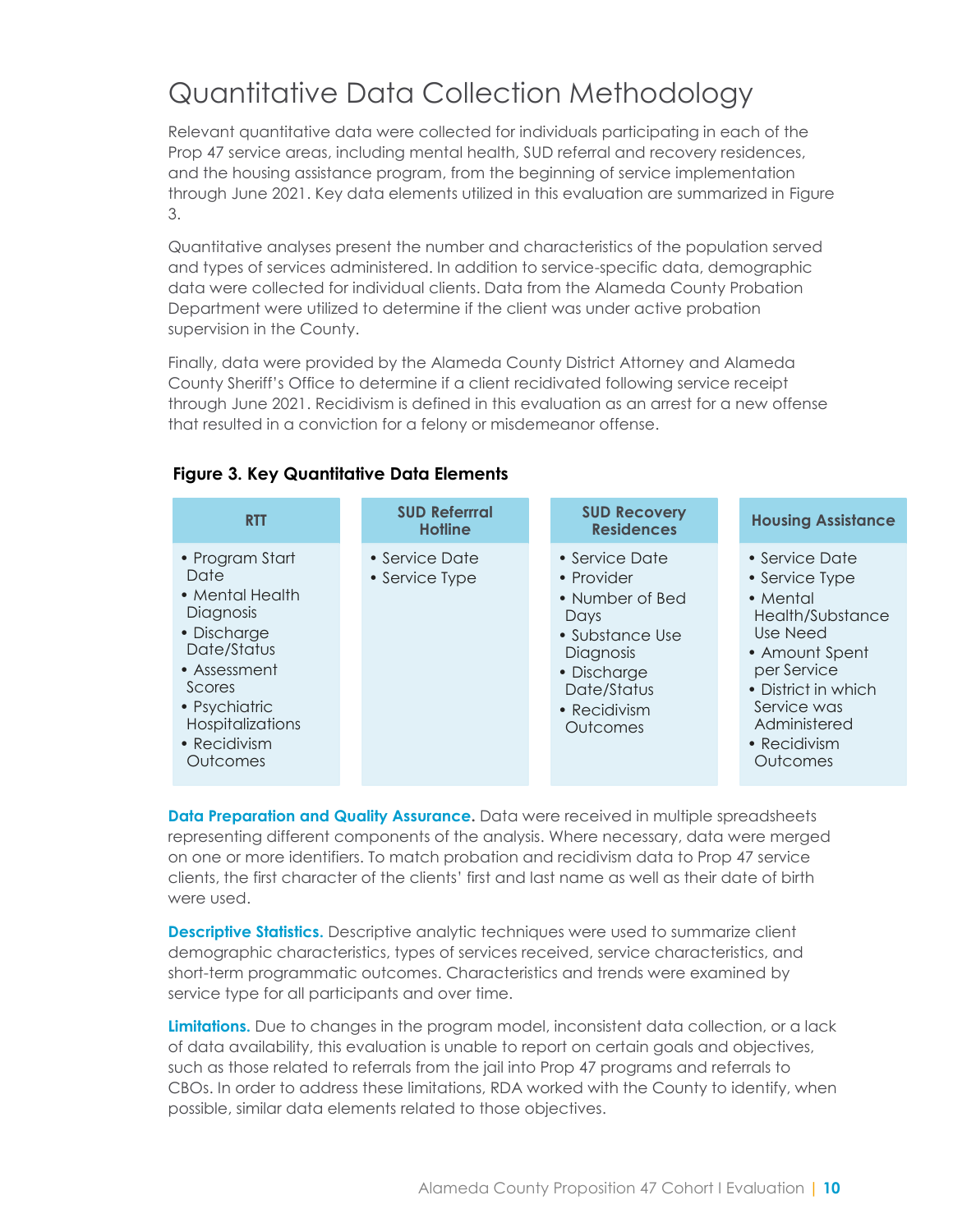

# <span id="page-10-0"></span>**Mental Health Reentry Treatment Team (RTT) Program**

The Alameda County Prop 47 Cohort I mental health program was comprised of two RTTs that delivered comprehensive case management and treatment to justice-involved individuals with serious mental illness. The RTTs were run by two CBOs that serve clients based on region: Bay Area Community Services in North County and La Familia Counseling Services in East, Central, and South County. Each RTT was designed to provide 80 clients with services and resources to reduce mental health impairment over a 12-24 month enrollment period, using a Critical Time Intervention (CTI)-based model to step down clients over the course of enrollment. The model had a client/staff ratio of 13:1, with each team designed to consist of: one FTE clinical supervisor, three FTE social workers/clinicians, three FTE peer support specialists, and one part-time (.33 FTE) psychiatrist. [Figure 4](#page-10-1) illustrates the CTI treatment model used for RTT clients in Alameda County.

<span id="page-10-1"></span>



RTTs provided psychiatric treatment, intensive care coordination/case management; housing support; connection to community resources; employment support; and linkages to mental health, substance abuse, legal, and life skills services. The RTT model effectively integrated peer services, meaningfully employing and empowering previously justiceinvolved individuals with lived experience in the behavioral health system as peer support specialists. Peer support specialists had a unique ability to relate to and motivate other justice-involved individuals due to a shared mental health recovery process and reentry experience. They provided intensive case management, accompanied clients to appointments, and ensured they received necessary services. RTT staff members received trainings on a range of service delivery approaches, including motivational interviewing, restorative justice, and cultural and gender responsiveness.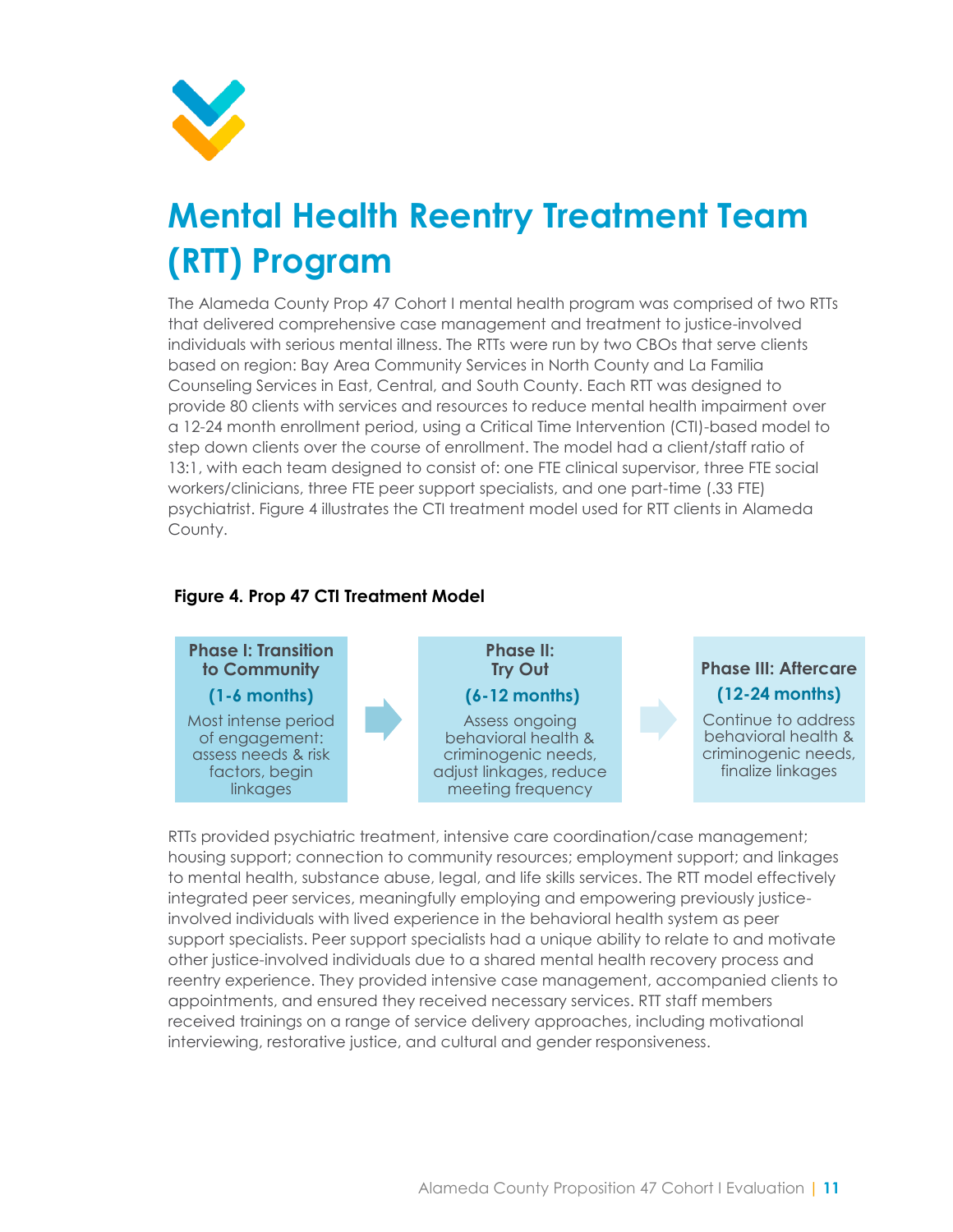## Program Profile

This section describes the services provided through the RTT program; the demographics and needs of RTT clients; and the program outcomes, including program exit types, psychiatric hospitalizations, and recidivism.

#### **RTT Services**

In the 31 months between December 2017 through June 2021, 504 unique individuals received Prop 47-funded mental health services—averaging approximately 200 individuals annually. Thus, the program reached its intended enrollment capacity of 160 individuals per year. [Figure 5](#page-11-0) shows the number of unique enrollments by six-month periods (with the exception of December 2017). Of the 504 individuals enrolled in mental health services, 341 (68%) were previously incarcerated and 103 (20%) were referred through Behavioral Health Court or by a criminal justice agency, which may include the jail, Probation Department, Public Defender, District Attorney.



#### <span id="page-11-0"></span>**Figure 5. Unique Individuals Newly Enrolled in RTTs**

A total of 16,160 mental health services were provided through June 2021. As illustrated in [Table 2,](#page-11-1) case management (referrals and care coordination) constituted the majority of mental health services (42%), followed by assessment and evaluations (22%) and individual and family therapy (22%). The majority (75%) of individuals received two or more mental health services within 30 days of enrollment.

#### <span id="page-11-1"></span>**Table 2. Mental Health Services by Service Category (n = 16,160)**

| <b>MENTAL HEALTH SERVICES</b>                                                                    | <b>NUMBER</b> | <b>PERCENT</b> |
|--------------------------------------------------------------------------------------------------|---------------|----------------|
| <b>Case Management</b> (referrals, care coordination)                                            | 6,760         | 42%            |
| <b>Assessment &amp; Evaluation</b> of mental health and<br>clinical history                      | 3,588         | 22%            |
| <b>Individual and Family Therapy</b>                                                             | 3,551         | 22%            |
| <b>Plan Development</b>                                                                          | 1,645         | 10%            |
| <b>Collateral</b> (consult with client's significant support<br>person, track family engagement) | 309           | 2%             |
| <b>Medications</b>                                                                               | 169           | $1\%$          |
| <b>Crisis Intervention</b>                                                                       | 38.           | 0%             |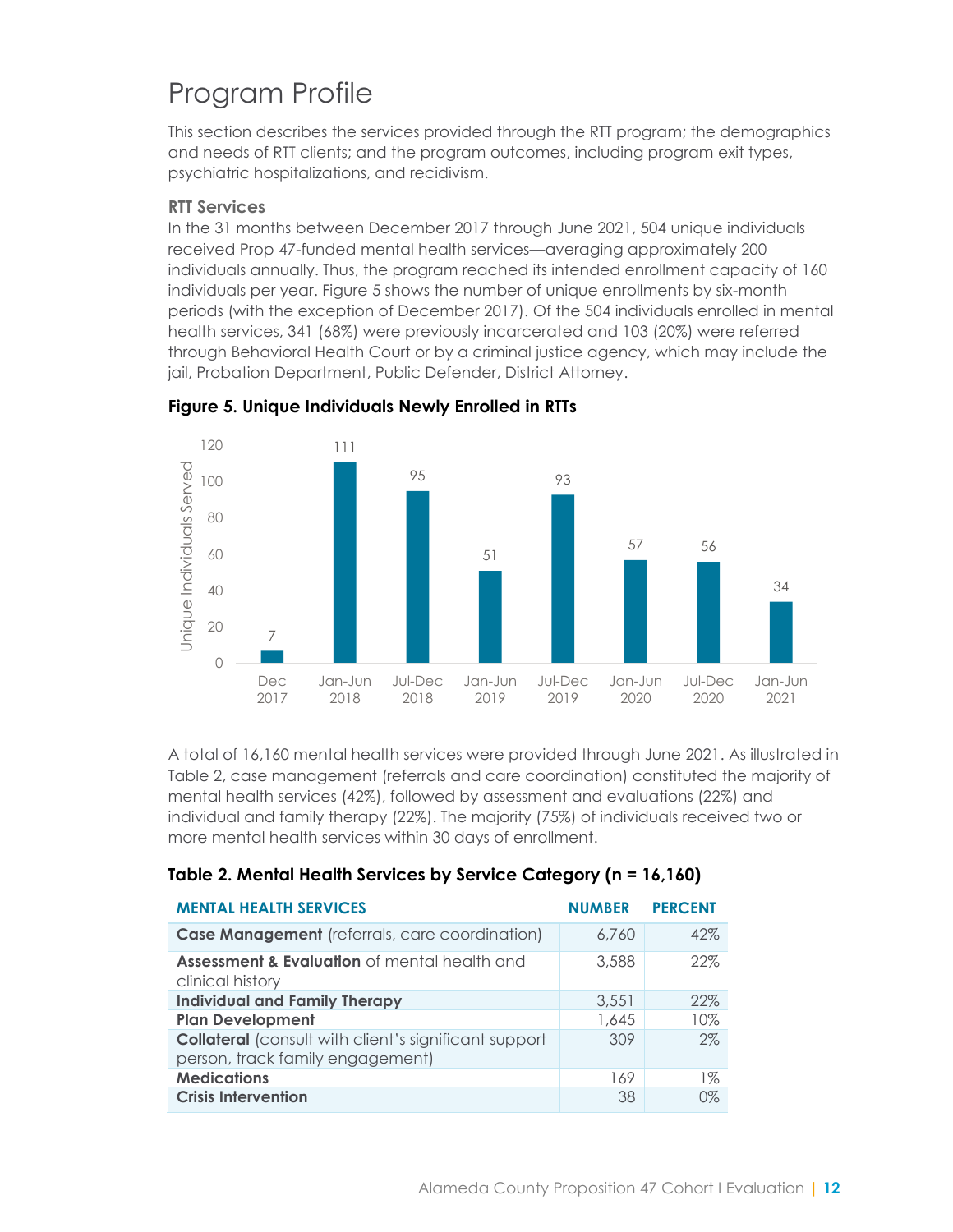#### **Client Profile**

The average RTT client was 40 years old and male (69%). Approximately half of the clients were Black, with 22% Hispanic/Latino and 19% White (see [Table 3\)](#page-12-0).<sup>12</sup> During mental health service receipt, 158 individuals (31%) were under probation supervision.

The most frequent primary diagnosis of RTT clients was a mood disorder (54%), which was most commonly bipolar disorder or depressive disorder (see [Table 4\)](#page-12-1). Post-traumatic stress disorder was the most common anxiety disorder diagnosis.

SUDs include the recurrent use of alcohol and/or drugs that cause clinically and functionally significant

#### <span id="page-12-0"></span>**Table 3. Race/Ethnicity of RTT Clients (n = 504)**

| <b>RACE/ETHNICITY</b>                        | <b>NUMBER</b> | <b>PERCENT</b> |
|----------------------------------------------|---------------|----------------|
| <b>Black</b>                                 | 260           | 52%            |
| <b>Hispanic/Latino</b>                       | 113           | 22%            |
| White                                        | 98            | 19%            |
| <b>Asian/Pacific Islander</b>                | 26            | 5%             |
| Native American or<br><b>Hawaiian Native</b> | 10            | 2%             |
| Other/Unknown                                |               | 17%            |

#### <span id="page-12-1"></span>**Table 4. Mental Health Diagnosis (n = 504)**

| <b>PRIMARY DIAGNOSIS</b>    | <b>NUMBER</b> | <b>PERCENT</b> |
|-----------------------------|---------------|----------------|
| <b>Mood Disorder</b>        | 274           | $.54\%$        |
| <b>Anxiety Disorder</b>     | 124           | 25%            |
| <b>Psychotic Disorder</b>   | 68            | 13%            |
| <b>Other or Unspecified</b> | 38.           | $8\%$          |

impairment. Among the 504 RTT clients, 28% had a co-occurring SUD.

RTT providers administer the Adult Strengths and Needs Assessment (ANSA) to inform case plans and monitor client progress. Of the 204 RTT clients with ANSA scores, clients' initial assessment results indicated:

- 67% experienced moderate to severe depression.
- 54% of RTT clients had moderate to severe legal difficulties.
- 51% of RTT clients had moderate to severe levels of residential instability issues (e.g., moved multiple times over the past year, experienced periods of homelessness).
- 22% of RTT clients experienced moderate or severe sexual, physical, and/or emotional abuse as children.

#### **Outcomes**

 $\overline{a}$ 

As of June 30, 2021, 471 (93%) of enrolled individuals exited the program, with an average time from enrollment to exit of 7 months (211 days). Approximately half (51%) of clients exited with case plan or treatment goals partially or fully reached (see [Table 5\)](#page-13-0).

<sup>&</sup>lt;sup>12</sup> Some clients identified with more than one ethnicity. For this reason, the percentages total more than 100%.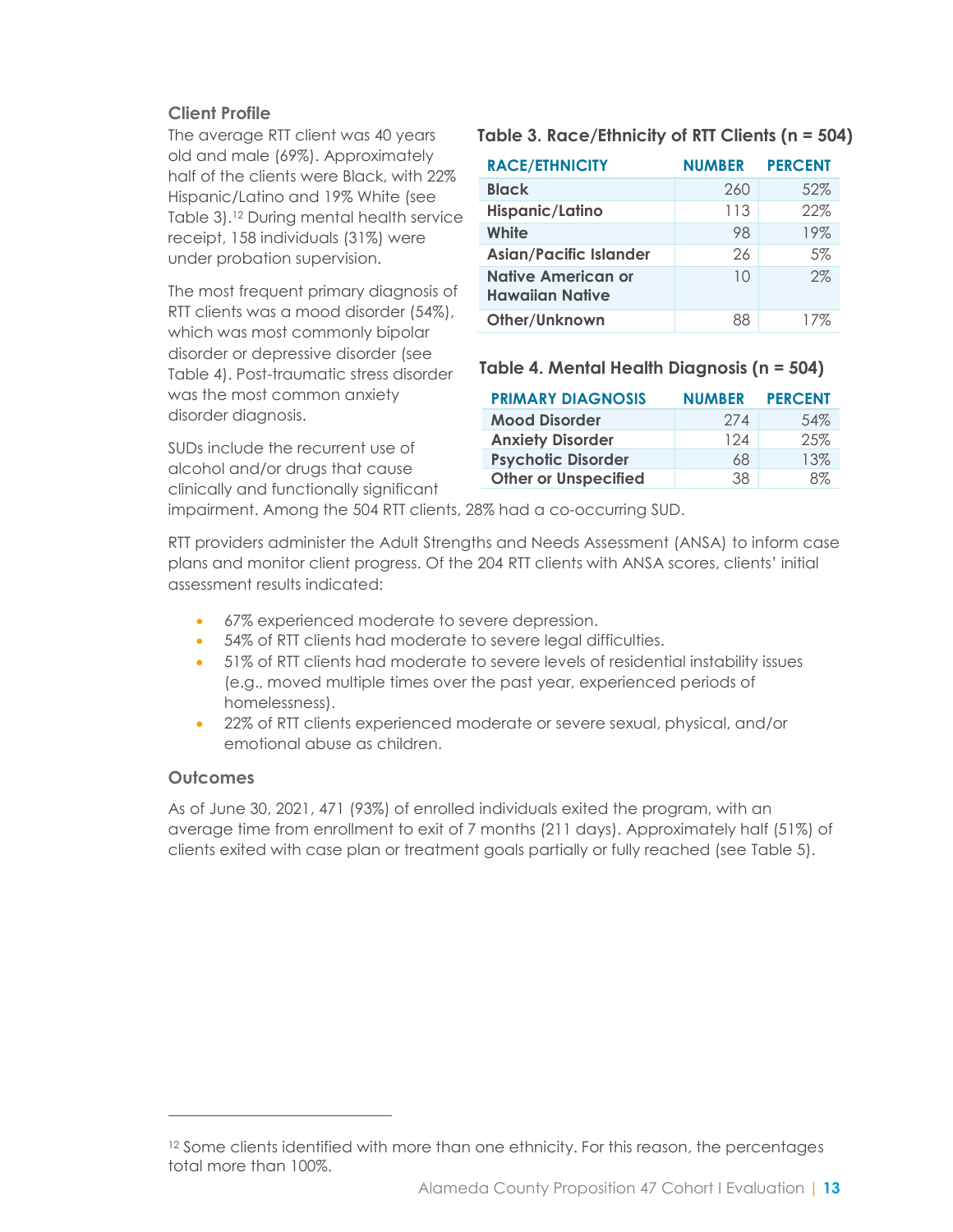<span id="page-13-0"></span>

| Table 5. Meniul Healin service exiis (n – 47 F) $^{\circ}$                 |               |                |
|----------------------------------------------------------------------------|---------------|----------------|
| <b>REASON FOR EXIT</b>                                                     | <b>NUMBER</b> | <b>PERCENT</b> |
| <b>Exited with Case Plan or Treatment Goals Partially or Fully Reached</b> | 239           | 51%            |
| Mutual Agreement/Treatment Goals Reached                                   | 89            | 18%            |
| Mutual Agreement/Treatment Goals Partially Reached                         | 119           | 24%            |
| Client Withdrew: Treatment Goal Partially Reached                          | 31            | $6\%$          |
| <b>Exited Services Without Completing</b>                                  | 79            | 17%            |
| Mutual Agreement/Treatment Goals Not Reached                               | 22            | 5%             |
| Client Withdrew: No Improvement                                            | 57            | 12%            |
| Other                                                                      | 168           | 32%            |
| Client Incarcerated                                                        | 25            | $5\%$          |
| Client Discharged/Administrative Reasons                                   | 26            | 5%             |
| Client Discharged/Program Unilateral Decision                              | 19            | $4\%$          |
| Client Moved Out of Service Area                                           | 18            | 4%             |
| <b>Client Died</b>                                                         | 5             | $1\%$          |
| Other                                                                      | 60            | 12%            |

**Changes in Needs After the Mental Health Program.** The ANSA identifies client needs across six domains: traumatic/adverse childhood experiences, life domain functioning, individual strengths, cultural factors, behavioral health needs, and risk behaviors. Of the 306 clients with ANSA scores, 204 completed both the initial and follow-up assessment. When comparing results from those 204 clients' first and last ANSA assessments, 40% of clients experienced improvement in the strengths domain, which includes aspects such as social support and connections, personal skills and interests, and resilience and resourcefulness.<sup>14</sup> Additionally, 36% of clients improved in life domain functioning, which includes physical/medical health, family relationships, social functioning, and residential stability.<sup>15</sup> Last, 35% of clients' behavioral health needs decreased (measured across areas such as psychosis, impulse control, depression, and anxiety).<sup>16</sup>



**Table 5. Mental Health Service Exits (n = 471)<sup>13</sup>**

40% improved their connections, personal skills and interests, and resilience and resourcefulness



 $\overline{a}$ 

36% improved their physical/medical health, family relationships, social functioning, and residential stability

<sup>&</sup>lt;sup>13</sup> The sample size is 471, as not all 504 clients had exited the program as of June 30, 2021. <sup>14</sup> Forty-three percent of clients' strengths domain needs remained the same and 17%

worsened.

<sup>&</sup>lt;sup>15</sup> Thirty-five percent of clients' life domain functioning needs remained the same and 29% worsened.

<sup>&</sup>lt;sup>16</sup> Forty-five of clients' behavioral health domain needs remained the same and 20% worsened.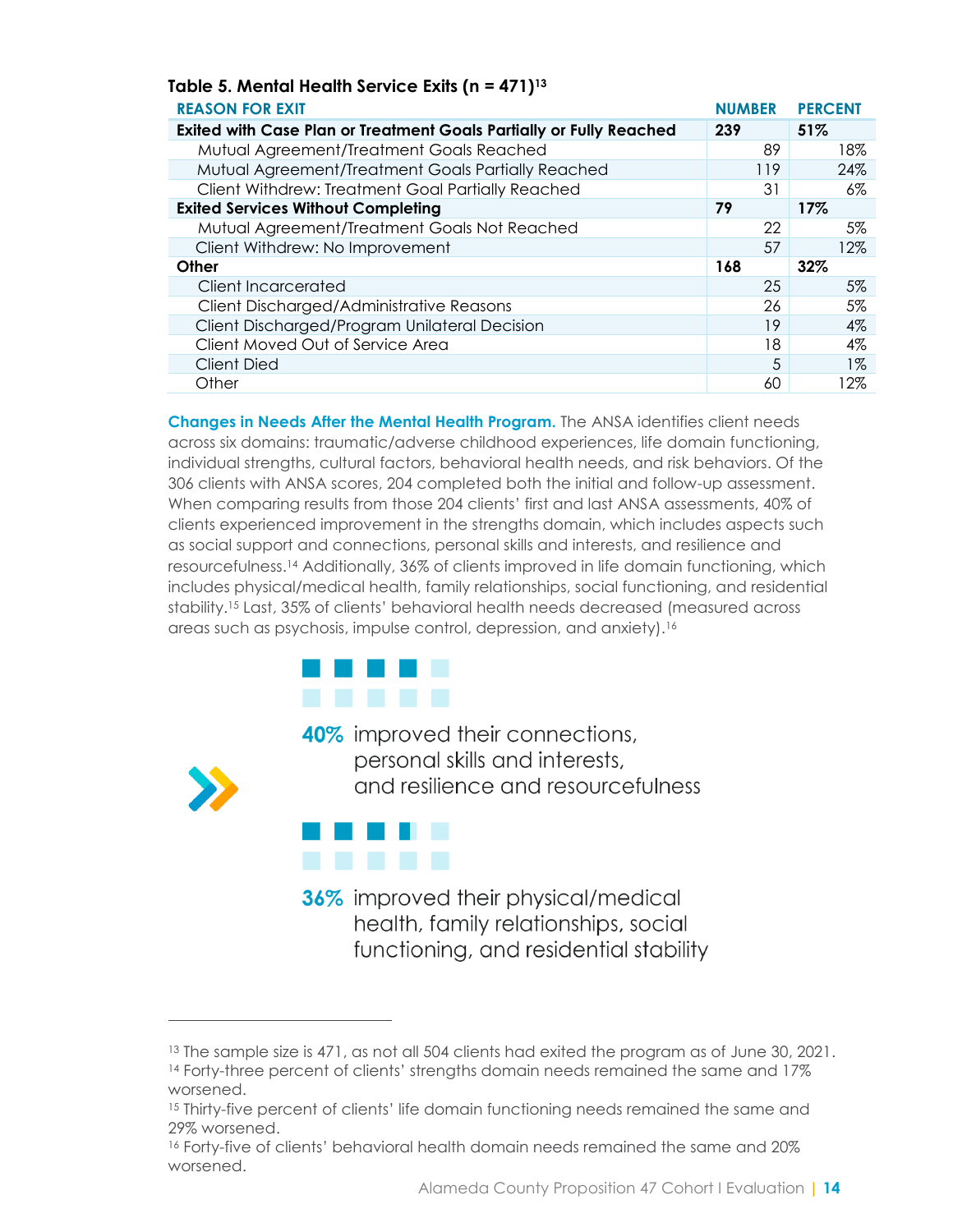**Psychiatric Hospitalizations.** One year prior to enrollment in a RTT, 174 clients (35%) had at least one psychiatric hospitalization. After enrolling in a RTT, 140 clients (28%) had at least one psychiatric hospitalization. Comparing psychiatric hospitalizations between a comparable number of days prior to enrollment and during enrollment, 117 (52%) had a decrease in psychiatric hospitalizations, 15 clients (7%) had the same number of psychiatric hospitalizations, and 93 (41%) had an increase.

**Recidivism.** During participation in the RTT program, 131 individuals (26%) were booking into jail in Alameda County. As of June 30, 2021, 39 individuals (8%) were convicted for a new criminal offense committed during enrollment in the program, and 56 individuals (11%) were convicted for a new criminal offense or felony offense committed after exiting the program. Therefore, the large majority of RTT clients (81%) did not recidivate after enrolling in the RTT program.<sup>17</sup>

### Program Strengths and Challenges

Based on qualitative and quantitative data collection and analysis, the findings below describe RTT program strengths and challenges.

#### **Program Strengths**

 $\overline{a}$ 

**The interdisciplinary structure of the RTTs supported client success**. Both service providers and clients expressed satisfaction with the variety of staff on RTTs. Clinical staff members offered a formalized treatment plan while peer specialists met clients where they were, both physically and emotionally. Clients felt most comfortable sharing personal experiences with peer counselors who can relate to the challenges they experience associated with their justice involvement and mental health needs. To learn more about the role of peer counselors, see page 17.

#### **While COVID-19 posed challenges to meet with clients, staff effectively adapted to maintain client relationships and program engagement.** Technology barriers made it

difficult for clients to communicate with RTT staff during the pandemic, as many clients did not have cell phones or know how to use video conferencing tools. In some instances, providers worked to procure phones for clients and, when possible, taught them how to use video conferencing tools so that they could meet remotely. Peer counselors also shared innovative ways they continued to meet with clients while still following public health protocols. These included meeting clients outdoors in open spaces, such as parks or lakes, and bringing lawn chairs to set up on the sidewalk to have conversations while social distancing.

#### **RTT staff supported clients through the trauma of incarceration and other challenges, including housing, parenting, and substance abuse.** Clients shared an appreciation for all RTT staff, whom they described as compassionate, caring, and dependable. Both clients and RTT service providers emphasized that one of the most critical interventions is staff showing up in their clients' lives in a manner that is consistent and compassionate. Clients expressed that all staff made them feel respected and cared for, and that building meaningful relationships with them helped prevent feelings of social isolation and alleviate feelings of depression.

<sup>&</sup>lt;sup>17</sup> The average time between RTT enrollment and June 30, 2021 was 2.2 years. Recidivism data is only for convictions in Alameda County. Slightly over half (56%) of RTT clients were convicted for a crime between July 1, 2014 and their enrollment in the RTT program.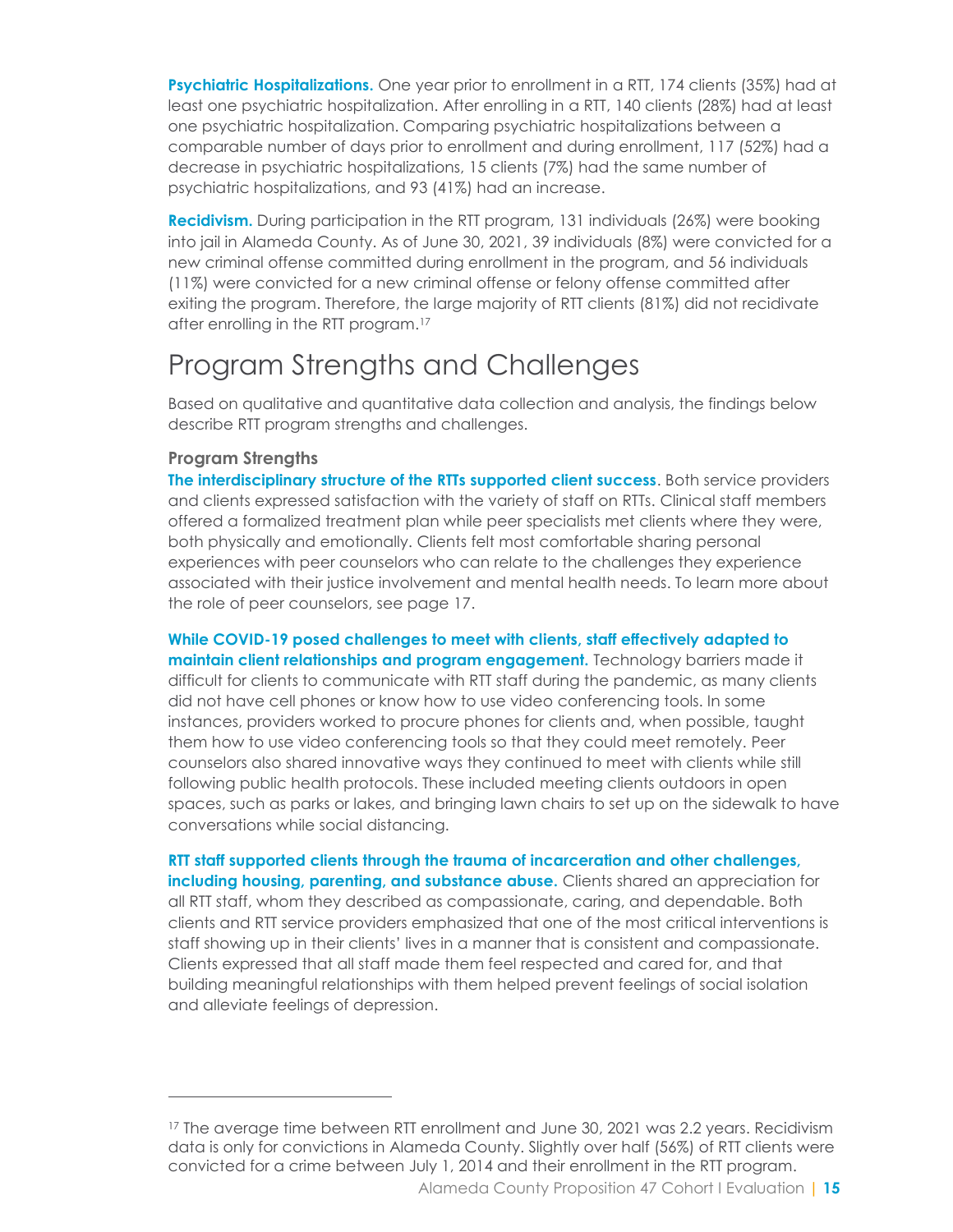*"Both of my caseworkers, they give me some of their own experience in a professional manner, and they are very empathetic; they help me get employed, taking my medication, getting to a way better place." – Client*

Clients also expressed high satisfaction with the range of services and employment opportunities they could access through the RTT program (e.g., food, housing), noting that RTT staff were often their first link to a multitude of services, including housing support, independent living skills, transit resources, employment counseling, emotional support, and criminal record expungement.

*"The First Presbyterian Church, I love going there, meeting new people, and checking in with people. Now that is not happening, and [the RTT] got me a job working at the church a while back. I was able to give back and get paid, I fed and housed people in the gym." – Client*

*"[The RTT provided] transportation assistance, to get to and from appointments when I need to. Ideas on where to get food if I am hungry and if I need food." – Client* 

*"[The RTT offered] counseling services, support with jobs, school, and they referred me to a peer-to-peer program so that I could become a counselor." – Client*

**The RTT program helped clients stay motivated and reach their goals.** Clients shared that the RTT program improved their mental health, built independent living skills, and helped link them to a variety of social support services. Staff helped clients build motivation, skills, and confidence that supported them in reaching their goals.

*"If it wasn't for [RTT staff] getting me back in the swing of things, confidence with myself, I probably wouldn't have the job I have now. [Because of them] I just continued looking for other work. .. . They gave me a lot of assurance. They build you up to succeed." –Client*

More clients' experiences of the impact of the RTT program are reflected below.

*"[The RTT program] motivated me to take care of my mental health, motivated me to get a job… they remind me of what happens when I don't stay sober, I can get help, motivate me to do well." – Client*

*"[The RTT program has had a] tremendous impact. It has allowed me to get my sensibility back in my life. I am on an even keel; I feel like I can go about my day." – Client*

*"I didn't have anywhere to go when I got out. [The RTT program] made it happen. They gave me opportunities, shared housing . . . otherwise I would be outside. [Staff] lets me know that things can get done. . . Got me my ID and social security card." – Client*

*"Everything about the program that they do, they help me with finding work, the peer counseling. . . They give me clothing for interviews, something that I can rely on if I really don't have the resources, they have them. It is a judgement-free zone if I need help. Some programs don't care about the people they serve but they do at [the RTT]." – Client*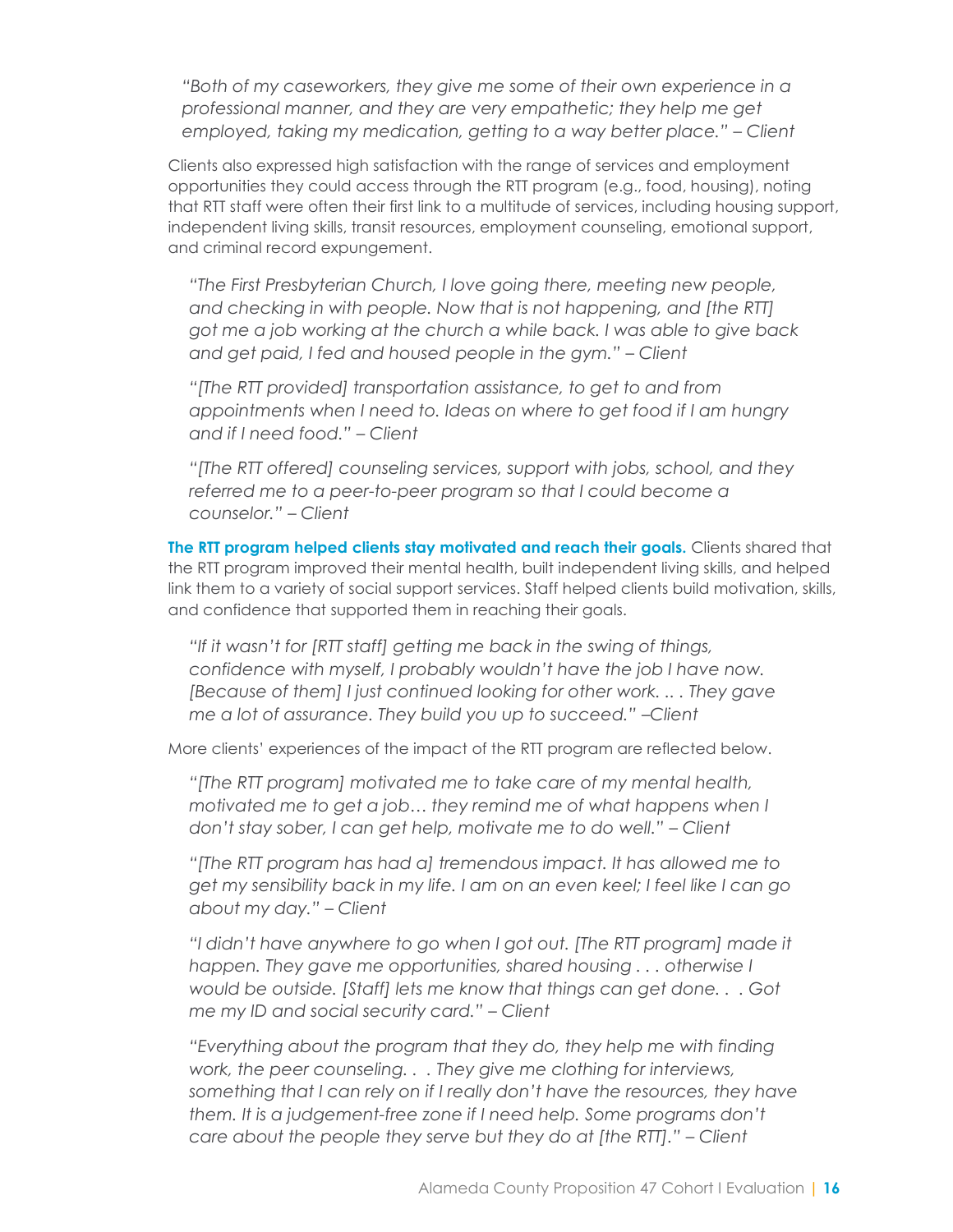

# **Peer Support**

A peer support specialist in the behavioral health field is someone with the lived experience of recovery from a mental health condition and/or substance use disorder who provides non-clinical, strengths-based support services to others experiencing similar challenges. Building on informal practices often overlooked, peer support specialists were formally introduced in community mental healthcare settings in the 1990s. In the United States, peer support specialists have been rapidly integrated since 2007, when states began exploring the conditions under which peer support services could be reimbursed by Medicaid.<sup>18</sup> Although California did not establish a formal Peer Support Specialist certification program until September 2020, peer support specialists have been able to bill Medi-Cal (California's term for Medicaid) through procedure codes such as Brokerage (case management/care coordination) under supervision of a licensed clinician.

Alameda County Behavioral Health Care Services has integrated peer support into several of their treatment programs. Peer support specialists who also have a history of incarceration comprise a key component of the Prop 47-funded RTTs. Peer support specialists are intended to complement but not duplicate or replace the roles of therapists, case managers, or other members of a treatment team. By sharing their own lived experiences and practical guidance, peer support specialists help clients develop their own goals, create strategies for self-empowerment, and take concrete steps towards building fulfilling, self-determined lives. The sense of mutuality created through the sharing of experiences helps to model recovery and provide hope.<sup>19</sup>

*"Me being a young black male, coming from Oakland, it is hard to speak to and trust people. I hate feeling judged. [My peer specialist], when he senses that I shut down, he told me straight up, I know how you feel, I have been through it, and that* is why I have a story to tell. Me and [my peer specialist] we have been working *together . . . they make it as comfortable as possible." – Client*

*"[Peer staff] tell me a part of their story, they share and open up to me and let me know that I am not alone. I am not the only one that went through it. Just like me, they got through it and so can I." Client*

In Alameda County, peer support specialists on the RTTs meet clients where they are, both physically and emotionally. This might mean holding space for clients to express how they are feeling or discuss struggles they are facing, as well as spending a day helping connect them to benefits, completing housing or job applications, or checking in via a telephone call or text message. Peers on the RTTs also contribute to the development of treatment plans based on the needs they uncover as they engage with clients. By providing this level of service, peers inspire clients to connect with their own inner strength, motivation, and desire to move forward in life.

 $\overline{a}$ 

<sup>19</sup> Davidson, L., Bellamy, C., Guy, K., and Miller, R. (2012). Peer support among persons with severe mental illnesses: a review of evidence and experience. World Psychiatry, v.11(2):123-8. Retrieved from [https://pubmed.ncbi.nlm.nih.gov/22654945/.](https://pubmed.ncbi.nlm.nih.gov/22654945/)

<sup>18</sup> Shalaby, R.A.H. and Agyapong, V.O. (2020). *Peer Support in Mental Health: Literature Review.* JMIR Mental Health v.7(6). Retrieved from

https://www.ncbi.nlm.nih.gov/pmc/articles/PMC7312261/#ref1.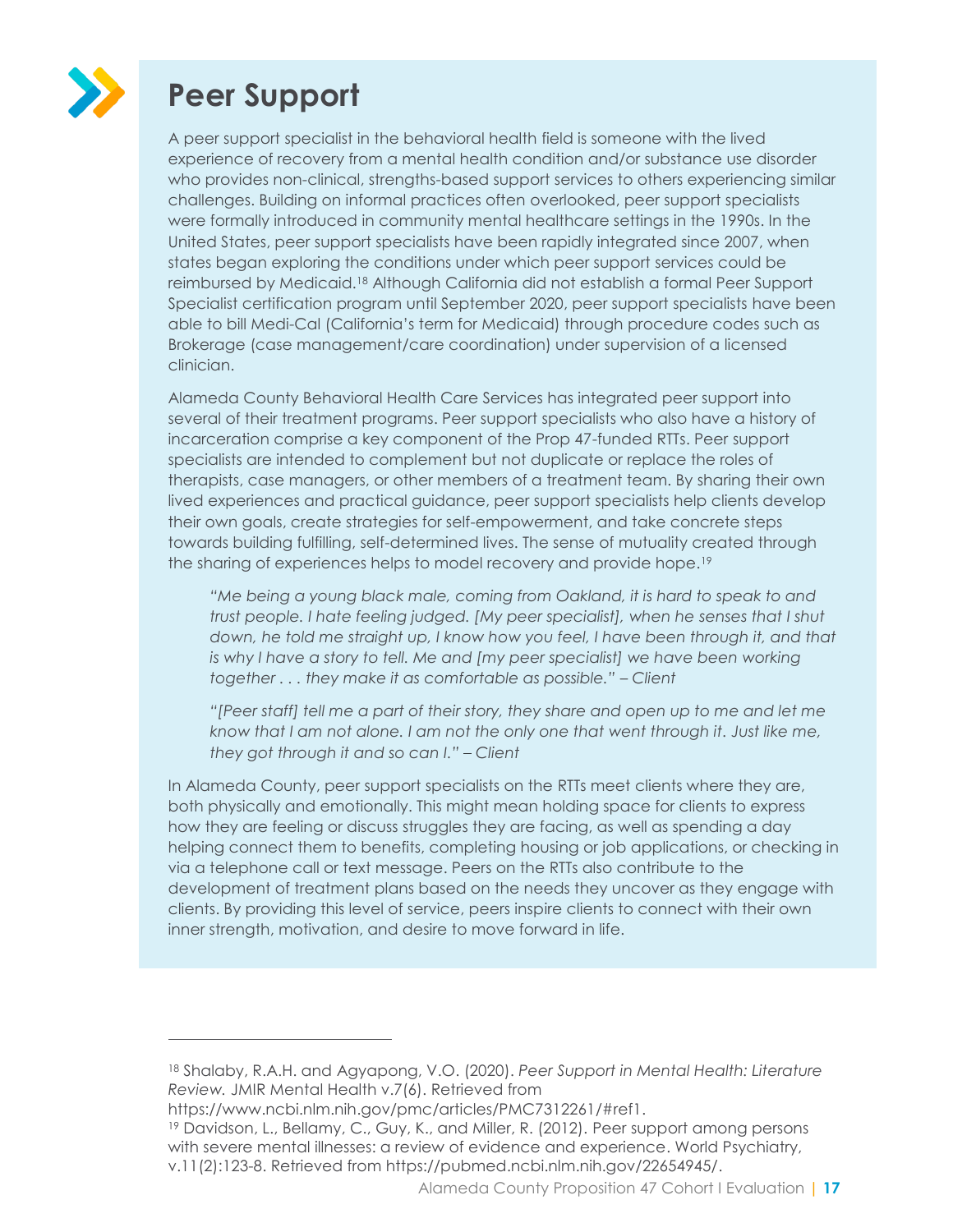#### **Program Challenges**

**Staffing shortages and staff turnover impacted program implementation.** A complete RTT consists of one part-time psychiatrist, one clinical supervisor, three licensed/pre-licensed clinicians, and three peer counselors. However, for a significant amount of time, both providers only had one licensed clinician on each team. Due to a regional clinician shortage, nonprofit providers within Alameda County struggle to retain clinicians, particularly when they are able to attain higher-paying jobs at hospitals or for-profit service providers. Service providers noted that in some cases, staff turnover impacted client progress and presented setbacks for relationship building. Turnover among clinical staff, including the part-time psychiatrist, also resulted in peer counselors providing a substantial proportion of RTT services and serving as the primary staff members interfacing with clients. These staffing issues posed the most significant challenges for implementing the RTT model and maintaining 80-person caseloads.

*"We are at the peak of our ability; we just don't have the clinical staff to sustain the need. We have the peer-to-peer counselors that help, but we don't have the psychiatry to offer more services." – Provider*

**Clients faced increased transportation barriers and social isolation because of COVID-19.**

Prior to the COVID-19 pandemic, peer counselors spent time driving clients to and from treatment or services. This supported clients to attend appointments, addressed transportation barriers, and provided peer counselors additional opportunities to develop relationships with clients. These activities were not possible during COVID due to necessary public health protocols. Providers observed that for some clients, social isolation increased mental health impairment and symptoms.

**RTT clients were medically fragile.** A large proportion of clients were diagnosed with a co-occurring SUD and many of these individuals actively used substances. Substance use issues, along with residential instability and/or homelessness—which 51% of RTT clients experienced in the year prior to enrollment—increased the fragility of their physical health. Service providers described medical vulnerability as a pressing issue, both in terms of mental health and primary health care. For this reason, service providers stressed the importance of clients' continuing and consistent access to nurses. Program administrators echoed this, emphasizing the importance of making primary care expertise available to RTT clients.

#### **Looking Forward**

While the two Cohort I RTTs no longer receive Prop 47 funding, both RTTs have been able to continue through the California Mental Health Services Act (MHSA) funding. A third RTT is currently funded through Cohort II of Prop 47. The Cohort II RTT program is striving to incorporate lessons learned from the Cohort I program to address staff and client needs. For instance, the composition of the Cohort II RTT includes a psychiatric nurse and housing navigator to support clients with medical conditions and housing needs. In addition, since high staff turnover was one of the greatest challenges with the Cohort I RTT program, the provider has refined the recruitment process for Cohort II in hopes of retaining staff.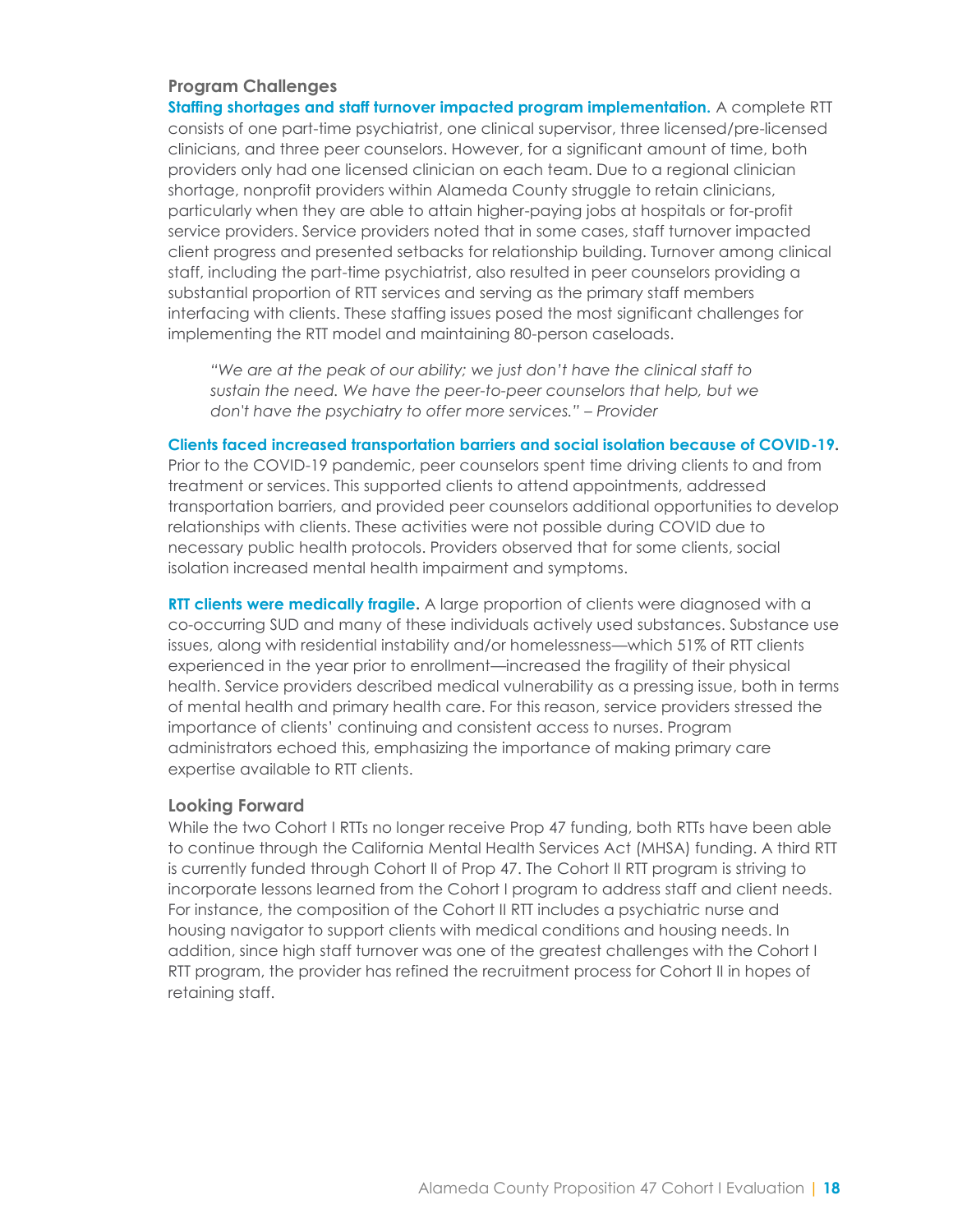

# <span id="page-18-0"></span>**Substance Use Disorder (SUD) Program**

Through Prop 47, Alameda County augmented preexisting SUD contracts over the course of three years to support a client-centered and clinically-driven system of care. The Alameda County Prop 47 Cohort I SUD program was comprised of a SUD referral telephone hotline managed by Center Point and 11 beds across two recovery residences. The two recovery residences were run by CBOs that served clients based on region: CURA providing services to individuals in North County and Second Chance providing services to individuals in East, Central, and South County. The number of beds in each facility (seven at CURA and four at Second Chance) was based on the need in these regions. Center Point staff screened callers' level of need, using American Society of Addiction Medicine's (ASAM) criteria, and referred them to the appropriate level of care. [Figure 6](#page-18-1) illustrates the Prop 47 SUD program model implemented in Alameda County.

#### <span id="page-18-1"></span>**Figure 6. Prop 47 SUD Program Model**



Recovery residences provided clients with stable housing, food, and a structured living environment for up to a six-month period. The program was designed to serve 66 unique clients annually across both recovery residences. Each residence was staffed by individuals with lived SUD experience. While at the recovery residence, clients were required to participate in outpatient care and attend other programs or classes (e.g., Alcoholics Anonymous or domestic violence classes) as assigned. In some cases, clients were connected to nearby employment to reduce barriers related to transportation availability and transit costs.

Alameda County implemented one modification to its Prop 47 SUD program. The County originally planned to spread funds across five different providers in four service areas, including residential treatment and outpatient services. Instead, it redistributed Prop 47 SUD funding to two service areas (recovery residences and a telephone hotline), thereby increasing per-provider funding and focusing Prop 47 funding on the services with the highest need and least ability to leverage Medi-Cal funding.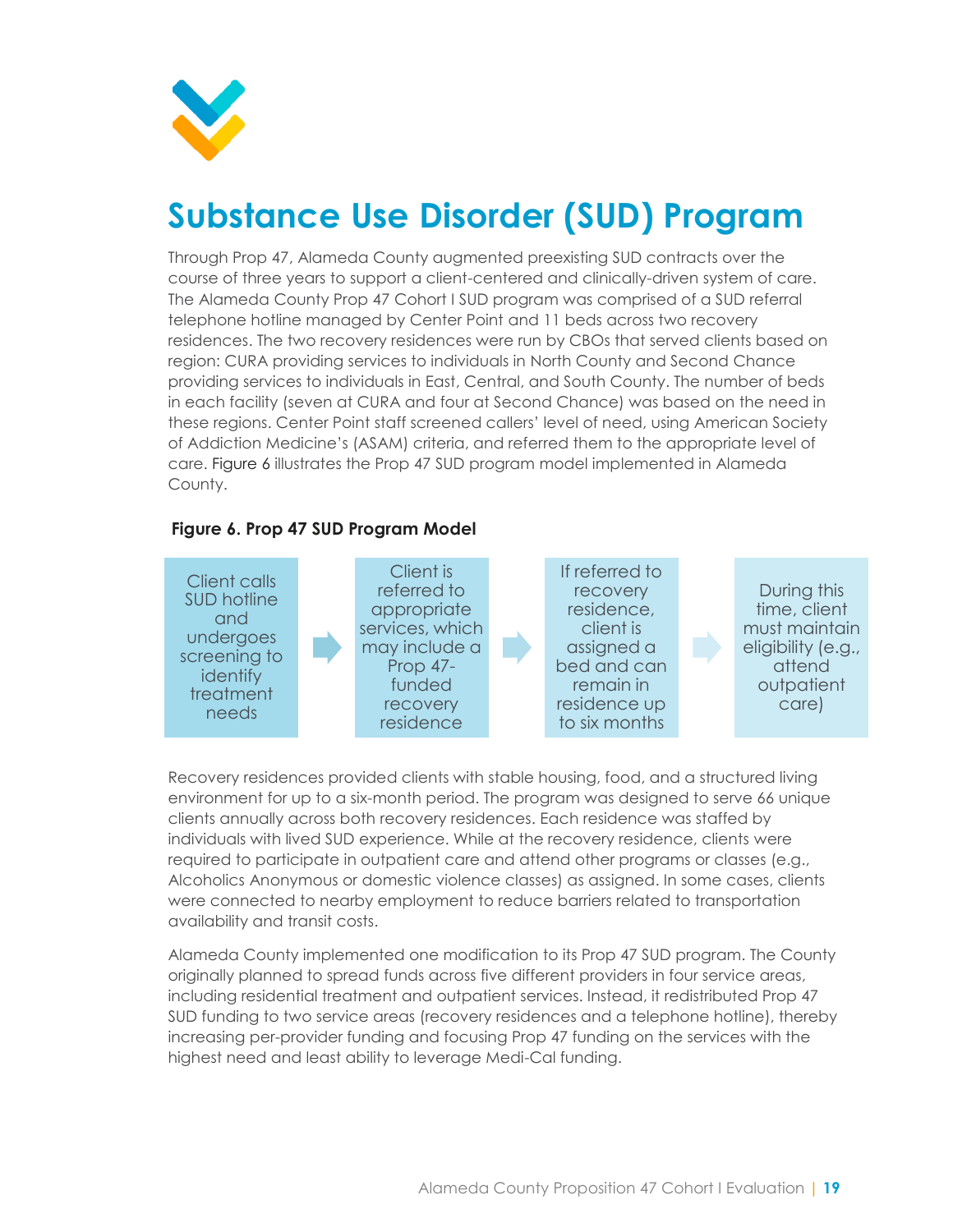## Program Profile

This section describes the services provided through the telephone hotline and recovery residences; the demographics of hotline and recovery residence clients; and program outcomes, including recovery residence exit types and recidivism.

#### **Hotline Services**

A total of 1,918 unique individuals received assessment and referral services from the Alameda County SUD hotline between July 2017 and June 2020.<sup>20,21</sup> As shown in [Figure 7,](#page-19-0) there was a general increase in the number of hotline calls until the first half of 2020, when the COVID-19 pandemic began.



#### <span id="page-19-0"></span>**Figure 7. Hotline Calls**

Just over half (55%) of the services provided by the hotline were for screening and referral and approximately a quarter (23%) were follow-up communications. Other services included follow up and care navigation and information. Almost half (46%) of the individuals who received services through the hotline were connected to some type of SUD service.

#### **Hotline Client Profile**

 $\overline{a}$ 

Overall, over half (56%) of the hotline callers were male, with an average age of 42. Over a third of the clients were White (37%) or Black (37%) and 25% were Hispanic/Latino (see [Table 6\)](#page-19-1). 22

#### <span id="page-19-1"></span>**Table 6. Race/Ethnicity of Hotline Clients (n = 1,918)**

| <b>RACE/ETHNICITY</b>                               | <b>NUMBER</b> | <b>PERCENT</b> |
|-----------------------------------------------------|---------------|----------------|
| <b>Black</b>                                        | 685           | 37%            |
| White                                               | 685           | 37%            |
| Hispanic/Latino                                     | 476           | 25%            |
| <b>Asian/Pacific Islander</b>                       | 111           | $6\%$          |
| <b>Native American or Hawaiian</b><br><b>Native</b> | .51           | 3%             |
| <b>Other/Unknown/Mixed Race</b>                     | 467           | 24%            |

<sup>20</sup> Over one-third (699, 36%) of the callers exited jail prior to calling the hotline.

<sup>&</sup>lt;sup>21</sup> Center Point screened additional individuals through the hotline who were not justiceinvolved.

<sup>&</sup>lt;sup>22</sup> Some clients identified with more than one ethnicity. For this reason, the percentages total more than 100%.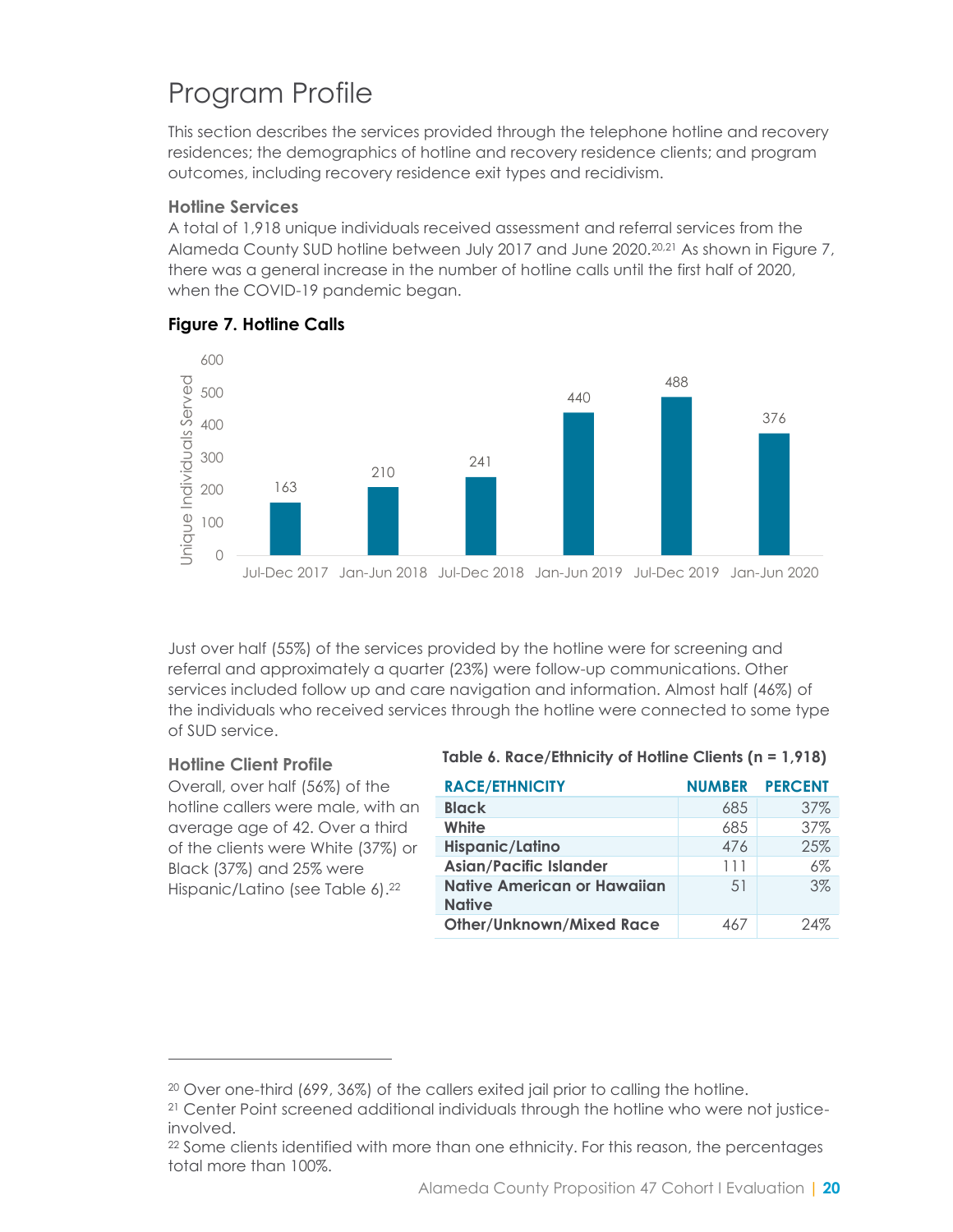#### **Recovery Residence Services**

In the 36 months between July 2017 and the end of June 2020, 203 unique individuals enrolled at recovery residences—averaging 67 individuals a year. Thus, Alameda County met its intended capacity of 66 individuals per year. The number of unique individuals enrolled at recovery residences increased steadily until December 2019 and declined again in the first half of 2020, at the beginning of the COVID-19 pandemic (see [Figure 8\)](#page-20-0).



<span id="page-20-0"></span>**Figure 8. Unique Individuals Newly Enrolled at Recovery Residences** 

The average stay of recovery residence clients was 74 days. Of the 203 individuals who stayed at recovery residences, 23 had multiple stays (i.e., exited and then returned to the recovery residence).<sup>23</sup>

#### **Recovery Residence Client Profile**

The majority of clients staying at recovery residences were male (74%), with an average age of 43. This gender differential was likely because CURA is an all-male residence whereas at Second Chance, 58% of clients were male and 42% were female. The largest proportion of recovery residence clients were White (46%), with almost a third (31%) Black, and 24% Hispanic/Latino (see [Table 7\)](#page-20-1).<sup>24</sup>

 $\overline{a}$ 

#### <span id="page-20-1"></span>**Table 7. Race/Ethnicity of Recovery Residence Clients (n = 203)**

| <b>RACE/ETHNICITY</b>                        | <b>NUMBER</b> | <b>PERCENT</b> |
|----------------------------------------------|---------------|----------------|
| White                                        | 94            | 46%            |
| <b>Black</b>                                 | 62            | 31%            |
| Hispanic/Latino                              | 49            | 24%            |
| <b>Asian/Pacific Islander</b>                | 9             | 4%             |
| <b>Hawaiian Native or Native</b><br>American | 4             | 2%             |
| Other/Mixed<br>Race/Unknown                  | 54            | 27%            |

Of the 203 recovery residence clients, 69 (34%) were under probation supervision in Alameda County at some point during their stay at a recovery residence. The majority of clients had a primary diagnosis of either alcohol abuse/dependence (31%) or amphetamine and other stimulant abuse/dependence (39%) as shown in [Table 8.](#page-21-0)

<sup>&</sup>lt;sup>23</sup> This calculation considers an individual to have multiple stays if there are more than five days between discharge and re-enrollment.

<sup>&</sup>lt;sup>24</sup> Some clients identified with more than one ethnicity. For this reason, the percentages total more than 100%.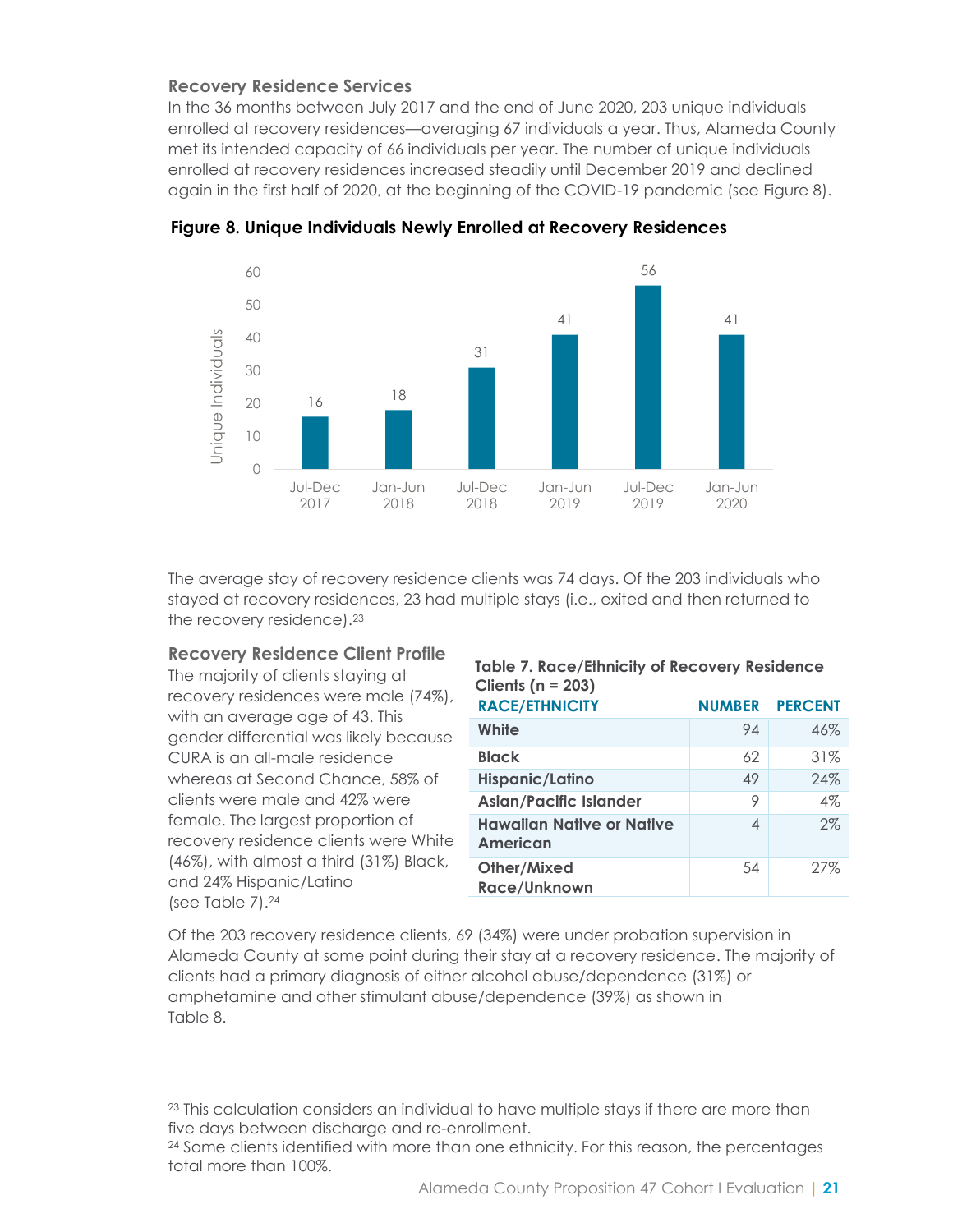<span id="page-21-0"></span>

| Table 8. SUD Diagnosis (n = 203) |               |                |  |
|----------------------------------|---------------|----------------|--|
| <b>PRIMARY DIAGNOSIS</b>         | <b>NUMBER</b> | <b>PERCENT</b> |  |
| <b>Other Stimulants</b>          | 79            | 39%            |  |
| <b>Alcohol</b>                   | 62            | 31%            |  |
| Opioid                           | 29            | 14%            |  |
| <b>Cocaine</b>                   | 24            | 12%            |  |
| <b>Cannabis</b>                  | 9             | $4\%$          |  |

#### **Outcomes**

 $\overline{a}$ 

Of the 203 unique recovery residence clients, three-fourths (149, 74%) exited with satisfactory progress or goals reached and approximately a quarter (54, 27%) left with unsatisfactory progress or their goals not reached (see [Table 9\)](#page-21-1).<sup>25</sup> Of the individuals that exited, the average time between enrollment and exit was approximately 74 days, or about 2.5 months. In some circumstances, individuals could receive permission to extend their stay beyond the six-month cap, with approximately 20 individuals staying at the recovery residence for more than six months.

#### <span id="page-21-1"></span>**Table 9. Prop 47 SUD Recovery Residence Exits (n = 203)**

| <b>EXIT STATUS</b>                                                                         | <b>NUMBER</b> | <b>PERCENT</b> |
|--------------------------------------------------------------------------------------------|---------------|----------------|
| <b>Exited with Case Plan or Treatment Goals Reached or Satisfactory</b><br><b>Progress</b> | 149           | 74%            |
|                                                                                            |               |                |
| Discharged with Treatment Goals Reached                                                    | 91            | 45%            |
| Discharged with Satisfactory Progress                                                      | 58            | 29%            |
| <b>Exited Services Without Satisfactory Progress</b>                                       | 54            | 27%            |

Alameda County Proposition 47 Cohort I Evaluation **| 22** <sup>25</sup> 19 of these individuals enrolled during Cohort I and exited during Cohort II.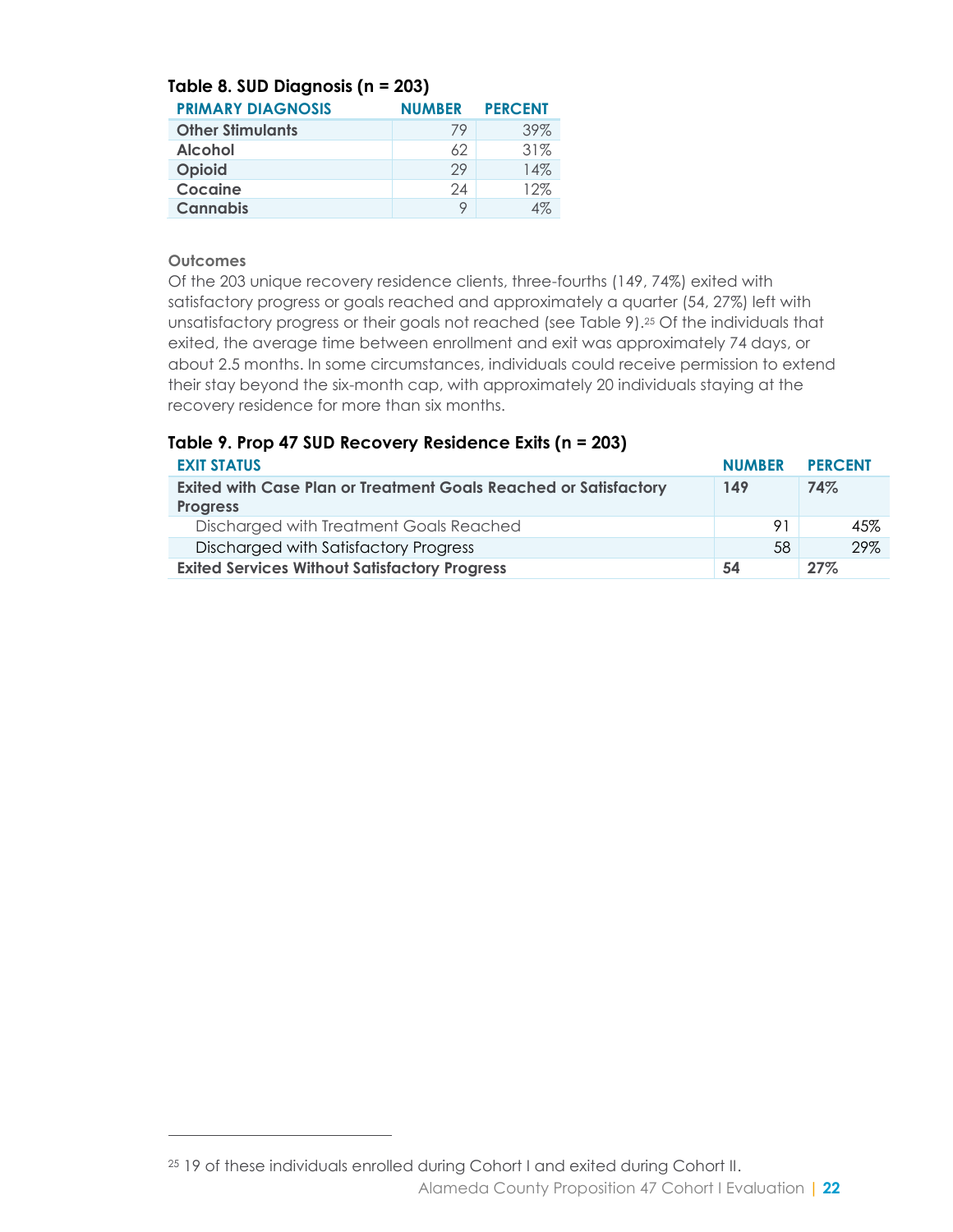**Outpatient Services.** Of the 203 unique clients, 183 individuals (90%) received outpatient services while they stayed at a recovery residence. Approximately a quarter (27%) were enrolled in outpatient care before residing at a recovery residence, while 73% were connected to outpatient services upon or after enrolling at a recovery residence. This is illustrated in [Figure 9](#page-22-0) and accompanied by [Figure 10,](#page-22-1) which depicts the amount of time it took for a client to start outpatient services after enrolling in a recovery residence. Clients enrolled in outpatient treatment after coming to the recovery residence remained in outpatient services for an average of 84 days.

<span id="page-22-1"></span><span id="page-22-0"></span>

**Recidivism.** While staying in a recovery residence, only 3 individuals (2%) were booked into jail in Alameda County. Within a year of individuals' first stay in a recovery residence, 58 individuals (29%) were booked into jail in Alameda County.

As of June 30, 2021, only 18 individuals who stayed at a recovery residence (9%) were convicted for a new criminal offense by June 30, 2021. Almost all of these offenses (17 of 18) were committed after exiting the recovery residence. Therefore, the large majority of clients (91%) did not recidivate following their first night at a recovery residence.<sup>26</sup>

 $\overline{a}$ 

<sup>26</sup> The average time between recovery residence enrollment and June 30, 2021 was 2.4 years. Recidivism data is only for convictions in Alameda County. Approximately half (49%) of recovery residence clients were convicted for a crime between July 1, 2014 and first staying at a recovery residence.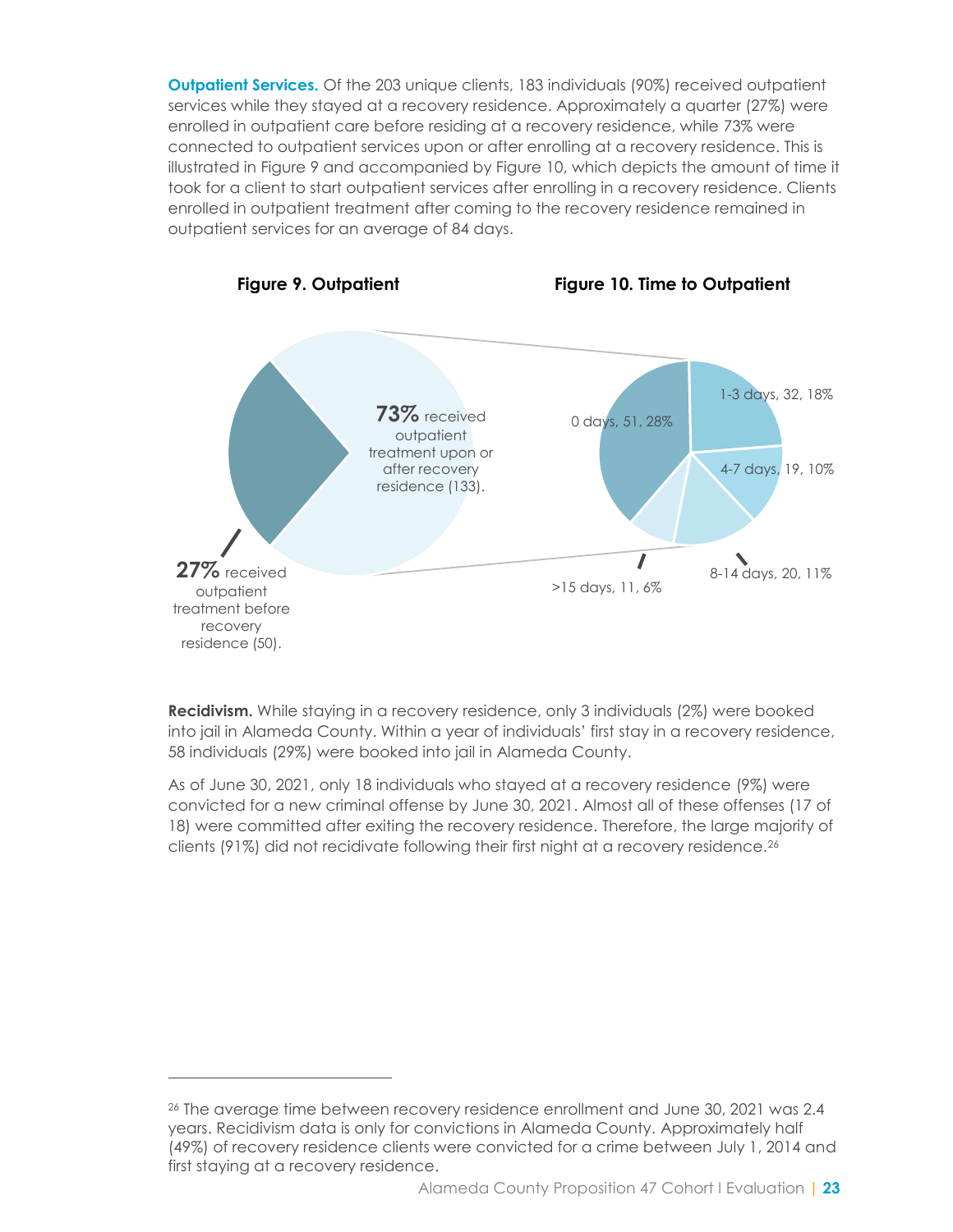### Program Strengths and Challenges

Based on qualitative and quantitative data collection and analysis, the findings below describe program strengths and challenges over the course of the evaluation period.

#### **Program Strengths**

**The referral process and communication between Center Point and the recovery residences improved over time.** Despite Center Point receiving fewer calls because of COVID-19, Prop 47-funded beds remained consistently full. Recovery residence staff also shared that, over time, they received more referrals for clients with ASAM scores appropriate for outpatient treatment and the recovery residences.

*"It is going better with Center Point. The overall communication with each other is better. We have established a good relationship with some of the staff members to get better information. . . . They know when our program is a good fit for an individual. . . . We are getting people in the same realm of services we can provide." – Recovery Residence Staff* 

Many referrals came from residential SUD programs, including those operated by recovery residence providers. Staff shared the benefits of this model, as outpatient treatment provides the ability for these clients to continue working on their recovery in a slightly less structured environment.

**The semi-structured environments of the recovery residences supported recovery.** Many clients came to recovery residences from highly-structured residential treatment facilities, while others came from environments with little to no structure, including homelessness. Across the board, however, clients shared an appreciation for the structured and encouraging environments the recovery residences provided. Although recovery residences did not provide treatment or case management on-site, clients appreciated that they had a clear structure and rules. The majority of staff were described as treating everyone with warmth and respect.

*"I feel like [recovery residence provider] makes us accountable. We have to do our chores; we have to save money, which I have never done in the past. And it may not be a big amount of money, but for me I am happy I am saving." – Recovery Residence Client*

In addition, clients appreciated opportunities for relationship building and support they received from fellow residents to help achieve their treatment goals.

*"The residents give me knowledge. The residents also teach me something new every day. I try to stay focused and I have goals." – Recovery Residence Client* 

**Clients valued the peer staff at recovery residences.** Relationships that clients develop with peer staff were described as an important factor incentivizing them to continue treatment. Clients expressed that recovery residence staff can relate to their recovery and that they see this reflected in their approach to their work.

*"They treat me with respect. They know where we are coming from and they don't criticize you for that. I know the programs I have been to before*—*they didn't treat us as nice. But staff have more understanding because they have been through what we are going through." – Recovery Residence Client*

Clients also expressed that they could talk with staff openly and that the staff genuinely care about their success. Staff took the time to understand clients' history, including the context around their substance use issues, and made themselves available when clients need someone to talk to for support.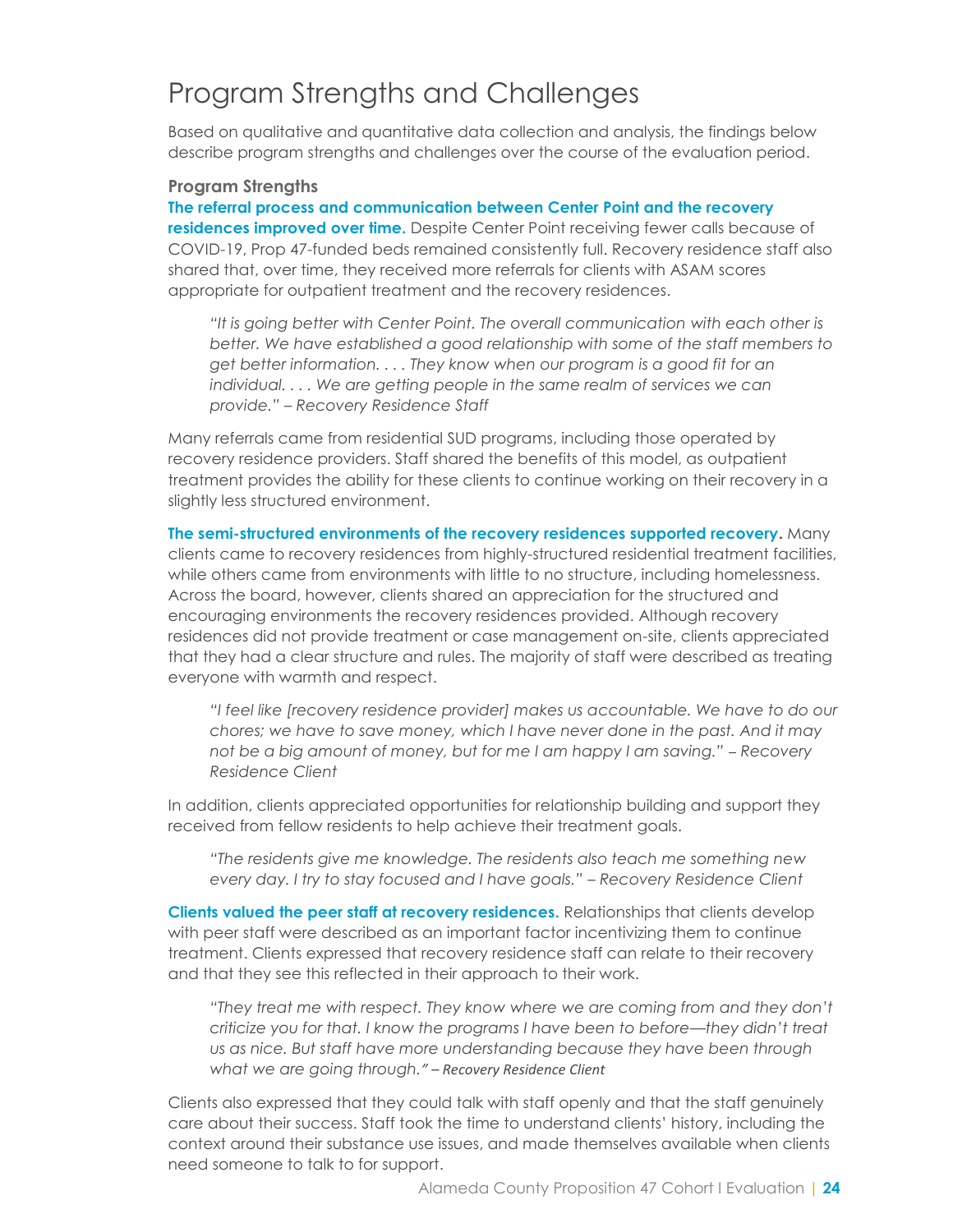#### **Clients suggested that recovery residences provide the essential foundation for**

**successful recovery.** Clients attributed their recovery successes to the residences because they provided stable housing and food security, which allowed them to have more time to focus on treatment and setting goals such as saving money and obtaining employment. Clients indicated that having support for their transition from substance use toward a successful recovery, stable employment, and economic self-sufficiency was crucial. A selection of client experiences is captured below.

*"[The recovery residence] has made me sober. If it wasn't for this place, I wouldn't have been sober. My favorite drugs were meth and marijuana. Now I am so solid about being sober. And I have a son that I can't see, and I can't wait to get back to the courts to be able to see my son. . . . Now I wake up early at 5 am every single day. I am revamping myself, going to groups and talking, which is a big deal." – Recovery Residence Client*

*"I have never had goals before, but with [the recovery residence] I feel like I am cared for and I am supported. I can't see my family right now, so I look at all my housemates as my family. My goal is to go back to school and get a good job. . . . I have seen people go from jail to having a career, a car, to see someone come into residential housing and make something of themselves. I turned 40 this year and I was surrounded with a lot of support. Our needs are met." – Recovery Residence Client*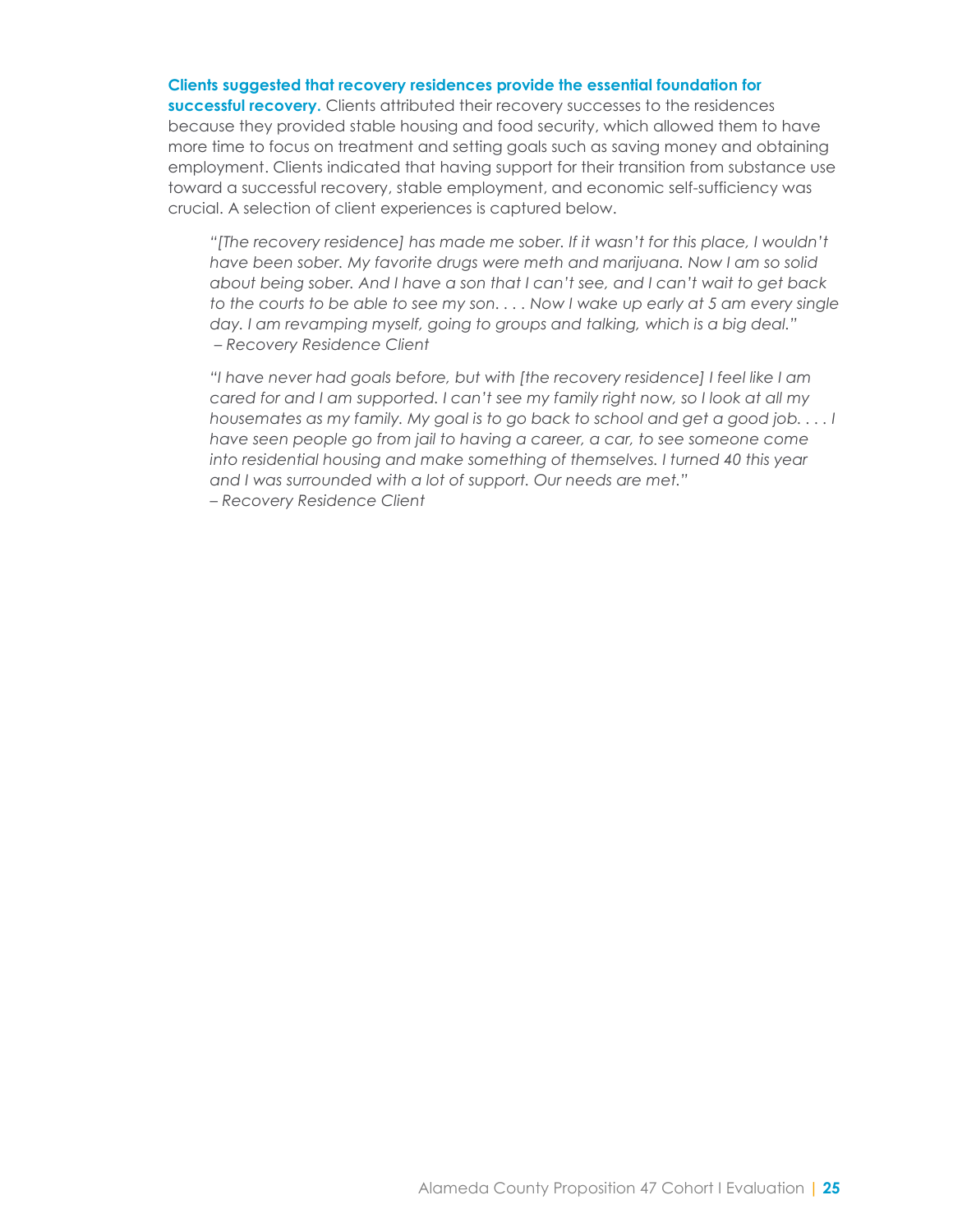

 $\overline{a}$ 

### **Housing and Recovery**

Living without stable housing can make recovery from substance use difficult, exacerbate mental illness, and prevent chronic physical health conditions from being addressed. As a result, individuals who are homeless and who have mental health and/or substance use issues often end up in crisis situations<sup>27</sup> and in contact with the justice system. Homelessness frequently leads to alcohol or drug use to cope with the dangers of life on the streets, and the inability to pay rent coupled with the threat of losing housing can also result in stress that triggers substance use and recovery relapse.<sup>28</sup> For these reasons, stable housing can play a vital role in recovery.

Recovery residences are non-medical settings designed to support recovery from SUDs by providing a substance-free living environment to help individuals transition from structured residential treatment programs back into their day-to-day lives (e.g., obtaining employment and establishing permanent housing). Recovery residences support individuals by providing a safe living environment and a community of social supports. Almost all recovery residences require attendance of some sort of outpatient treatment; however, there are varying degrees of structure and programmatic elements.<sup>29</sup>

Alameda County's Prop 47-funded recovery residences provide clients with stable housing, food, and a structured living environment for a six-month period. The residences are often staffed by individuals with lived SUD experience. While at the recovery residences, clients are required to participate in outpatient care. Through outside case management, clients are connected to employment and other support services nearby to reduce barriers related to transportation availability and transit costs.

Clients attributed their recovery successes to the residences because they provide stable housing and food security so that they have more time to focus on treatment and achieve goals such as saving money and obtaining employment.

*"The food, and having running water, laundry room, we are grateful for all of this. A lot of people have been without these amenities for years and it is a blessing to have these resources." –Recovery Residence Client*

Clients shared an appreciation for the structured and encouraging environments of the recovery residences as well. They expressed that staff treat them with warmth and respect, and that the ability to talk with staff openly about what they are going through is deeply beneficial. Clients also appreciated the opportunities for relationship building and support they receive from fellow residents who help them achieve their treatment goals.

*"I mean they are saving our lives. . . . I was able to wash my clothes, this is huge. For me, this is my future, this is my extended family, and just knowing that I am ok... I still have a lot of work to do, but if I follow the rules and do what I need to do, I know I will make it." – Recovery Residence Client*

<sup>27</sup> Dohler, E., Bailey, P., Rice, D., & Katch, H. (2016). Supportive housing helps vulnerable people live and thrive in the community. Center on Budget and Policy Priorities: Policy Futures, 31.

<sup>&</sup>lt;sup>28</sup> Center on Budget and Policy Priorities (2019). Meeting the housing needs of people with substance use disorders. Retrieved from

https://www.cbpp.org/research/housing/meeting-the-housing-needs-of-people-withsubstance-use-disorders.

<sup>29</sup> Recovery Research Institute: see https://www.recoveryanswers.org/resource/recoveryresidences/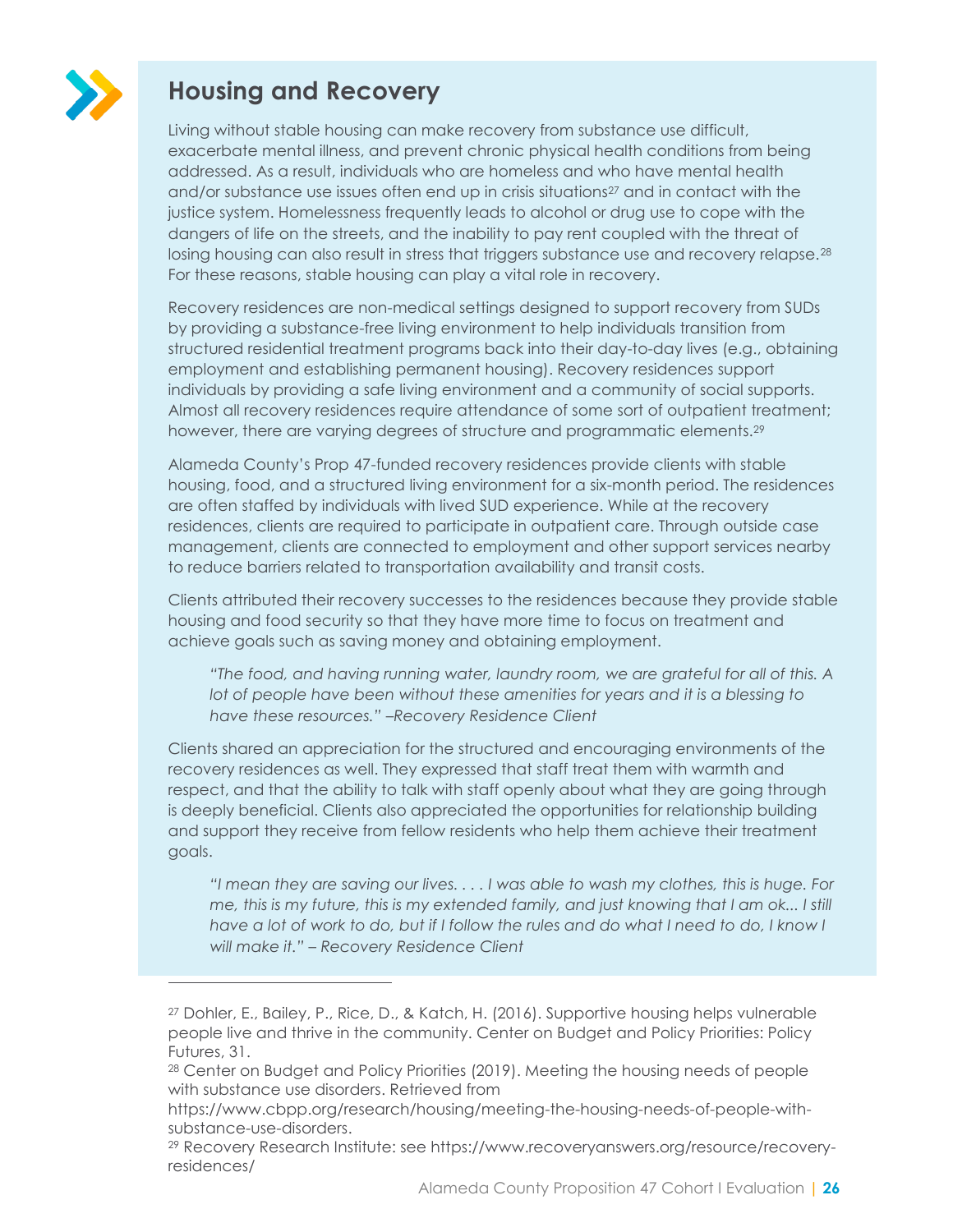#### **Program Barriers**

**Wait times to enroll in recovery residences fluctuated, with longer wait times experienced during the COVID-19 pandemic due to a limited number of beds**. Providers reduced capacity due to COVID-19 to support social distancing, and Center Point reported wait times ranging from a few weeks to a couple of months to enroll in recovery residences. Some clients reported needing to call the helpline every day for a few weeks to receive a referral to a recovery residence. While some individuals had the capacity to call the line every day, others likely struggled to do so. As a result, there were likely lost opportunities for individuals to work on their recovery at a time when they were ready to do so.

**The COVID-19 pandemic impacted SUD treatment and clients' experiences at the recovery residences.** Due to the pandemic, new clients had to quarantine upon arrival at a recovery residence, which was challenging for some incoming residents. With the shelter in place restrictions, clients had less freedom to leave the residence, which resulted in some clients feeling as if they were still in residential treatment. One client noted that this led to increased stress and anxiety, which left them more vulnerable to relapse or leaving the program.

*"I feel like I am back in a residential program. I can go months without drinking, but not being able to go out and live life and experience life on my terms gets me worried because I want to know how it's like to be on my own for a bit and see if I can handle the temptations. The aim of the residential housing is to ease us back in society, but now that I am here, after this, what happens next?" – Recovery Residence Client*

Clients also had limited access to treatment services when the lockdown started. Eventually, however, outpatient groups continued meeting. Second Chance implemented smaller outpatient treatment groups (from twelve to six) for shorter periods (1.5 hours to one hour) to comply with COVID-19 mandates and CURA added a transportation component to bring residents to and from outpatient groups from the recovery residence. These changes were implemented to limit exposure to COVID-19, but also had the benefits of increasing attendance and the camaraderie developed between residents, as the same people began to participate in the same outpatient therapy sessions and were able to support each other's recovery.

**Many clients experienced housing instability after leaving recovery residences, which can contribute to relapse.** Given the Bay Area's housing crisis, it is extremely challenging for clients to secure stable housing when leaving a recovery residence. Staff shared that the lack of housing options for clients leaving recovery residences is the most frustrating aspect of the program. Staff observed higher success rates with clients who come from other treatment programs because they have been sober and stable for longer periods of time.

*"When their time runs out, they will go back to old habits and it is challenging. When the person is doing great, if they don't have access to housing services they go back to using." – Recovery Residence Staff*

*"Most people don't have housing; some we can get them in another sober living environment to further their recovery, some end up back with family, but most end up back out there in the streets." – Recovery Residence Staff*

#### **Looking Forward**

Recovery residences continue to provide clients with stable housing, food, and a structured living environment for a six-month period through funding through Alameda County's Prop 47 Cohort II award and other funding sources.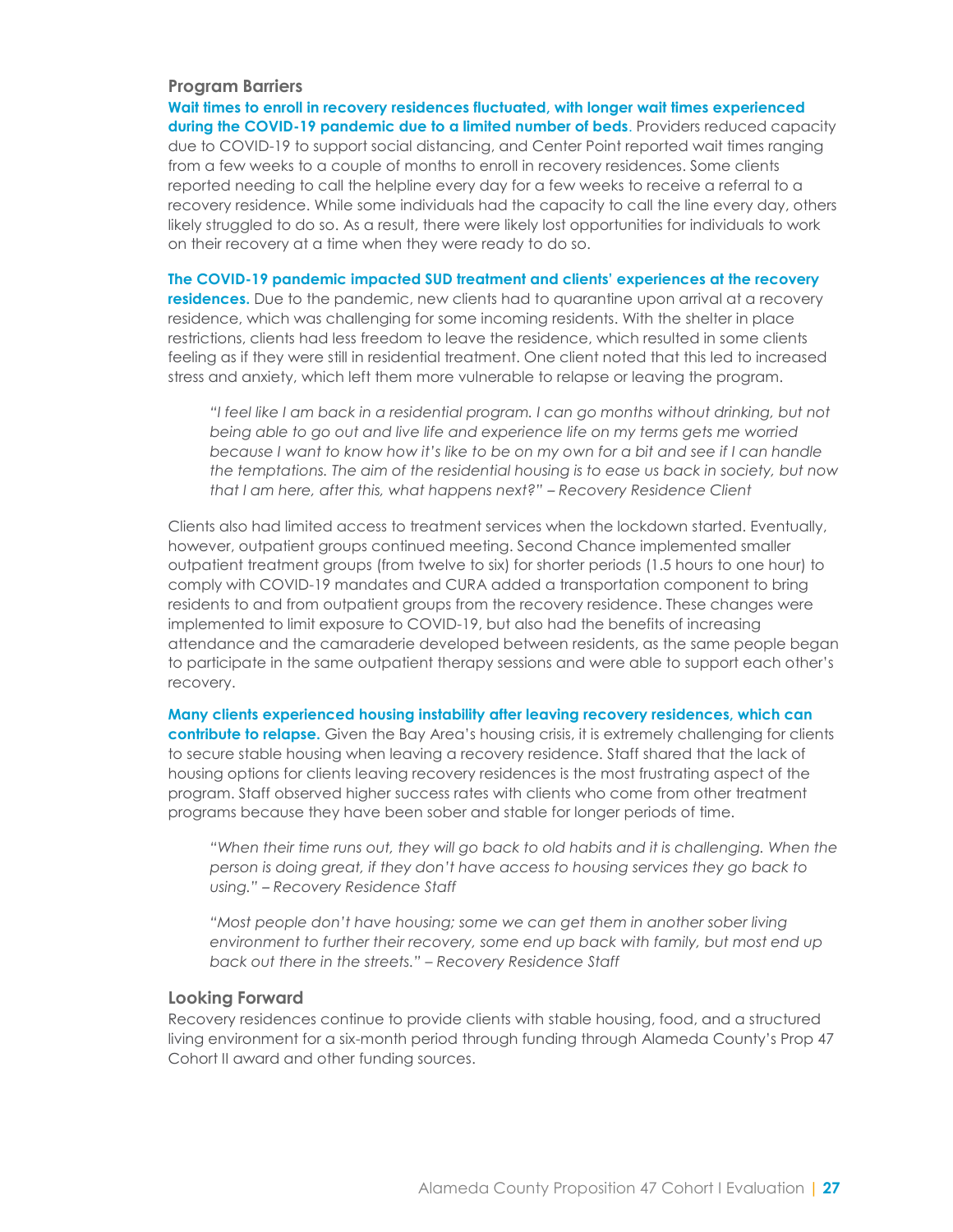

# <span id="page-27-0"></span>**Housing Assistance Program**

The Alameda County Prop 47 Cohort I housing assistance program provided financial housing support to justice-involved individuals with mental illness and/or SUDs. Three CBOs were contracted to provide housing assistance: Bay Area Community Services, La Familia Counseling Services, and Roots Community Health Center. These organizations provided each client with up to \$5,000 for eligible expenditures, including but not limited to rent payments, security deposit, utilities, furniture, minor home repairs, credit repair, assistance with poor rental history, and moving expenses. The program was designed to serve a minimum of 225 clients over the grant period. Based on provider capacity, clients could also be connected to additional services or receive more intensive housing navigation services. [Figure 1](#page-27-1)1 illustrates the Prop 47 housing assistance program model.

#### <span id="page-27-1"></span>**Figure 11. Prop 47 Housing Assistance Program Model**



Alameda County implemented a number of changes to the housing assistance program model after the County received insufficient responses to the original request for proposals. Based on feedback from Prop 47 stakeholders, the County increased the per client grant amount from \$2,500 to \$5,000, decreased administrative data entry requirements for providers, and developed a data portal for service providers to support backend data entry. As a result of these modifications, Alameda County was able to contract with three service providers to implement the housing assistance program across the County. Due to procurement and contracting delays, housing assistance services were not fully implemented until July 2018.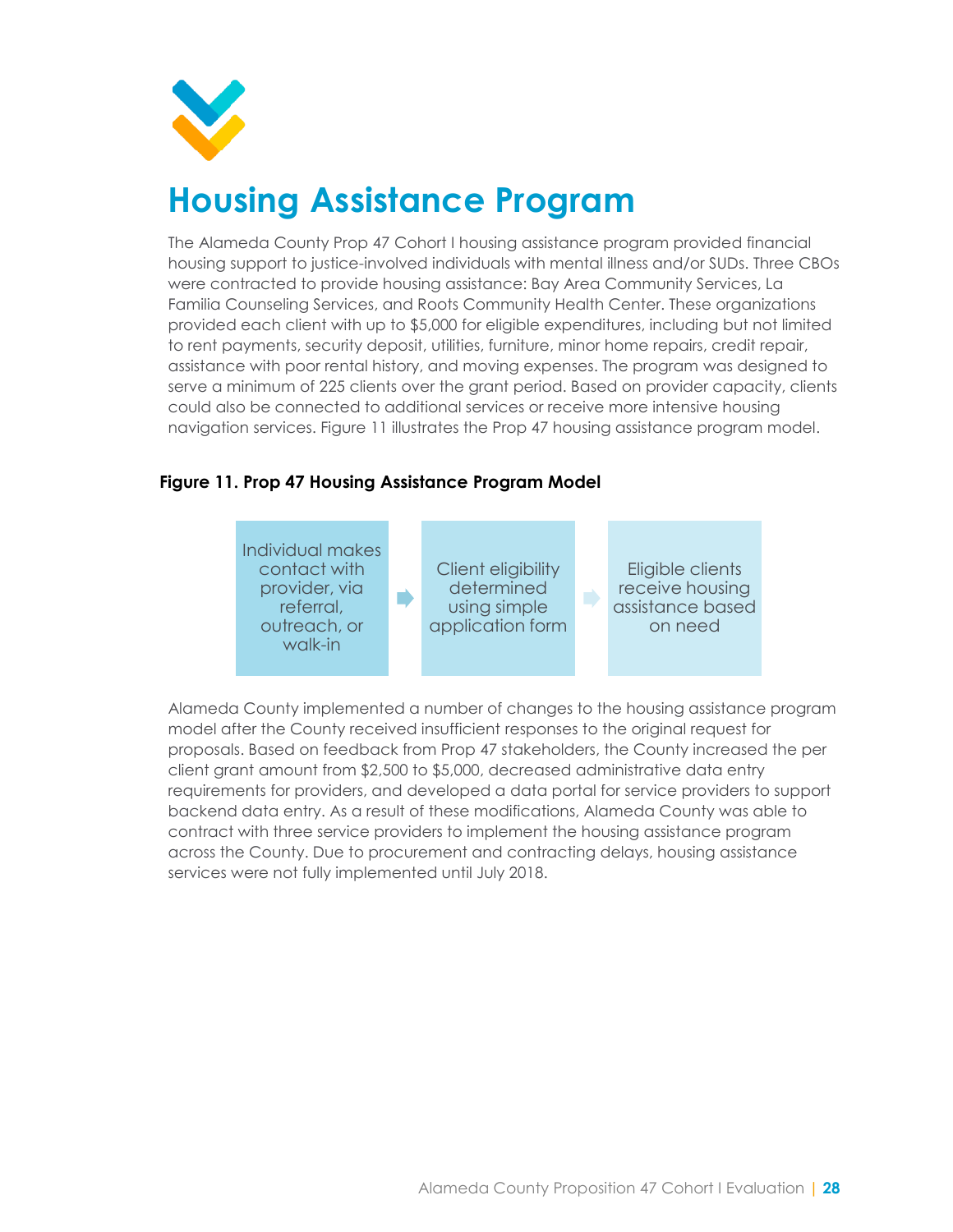## Program Profile

This section describes the services provided through the housing assistance program, the characteristics of housing clients, and recidivism outcomes.

#### **Housing Services**

 $\overline{a}$ 

Through June 2021, a total of 663 unique clients received Prop 47 housing financial assistance. Of those clients, some received multiple allocations up to a maximum of \$5,000. Full implementation of housing services began in July 2018, and 1,902 financial allocations were made between then and June 2021. [Figure 11](#page-28-0) illustrates the number of unique clients who received funding for the first time in each six-month period since the program's inception.<sup>30</sup> The increase in 2021 coincides with an increase in the housing assistance program's Prop 47 Cohort funding allocation, as the County decided to shift unused RTT funding to the housing assistance program.

<span id="page-28-0"></span>

**Figure 11. Unique Clients Receiving Housing Financial Assistance**

Jul-Dec 2018 Jan-Jun 2019 Jul-Dec 2019 Jan-Jun 2020 Jul-Dec 2020 Jan-Jun 2021

Through June 2021, a total of \$2.1 million was provided to individuals for an array of eligible housing-related expenses, averaging \$3,170 per client. [Table 10](#page-28-1) summarizes the number and percentage of individuals using housing financial assistance for each expenditure type and the total amount spent on each (e.g., rental assistance, security deposit). Rental assistance was the most frequently provided expenditure and comprised the majority of the of total funding disbursed. Security deposits were the second most distributed fund and made up 14% of all funding expenses.

| <b>EXPENDITURE TYPE</b>      | <b>AMOUNT SPENT</b> | <b>% OF SPENDING</b> |
|------------------------------|---------------------|----------------------|
| Rental Assistance (excluding |                     |                      |
| back pay)                    | \$1,324,116         | 63%                  |
| Security Deposit             | \$287,141           | 14%                  |
| Backpay (past due rent)      | \$169,631           | 8%                   |
| Hotel/Emergency Stay         | \$154,678           | 7%                   |
| Furniture/Furnishings        | \$142,360           | 7%                   |
| <b>Utilities</b>             | \$9,812             | 0%                   |
| Other                        | \$9,446             | 0%                   |
| Credit Repair                | \$3,452             | 0%                   |
| Home Repair                  | \$800               | 0%                   |
| Moving Expenses              | \$315               | 0%                   |
| <b>Grand Total</b>           | \$2,101,750         | 100%                 |

# <span id="page-28-1"></span>**Table 10. Housing Expenditures by Type and Amount Spent**

Alameda County Proposition 47 Cohort I Evaluation **| 29** <sup>30</sup> Three observations were missing a service date and are not included in this figure.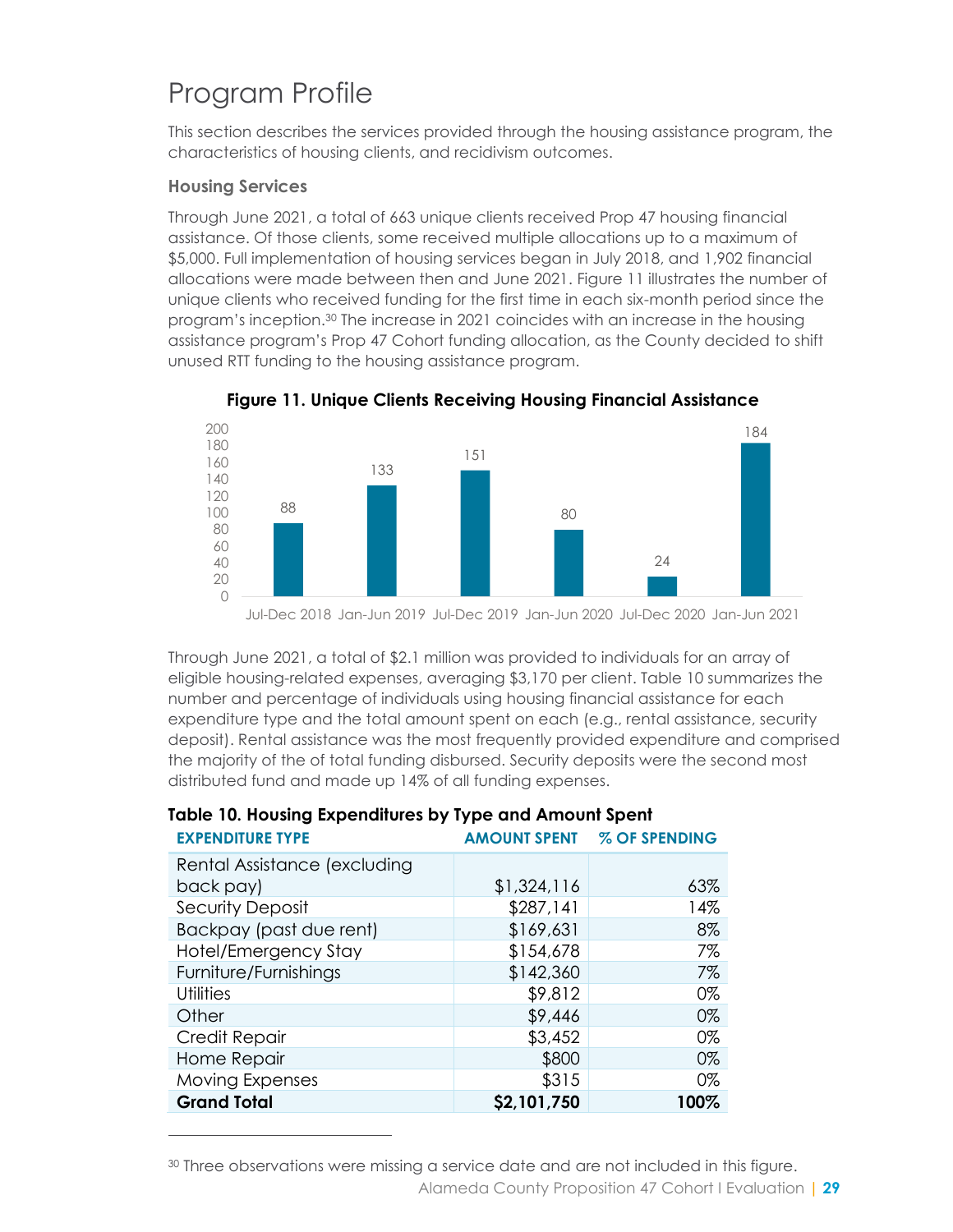To target funding based on need, Prop 47 housing funds were allocated based on the distribution of probation clients, which served as a proxy for the justice-involved population, across supervisorial districts. [Table 11](#page-29-0) displays spending across districts through June 2021.<sup>31</sup>

| <b>DISTRICT</b> | <b>AMOUNT SPENT</b> | % OF SPENDING |
|-----------------|---------------------|---------------|
|                 | \$224,738           | 11%           |
|                 | \$447,585           | 21%           |
| २               | \$554,727           | 26%           |
|                 | \$519,433           | 25%           |
| 5               | \$346,666           | 1 6%          |

#### <span id="page-29-0"></span>**Table 11. Housing Services by Supervisorial District**

#### **Housing Client Profile**

Among housing assistance recipients, 533 clients (80%) had a mental health diagnosis and 318 individuals (48%) had a SUD need, with 195 (29%) indicating a co-occurring disorder (both mental health diagnosis and SUD need).<sup>32</sup> The average age of clients was 42 years old.<sup>33</sup> At the time financial assistance was first provided, almost all individuals were homeless (65%) or at risk of homelessness (28%).<sup>34</sup> Of the 663 individuals who received housing assistance, 134 (19%) were on probation supervision at the time they first received housing assistance.

#### **Outcomes**

 $\overline{a}$ 

Within a month of receiving housing assistance, 51 individuals (8%) were booked into jail in Alameda County. Within a year of receiving housing assistance, 143 individuals (22%) were booked into jail in Alameda County.

As of June 30, 2021, only 53 individuals (8%) who received housing assistance were convicted of a new criminal offense committed after receiving their first housing assistance disbursement. Therefore, the large majority of clients (92%) did not recidivate since first receiving financial housing support.<sup>35</sup>

<sup>&</sup>lt;sup>31</sup> District was not provided for \$8,601 worth of housing disbursements.

 $32$  Data may underestimate the number of individuals with SUDs because indicating a mental health need alone is sufficient to qualify for Prop 47-funded services. Therefore, providers may not identify an individual's SUD if the individual has an identified mental health need, particularly if the individual is concerned about the stigma of SUD need. <sup>33</sup> Birthdate not available for 21 unique individuals.

<sup>34</sup> Housing status was not provided for 17 individuals.

<sup>35</sup> The average time between receiving housing support and June 30, 2021 was 1.4 years. Recidivism data is only for convictions in Alameda County. Approximately one-third (34%) of housing clients were convicted for a crime between July 1, 2014 and their first housing disbursement.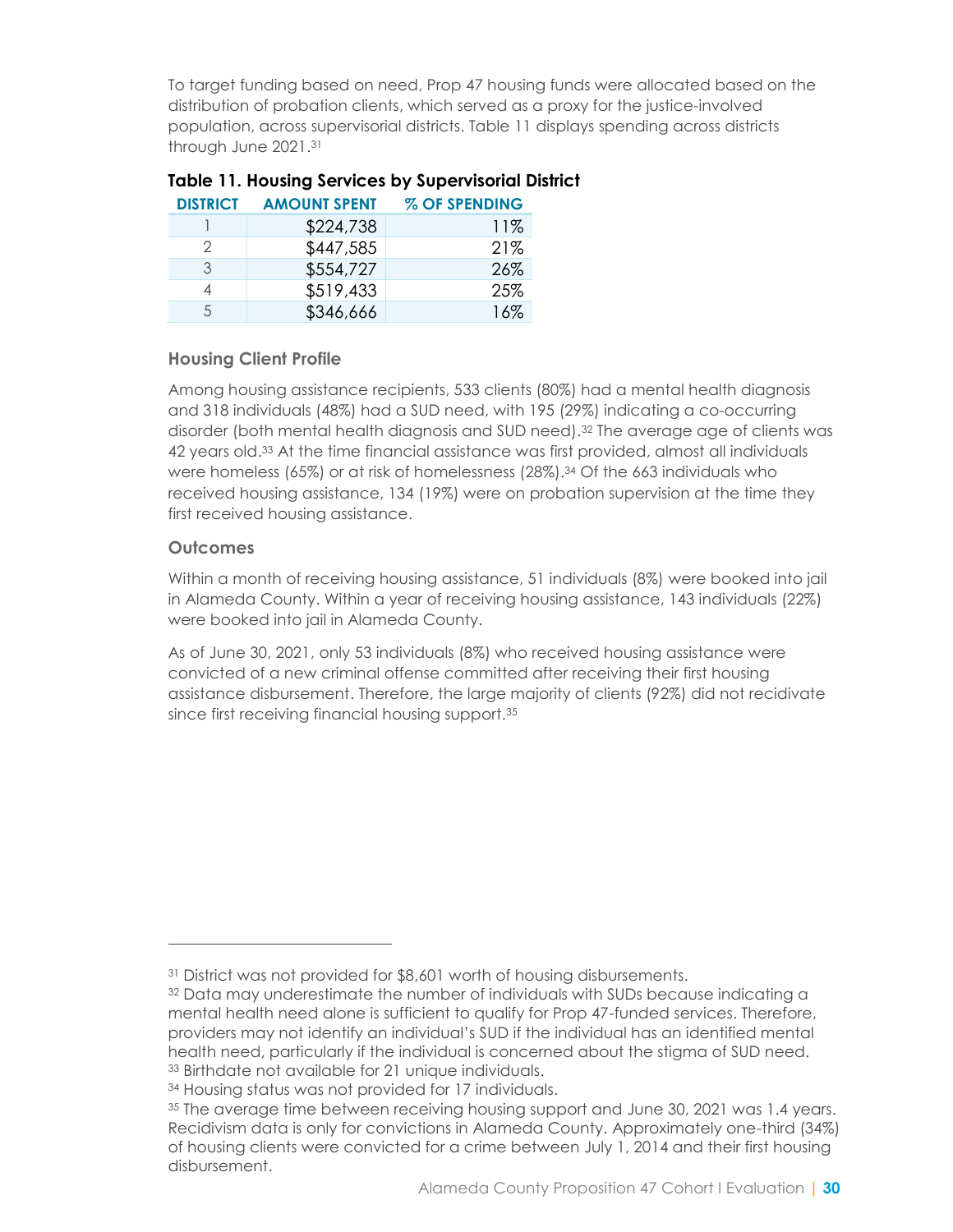### Program Strengths and Challenges

Based on qualitative and quantitative data collection and analysis, the findings below describe facilitators to program success and barriers impacting progress toward program goals.

#### **Program Strengths**

**The Prop 47 housing assistance program enabled providers to use funds flexibly to support clients with a wide array of needs.** Service providers and clients appreciated that the overall enrollment process was straightforward and simple with low barriers to entry, and the flexible funding structure allowed service providers to write checks to a wide range of vendors for services on short timelines. During early implementation, most clients were homeless/transient; however, providers increasingly used the housing funds to support individuals who were at risk of losing housing because they lost employment due to the pandemic. The flexible disbursement structure allowed for a seamless change of the profiles of who was served and what funds were being used for.

**Providers leveraged existing organizational capacity to provide additional services, including case management.** Two housing assistance providers are also contracted to provide Prop 47 mental health services, which enabled them to leverage existing organizational capacity to offer case management and service navigation to housing assistance clients. Depending on the capacity of the provider, clients also received a variety of other services, such as behavioral health services, food, clothes, and service navigation.

**The Prop 47 housing assistance program helped clients obtain short-term housing stability, which supported clients' mental health, education, employment, and financial self-sufficiency**. Providers worked with clients to identify any housing options that were available to support their stability. This included encouraging probation or parole officers to find resources and use natural supports, including paying family members for housing clients. In some cases, paying half of clients' rent helped extend the funding over a longer period, and having temporary housing provided enough short-term stability to help them achieve longer-term stability.

*"For a lot of my clients it's like a starter kit. They're working and able to save money, get credit up, move into their own place. It really is a great starter kit." – Housing Assistance Provider*

Clients shared a variety of ways in which they felt the housing assistance program impacted their lives. For some clients, stable housing meant improved mental health and relief from the chronic stress and trauma of homelessness. For others, stable housing meant they were able to restart educational or employment programs. A selection of client experiences is captured below.

*"I was able to save money and it helped me to get back on my feet. I was able to get a job and now I am working. . . . I have a car and I am able to pay my rent without worrying about not having money for it." Housing Assistance Client*

*"This program affected me positively because I was able to keep my job and housing. I had to be in the Bay Area to finish my sentencing and I was in a fragile situation when I left jail because I didn't have any support system." – Housing Assistance Client*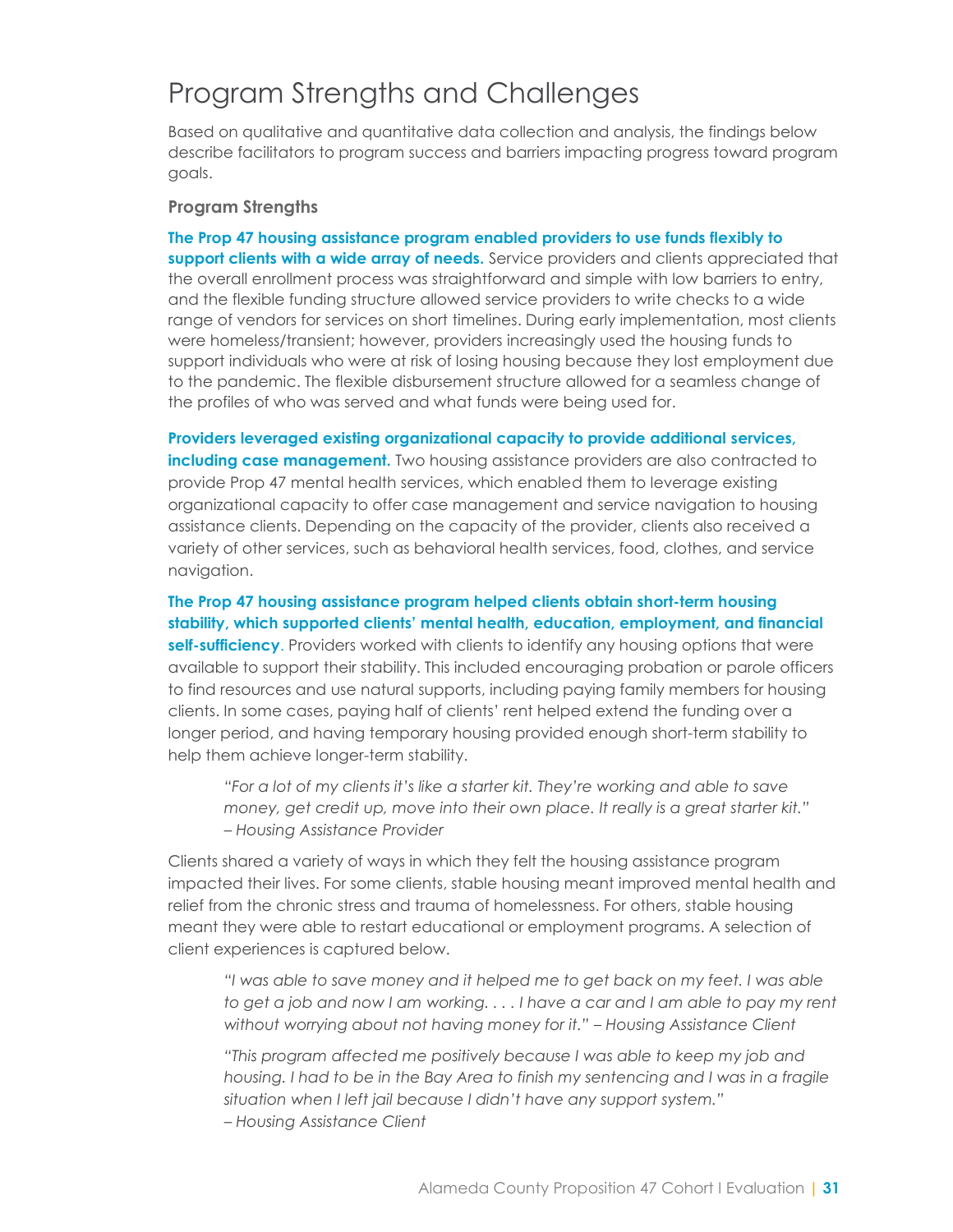

### **Housing and Reentry**

A key objective of Prop 47 is to decrease justice system contact among individuals with mental illness or substance use issues by engaging them in treatment. Housing assistance supports behavioral health treatment,<sup>36</sup> and there is general agreement among researchers and practitioners—as well as formerly incarcerated people—that housing is one of the most important elements to support successful reentry from jail. In addition to fulfilling the basic need for shelter, housing decreases the likelihood of recidivism and supports physical and behavioral health treatment, employment and job retention, and family reunification.<sup>37</sup>

Alameda County's housing crisis, largely a result of limited housing options—especially affordable housing—has worsened over the past few years, resulting in a growing homeless population that doubled from 2015 to 2019.<sup>38</sup> As homelessness has grown, so too has the number of individuals at risk of experiencing homelessness. Within this context, Alameda County's Prop 47-funded programming includes financial housing support to justice-involved individuals with mental illness and/or SUDs.

Housing First is an evidence-based approach that prioritizes providing permanent housing to people experiencing homelessness so that they can then pursue personal goals and improve their quality of life.<sup>39</sup> While Alameda County uses a coordinated entry process to prioritize who receives available housing options, including permanent supportive housing and rapid rehousing, the Prop 47 housing assistance program provides funding for individuals who are homeless or at risk of homelessness to provide immediate, short-term stability. Clients are eligible to receive up to \$5,000 for eligible expenditures, including but not limited to rental assistance, security deposit, utilities, furniture, minor home repairs, credit repair, assistance with poor rental history, and moving expenses.

Alameda County adjusted to the impacts of the COVID-19 pandemic and used housing assistance funds not only to support clients who were homeless, but also to support clients who were at risk of losing housing because they lost employment due to the COVID pandemic. The simple enrollment process and flexible Prop 47 funding structure allowed service providers to use funds to pay for a variety of services on short timelines, which helped prevent homelessness for a number of clients, as well as obtain housing for others.

*"I feel secure about my housing because of the housing assistance I was receiving... The housing assistance has been able to cover my rent. When I go to school, I know that I have somewhere to come back to. My recovery is thriving as well, which is very important because I am able to save my money to use for other things and not rent." – Housing Assistance Client*

 $\overline{a}$ 

<sup>36</sup> Fontaine, J., & Biess, J. (2012). Housing as a Platform for Formerly Incarcerated Persons. Washington, DC: Urban Institute.

<sup>37</sup> Ibid.

<sup>38</sup> See EveryOneHome at https://everyonehome.org/

<sup>39</sup> National Alliance to End Homelessness (2016). Fact Sheet: Housing First.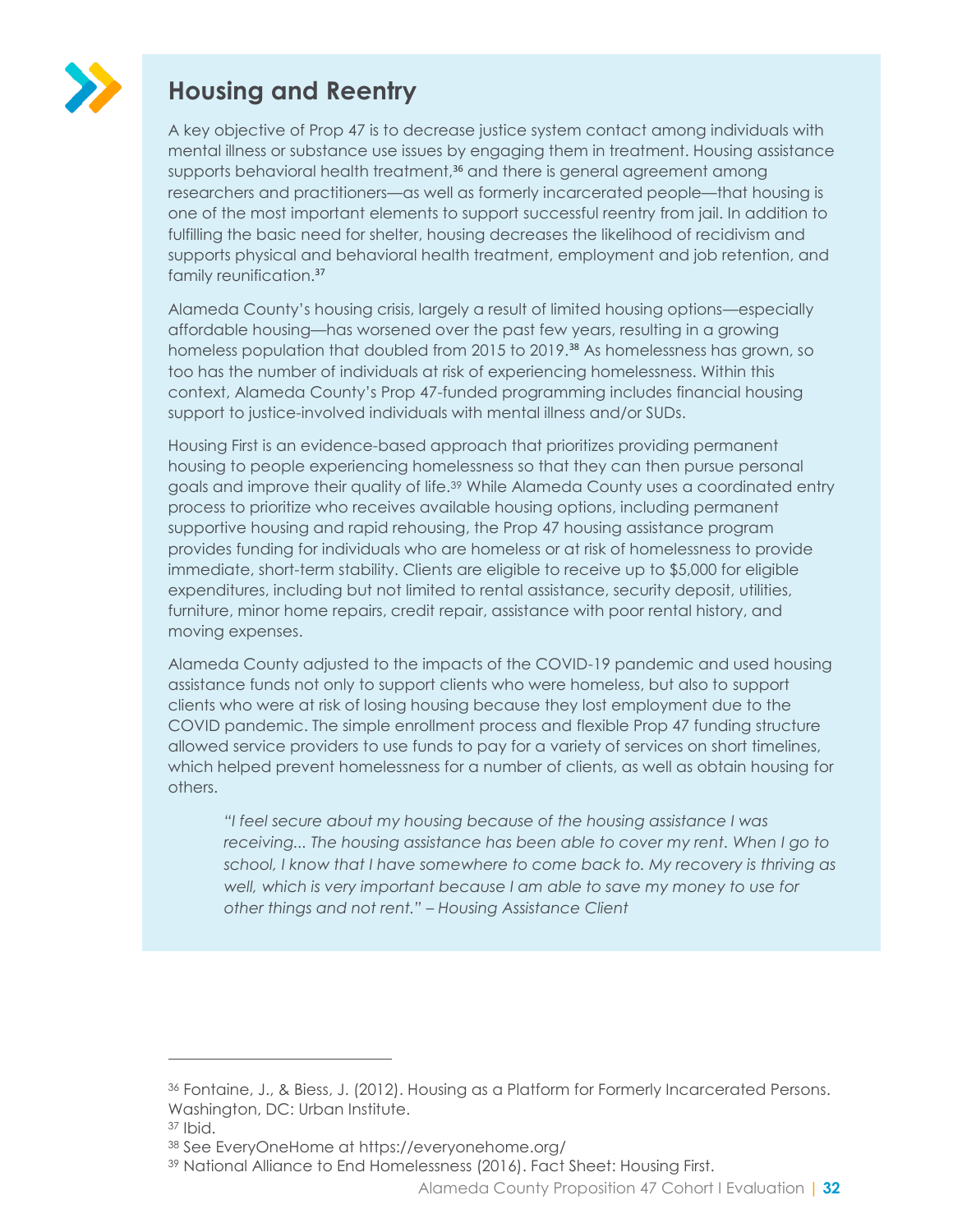#### **Program Barriers**

**Finding available and affordable housing in Alameda County is challenging, and COVID-19 resulted in a heightened need for housing.** Affordable housing is limited in the Bay Area, particularly for individuals with criminal records and substance use and/or mental health needs. In many cases, the limited options that are available are not always conducive to recovery. The pandemic further limited housing options due to lowered capacity in shelters and other shared living environments.

**Due to high housing prices, the funding cap of \$5,000 does not provide long-term housing stability.** Staff shared that board and cares and sober living environments can charge \$750-\$850 for a bed in a shared room, and some landlords charge \$1,000 for a shared room or a space in a living room**.** These are the lowest cost opportunities in the county, and in many cases, individuals who have been incarcerated do not want to live in shared living spaces. With these prices, \$5,000 will result in less than six months of housing and, in some cases, clients may find themselves in a situation similar to where they were prior to receiving the housing assistance.

*"When rent is \$850 and we have budget that will run out, it only buys a few months. It is not enough time to get stable and find a job, especially if they have a criminal* history. We do the best we can to create a plan for aftercare after the funding runs out, *but can't always get that done in a few months." Housing Assistance Staff*

For these reasons, providers found the housing assistance program model most effective for individuals who were high functioning with lower mental and/or SUD needs and only required limited financial assistance to support long-term housing stability (e.g., clients experiencing gaps in employment or one-time financial hardships). The funding may have a more limited impact on individuals with higher needs who require a high intensity and duration of wraparound services such as in-depth case management, financial management, and care coordination—to maintain long-term housing stability.

#### **Looking Forward**

The three Prop 47 housing assistance providers continue to receive Prop 47 funding through Alameda County's Prop 47 Cohort II grant. Clients who received Cohort I funding are also eligible to receive Cohort II funding, resulting in an additional \$5,000 to support their housing needs.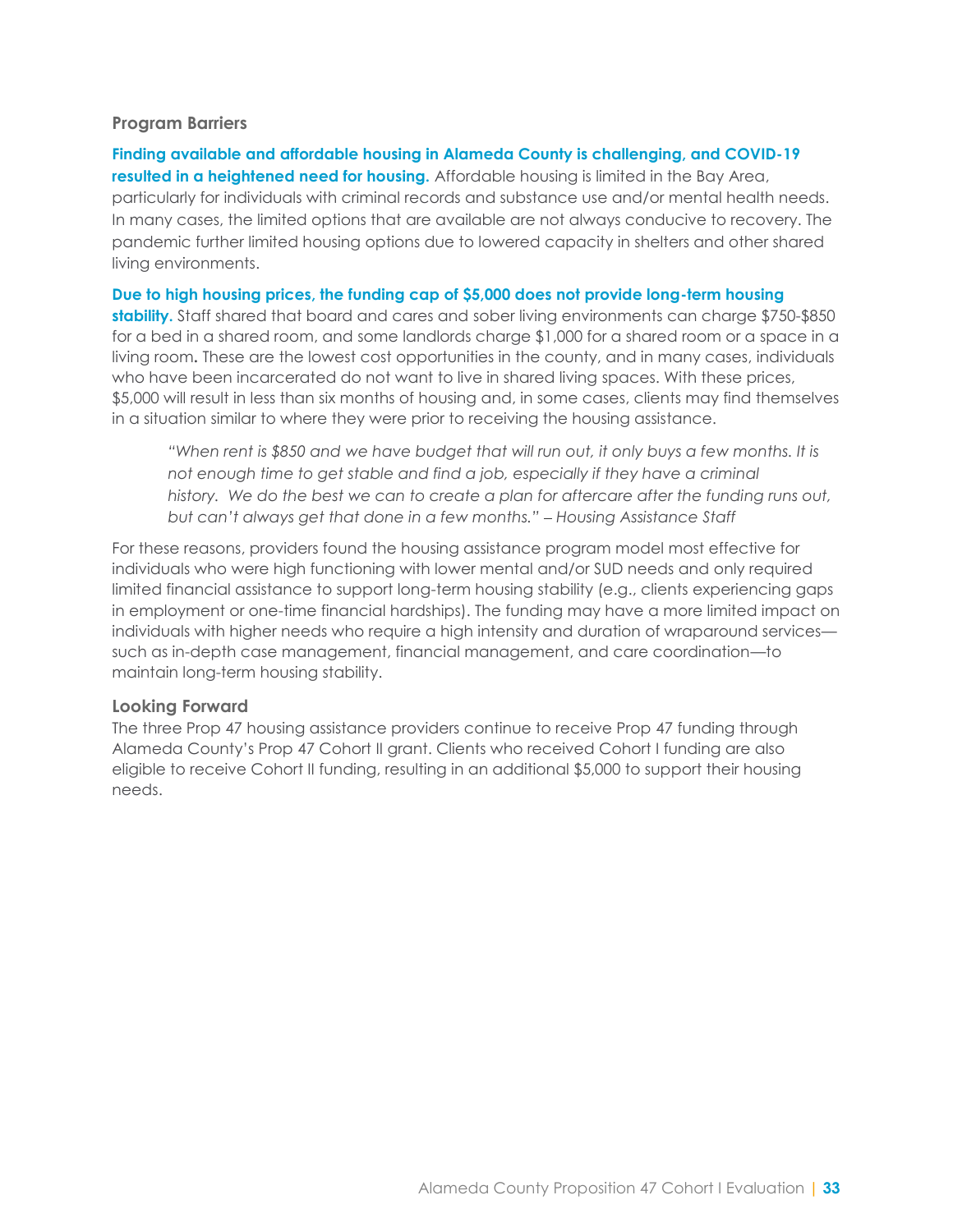

<span id="page-33-0"></span>Alameda County funded three programs through Prop 47 Cohort I to address critical gaps within mental health, SUD, and housing services. This required a significant investment in County coordination, administration, and oversight. Alameda County's Health Care Services Agency held eight contracts with six community-based providers across the three Prop 47-funded programs. Each program had a distinct referral process, service delivery model, and service array. Two of the three programs (mental health and housing) were new, which required Alameda County to develop new contracts, program models, and data reporting systems. Community-based providers also had to implement new programs, including hiring and training new staff.

In all, Alameda County's Prop-47 funded programs served 3,085 individuals:

- Mental health services were provided to a total of 504 individuals, exceeding the goal of serving 160 individuals,
- Alameda County's Prop 47 SUD hotline screened 1,918 individuals for SUDs and 203 individuals were placed into Prop 47-funded beds at recovery residences, exceeding the goal of serving 198 individuals in recovery residences over the course of the grant period,<sup>40</sup> and
- Housing assistance was distributed to 663 individuals, exceeding the goal of serving a minimum of 225 individuals over the grant period.

Among individuals receiving mental health, recovery residence, and housing services, only 3% recidivated while enrolled in programming and only 9% recidivated between exiting the program and June 30, 2021. <sup>41</sup> Though the COVID-19 pandemic impacted arrests and court processes, these low recidivism rates provide a promising indication that Prop-47 funded services are helping reduce recidivism among clients.



 $\overline{a}$ 

3% recidivated while enrolled in programming 9% recidivated between exiting the program and June 30, 2021.

Because of the Cohort I successes and the continued need to deliver the Prop 47 funded services, Alameda County applied for and received Cohort II Prop 47 funding to provide mental, substance use, and housing assistance services for three additional years. In addition to refining the Cohort I program components, Cohort II also adds a prearrest diversion program to reduce justice system penetration by offering services in lieu of arrest or hospitalization to individuals with mental health or substance use disorders.

<sup>40</sup> The SUD program aimed to serve 66 unique individuals each year.

<sup>41</sup> Recidivism is defined as a conviction for a new misdemeanor or felony offense within Alameda County. The average time between program enrollment and June 20, 2021 ranged between 1.4 and 2.4 years.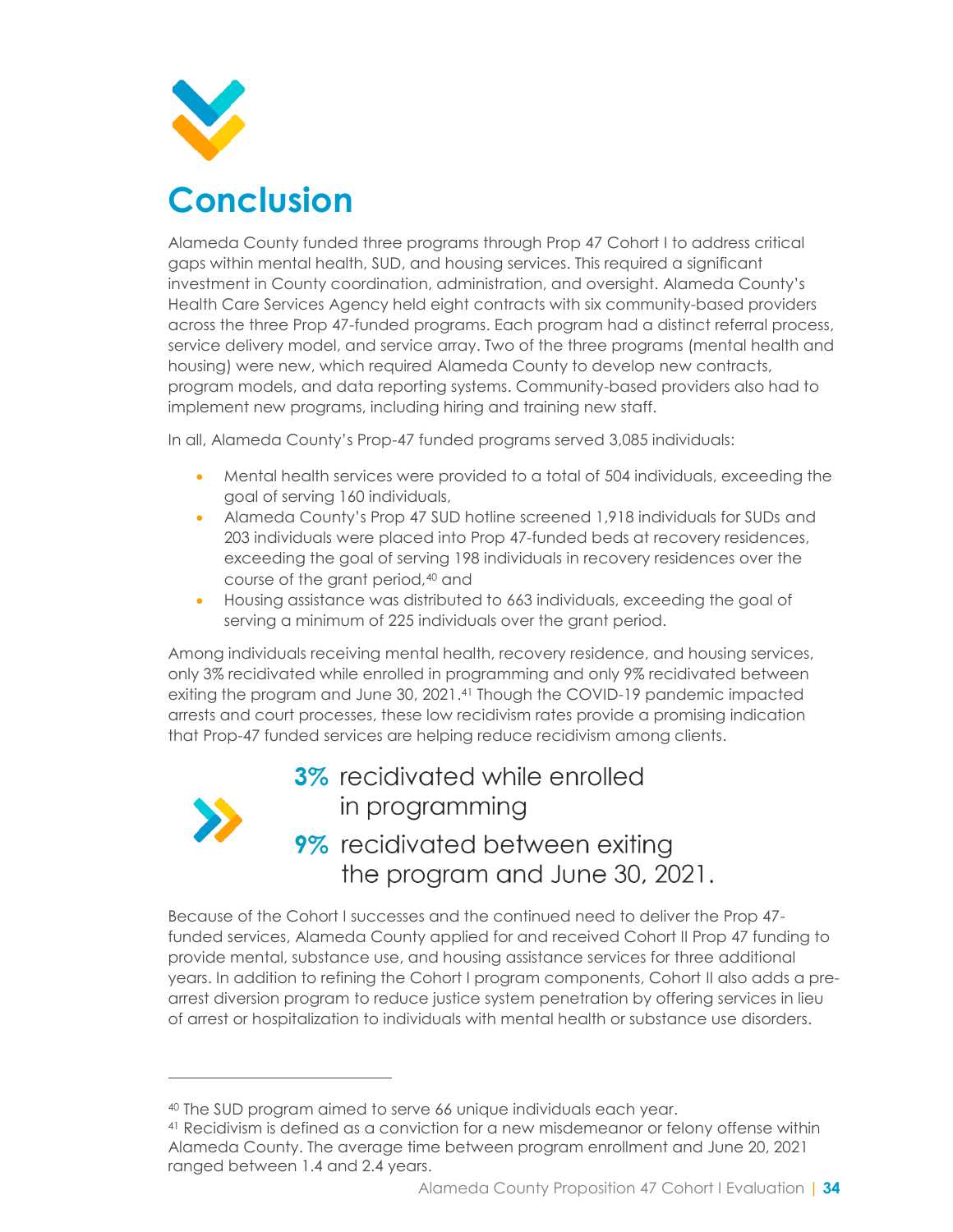# <span id="page-34-0"></span>**Appendix A. Alameda County Local Advisory Committee (LAC) Members**

- Dr. Karyn L. Tribble, Alameda County Behavioral Health (Chair)<sup>42</sup>
- Marcus Dawal, Alameda County Probation Department (Co-chair)<sup>43</sup>
- Rodney Brooks, Alameda County Public Defender's Office
- Danielle Guerry, Alameda County Superior Court
- Kelly Glossup, Alameda County Sheriff's Office
- Sholonda Jackson-Jasper, Community Representative
- L.D. Louis, Alameda County District Attorney's Office
- Michele Moncrief, Community Representative
- Gordon Reed, Community Representative
- Dan Simmons, Community Representative

 $\overline{a}$ 

<sup>42</sup> Colleen Chawla, Director of the Alameda County Health Care Services Agency, was the prior LAC Chair through the Spring of 2020.

<sup>43</sup> Wendy Still, the former Chief Probation Officer of the Alameda County Probation Department, was the prior LAC Co-Chair through her departure in the Spring of 2021.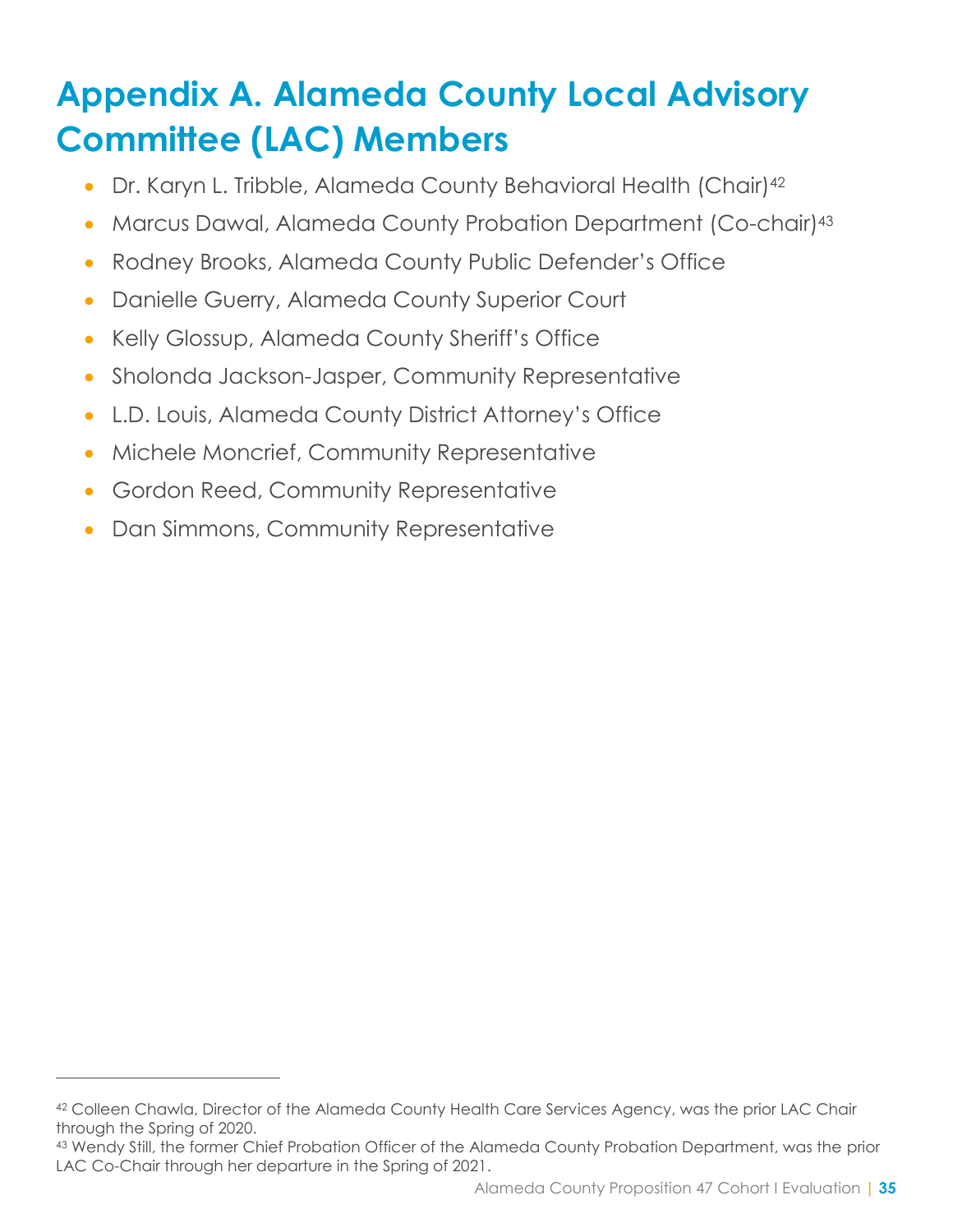# <span id="page-35-0"></span>**Appendix B. Alameda County Prop 47 Cohort I Logic Model**

| <b>Process</b>                                                                                                                                                                                                                                                                                                                                                                                                                                                                                                                                                                                                                                                                                                                                                                                                                                                    |                                                                                                                                                                                                                                                                                                                                                                                                                                                                                                                                                                                                                                                                                                                                                                                                                                                                                                                                                                                                             | <b>Outcomes &amp; Impact</b>                                                                                                                                                                                                                                                                                                                                                                                                                                                                                                                                                                                                                                                                                                                                                                                                                                                                                                                                                                                                                                                                                                                                                                                                                                                                                                                                                                                                                                                                                                                                                                                                                                                                                                                                                                                                                                                                                                                              |                                                                                                                                                                                                                                                                                                                                                                                                                                                                                                                                                                                                                                                                                                                                                                                                                                                                                                                                                                                                                                                                                                                                                                                                                                                                                                                                                                                                                                                                                                                                                                                                                                                                                                                                                                                                                                                                                                                                                                                                                                                                                                                                                                                                                                                                                                                   |                                                                                                                              |
|-------------------------------------------------------------------------------------------------------------------------------------------------------------------------------------------------------------------------------------------------------------------------------------------------------------------------------------------------------------------------------------------------------------------------------------------------------------------------------------------------------------------------------------------------------------------------------------------------------------------------------------------------------------------------------------------------------------------------------------------------------------------------------------------------------------------------------------------------------------------|-------------------------------------------------------------------------------------------------------------------------------------------------------------------------------------------------------------------------------------------------------------------------------------------------------------------------------------------------------------------------------------------------------------------------------------------------------------------------------------------------------------------------------------------------------------------------------------------------------------------------------------------------------------------------------------------------------------------------------------------------------------------------------------------------------------------------------------------------------------------------------------------------------------------------------------------------------------------------------------------------------------|-----------------------------------------------------------------------------------------------------------------------------------------------------------------------------------------------------------------------------------------------------------------------------------------------------------------------------------------------------------------------------------------------------------------------------------------------------------------------------------------------------------------------------------------------------------------------------------------------------------------------------------------------------------------------------------------------------------------------------------------------------------------------------------------------------------------------------------------------------------------------------------------------------------------------------------------------------------------------------------------------------------------------------------------------------------------------------------------------------------------------------------------------------------------------------------------------------------------------------------------------------------------------------------------------------------------------------------------------------------------------------------------------------------------------------------------------------------------------------------------------------------------------------------------------------------------------------------------------------------------------------------------------------------------------------------------------------------------------------------------------------------------------------------------------------------------------------------------------------------------------------------------------------------------------------------------------------------|-------------------------------------------------------------------------------------------------------------------------------------------------------------------------------------------------------------------------------------------------------------------------------------------------------------------------------------------------------------------------------------------------------------------------------------------------------------------------------------------------------------------------------------------------------------------------------------------------------------------------------------------------------------------------------------------------------------------------------------------------------------------------------------------------------------------------------------------------------------------------------------------------------------------------------------------------------------------------------------------------------------------------------------------------------------------------------------------------------------------------------------------------------------------------------------------------------------------------------------------------------------------------------------------------------------------------------------------------------------------------------------------------------------------------------------------------------------------------------------------------------------------------------------------------------------------------------------------------------------------------------------------------------------------------------------------------------------------------------------------------------------------------------------------------------------------------------------------------------------------------------------------------------------------------------------------------------------------------------------------------------------------------------------------------------------------------------------------------------------------------------------------------------------------------------------------------------------------------------------------------------------------------------------------------------------------|------------------------------------------------------------------------------------------------------------------------------|
| Inputs<br>What do we contribute to accomplish<br>our activities?                                                                                                                                                                                                                                                                                                                                                                                                                                                                                                                                                                                                                                                                                                                                                                                                  | <b>Activities</b><br>What activities does our program<br>area do to accomplish our goals?                                                                                                                                                                                                                                                                                                                                                                                                                                                                                                                                                                                                                                                                                                                                                                                                                                                                                                                   | Outputs<br>Once we accomplish our activities,<br>what is the evidence of service delivery?                                                                                                                                                                                                                                                                                                                                                                                                                                                                                                                                                                                                                                                                                                                                                                                                                                                                                                                                                                                                                                                                                                                                                                                                                                                                                                                                                                                                                                                                                                                                                                                                                                                                                                                                                                                                                                                                | Short- & Middle-Term Outcomes<br>What changes do we expect to see within 0-2 years?                                                                                                                                                                                                                                                                                                                                                                                                                                                                                                                                                                                                                                                                                                                                                                                                                                                                                                                                                                                                                                                                                                                                                                                                                                                                                                                                                                                                                                                                                                                                                                                                                                                                                                                                                                                                                                                                                                                                                                                                                                                                                                                                                                                                                               | Wh                                                                                                                           |
| Funding<br>• BSCC Prop 47 grant funding<br>• Leveraged funds<br>Leadership, Oversight, and Staffing<br>• Health Care Services Agency<br>o Adult Forensic Behavioral Health<br>(AFBH)<br>• Probation Department<br>• Local Advisory Committee (LAC)<br>o Community Corrections Partnership<br>(CCP)<br>o District Attorney<br>o Public Defender<br>○ Sheriff's Office<br>o Community Development Agency<br>• Funded Providers<br>o La Familia Counseling Services<br>o Bay Area Community Services<br>○ Center Point<br>o Canales Unidos Reformando Adictos<br>(CURA)<br>o Second Chance, Inc.<br><b>Training &amp; EBPs</b><br>• BSCC guiding principles<br>• Reentry Treatment Team (RTT)<br>• Trauma-Informed Care<br>• Restorative Justice<br>• Evidence Based Risk/Needs Assessment<br>Tools<br>• Cognitive Behavioral Therapy<br>• Motivational Interviewing | <b>Mental Health (MH) Services</b><br>• Hire and train RTT team members<br>• Administer and analyze intake<br>assessments<br>• Probation staff training for MH services<br>• Intensive case management<br>• MH treatment<br>• Peer Navigation<br>• Referrals for other services<br><b>Substance Use Disorder (SUD) Services</b><br>• Screen and refer SUD and dual<br>diagnosis clients<br>• Outpatient SUD Care<br>• Recovery residences (with or without<br>outpatient treatment)<br><b>Housing Support Services</b><br>• Create assessment criteria and<br>application process for housing<br>support<br>• Competitive grant process for CBOs<br>• Housing supports<br>• Referrals for MH and SUD services<br><b>Cooperation and Coordination</b><br>• Develop protocols for referrals to RTTs<br>• Coordinate referrals from AFBH,<br>Probation, or other agencies to RTTs,<br>SUD treatment agencies, and housing<br>support agencies<br>• Data collection and analysis<br>• Quarterly reports to BSCC | <b>Mental Health (MH) Services</b><br># of RTT staff, # RTT new hires<br># staff trained in trauma-informed care<br>Training courses administered and # of<br>participants<br># previously incarcerated peer counselors<br>RTT client/staff ratio<br># individuals referred for MH services, by referral<br>agency<br># individuals enrolled in MH services<br>Average time between referral and enrollment<br># receiving services, by service type and agency<br># who had 2+ treatment sessions within 30 days<br>after enrollment<br># disabled clients without SSI successfully<br>connected with SSI Advocate<br># clients receiving Medi-Cal/CalFresh/SSI<br>Service hours provided and number served, per<br>agency<br>Demographic breakdown of clients<br><b>Substance Use Disorder (SUD) Services</b><br>SUD services provided<br>Training courses administered and # of<br>participants<br>CBO client/staff ratio<br># clients referred for screening, by referral agency<br># clients screened for SUD<br># individuals referred for SUD treatment, by service<br>$\bullet$<br>agency<br># individuals enrolled in SUD treatment, by service<br>$\bullet$<br>agency and service type<br># who had treatment in 14 or 35 days from<br>assessment date<br># who had 2+ treatments within 30 days after<br>enrollment<br>Service hours provided and number served, by<br>agency<br>Demographic breakdown of clients<br><b>Housing Support Services</b><br># CBOs receiving funding through grant program<br>and services provided<br># funding requests received<br>$\bullet$<br># screened upon funding request submission<br># funding reviews completed within 14 or 30 days<br>of funding request, and total<br># of funding requests approved<br># provided funding within 14 or 30 days from<br>screening, and total<br># provided funding or other services, by service<br>type and/or funding amount<br>Demographic breakdown of clients | <b>Mental Health</b><br>• Clients show decrease in functional impairment as<br>measured by repeated adult needs and strengths<br>assessment (ANSA)<br>• Reduction in psychiatric hospitalizations and psychiatric<br>emergency room admissions<br>• Clients with closed SSI Advocacy cases result in a client<br>being granted SSI<br>• RTT clients discharged after successful progress<br>• 65% of AFBH and Probation clients who are referred to<br>RTT and discharged from jail enroll in RTT<br>• Within 24 months, 50% of RTT clients will step down to<br>mild-moderate mental health services<br>• 75% of RTT clients maintain engagement in mental<br>health treatment and services or successfully complete<br>treatment during the entire 12-24 month treatment<br>period<br><b>Substance Abuse</b><br>• Within 6 months, 50% of enrolled SUD clients will step<br>down to a lower level of care or complete treatment<br>• 50% of SUD clients maintain engagement in SUD<br>treatment services throughout the entire treatment<br>period<br>• 65% of clients referred to SUD programs and discharged<br>from jail enroll in programs<br>• SUD clients do not experience relapse<br>• SUD clients discharged after successful progress<br><b>Housing Condition</b><br>• 75% of clients with identified need for emergency<br>housing grants receive them, in conjunction with MH<br>and SUD services<br>• 80% of clients who receive housing supports do not<br>return to jail during the treatment period.<br><b>Other Psychosocial Outcomes</b><br>• 75% of enrolled clients referred to community-based<br>support services such as employment or housing are<br>successfully linked to those services.<br><b>Criminal Justice</b><br>• Clients who have been engaged in MH, SUD, and/or<br>housing services for 1+ months have not returned to jail<br>• 80% of MH, SUD, and/or housing clients do not return to<br>jail during the treatment period<br>• Reduced rate of recidivism, per the BSCC's definition, for<br>individuals receiving Prop 47 services<br><b>System Level Outcomes</b><br>• Improved coordination between Probation, Sheriff and<br>agencies or organizations involved with Prop 47<br>implementation to ensure effective delivery of services<br>to the target population | Mer<br>$\bullet$ F<br>Sub:<br>$\bullet$ F<br>Hou<br>$\bullet$ F<br>Crin<br>$\bullet$ 1<br>Syst<br>$\bullet$ (<br>$\bullet$ F |

| Long-Term Outcomes and Impacts                                                                                                                                                                                       |  |
|----------------------------------------------------------------------------------------------------------------------------------------------------------------------------------------------------------------------|--|
|                                                                                                                                                                                                                      |  |
| What changes do we expect to see within 3-<br>ırs?                                                                                                                                                                   |  |
| 5 years?                                                                                                                                                                                                             |  |
| Mental Health<br>Formerly incarcerated individuals with<br>$\bullet$<br>moderate severe or serious and persistent<br>mental illness are stabilized through<br>ric<br>community-based mental health treatment         |  |
| and services and do not reoffend                                                                                                                                                                                     |  |
| nt<br><b>Substance Abuse</b><br>Formerly incarcerated individuals with<br>substance use disorders are stabilized through<br>$\mathcal{C}$<br>community-based SUD treatment and services<br>and do not reoffend       |  |
| <b>Housing Condition</b><br>Formerly incarcerated individuals with<br>te<br>emergency housing needs are stabilized<br>through community-based treatment and<br>services and do not reoffend                          |  |
| <b>Criminal Justice System</b><br>Individuals receiving Prop 47 MH, SUD, and/or<br>housing services do not recidivate within three<br>years of release or placement on supervision,<br>per the BSCC definition<br>эd |  |
| <b>System Level Outcomes</b><br>• Community partnerships and collaboration for<br>MH/SUD treatment and housing<br>Reduced recidivism                                                                                 |  |
|                                                                                                                                                                                                                      |  |
|                                                                                                                                                                                                                      |  |
| lir<br>O                                                                                                                                                                                                             |  |
|                                                                                                                                                                                                                      |  |
| for                                                                                                                                                                                                                  |  |
| ıd                                                                                                                                                                                                                   |  |
|                                                                                                                                                                                                                      |  |
| ,s                                                                                                                                                                                                                   |  |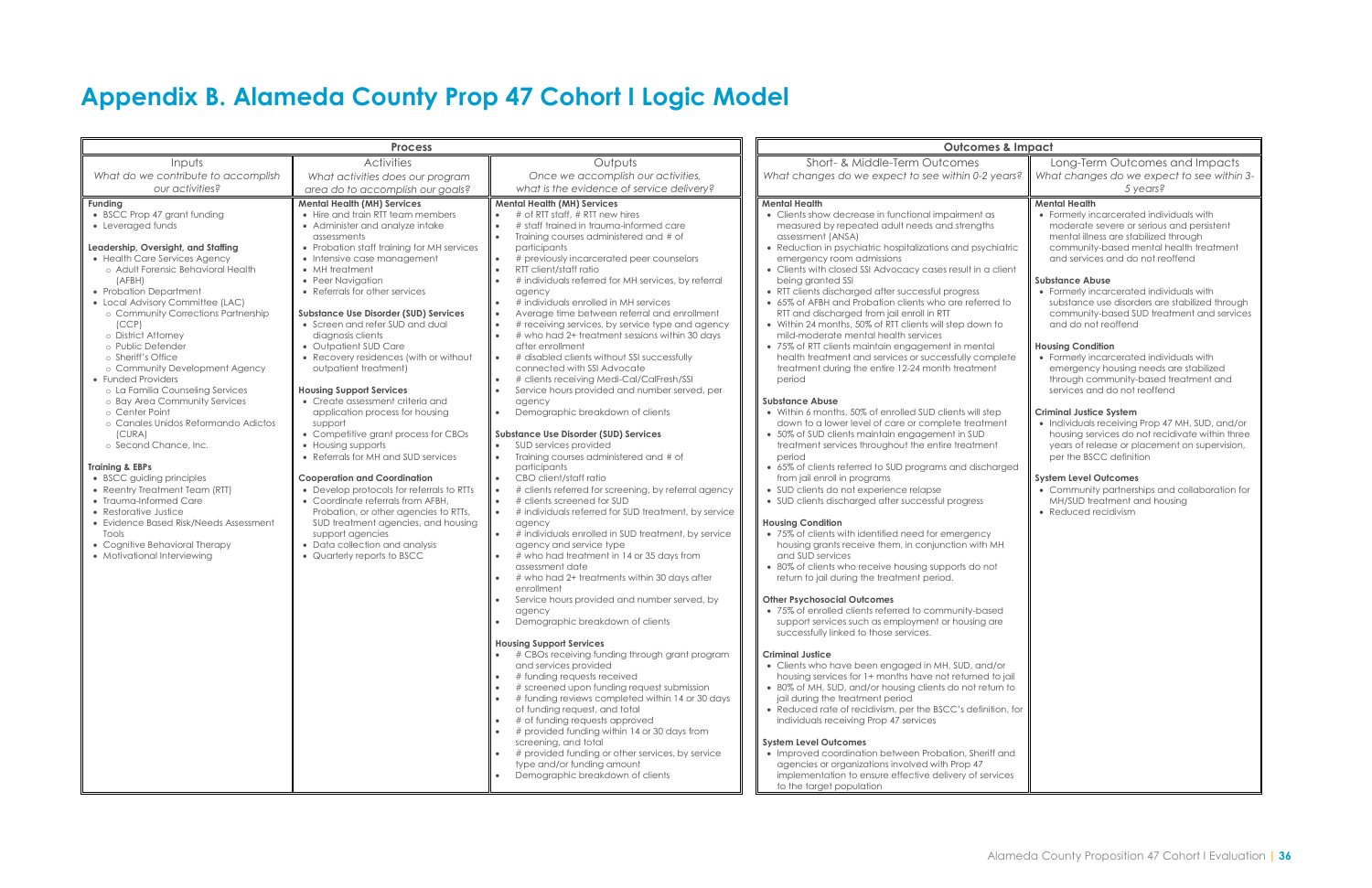# <span id="page-36-0"></span>**Appendix C. Progress Toward Proposition 47 Cohort I Objectives**

| <b>GOALS</b>                                                                                                                                                                                                                                                  | <b>OBJECTIVES</b>                                                                                                                                                           | <b>PROGRESS</b>                                                                                                                                                                                                                                                                                                      |
|---------------------------------------------------------------------------------------------------------------------------------------------------------------------------------------------------------------------------------------------------------------|-----------------------------------------------------------------------------------------------------------------------------------------------------------------------------|----------------------------------------------------------------------------------------------------------------------------------------------------------------------------------------------------------------------------------------------------------------------------------------------------------------------|
| Formerly<br>incarcerated<br>individuals<br>with<br>moderate-<br>severe or<br>serious and<br>persistent<br>mental illness<br>are stabilized<br>through<br>community-<br>based<br>mental<br>health (MH)<br>treatment<br>and services<br>and do not<br>reoffend. | 1. 65% of Adult Forensic<br><b>Behavioral Health and</b><br>Probation clients who are<br>referred to RTT and discharged<br>from jail enroll in RTT.                         | 68% of RTT clients were previously<br>incarcerated and 20% were referred to the<br>program by a criminal justice agency;<br>however, data were not available to<br>determine the total number of individuals<br>that were referred for mental health<br>services while in custody and then<br>subsequently enrolled. |
|                                                                                                                                                                                                                                                               | 2.<br>Within 24 months, 50% of RTT<br>clients will step down to mild-<br>moderate MH services.                                                                              | Data was not available to measure this<br>goal. However, of the 471 clients who<br>exited mental health services, 51% reached<br>or partially reached their treatment goals.                                                                                                                                         |
|                                                                                                                                                                                                                                                               | 3.<br>75% of RTT clients maintain<br>engagement in MH treatment<br>and services or successfully<br>complete treatment during the<br>entire 12-24 month treatment<br>period. | Of the 471 clients who exited mental health<br>services, 51% reached or partially reached<br>their treatment goals.                                                                                                                                                                                                  |
|                                                                                                                                                                                                                                                               | 4. 75% of enrolled clients referred<br>to community-based support<br>services such as employment<br>or housing are successfully<br>linked to those services.                | A complete record of referral data and<br>linkages were not available.                                                                                                                                                                                                                                               |
|                                                                                                                                                                                                                                                               | 80% of RTT clients do not return<br>5.<br>to jail during the treatment<br>period.                                                                                           | During the treatment period, 74% of RTT<br>clients did not return to jail within Alameda<br>County.                                                                                                                                                                                                                  |
| Formerly<br>incarcerated<br>individuals<br>with<br>substance<br>use disorders<br>are stabilized<br>through<br>community-<br>based<br>treatment<br>and services<br>and do not<br>reoffend.                                                                     | 65% of Prop 47 clients referred<br>6.<br>to SUD programs and<br>discharged from jail enroll in<br>programs.                                                                 | Of the 1,918 individuals screened through<br>the hotline, slightly over half (55%) were<br>connected to SUD services. Data were not<br>available to determine the total number of<br>individuals that were referred for SUD<br>services while in custody and then<br>subsequently enrolled.                          |
|                                                                                                                                                                                                                                                               | 50% of Prop 47 SUD clients<br>7.<br>maintain engagement in SUD<br>treatment and services<br>throughout the entire<br>treatment period.                                      | Data was not available to directly measure<br>engagement in SUD treatment. However,<br>of the 203 clients who exited recovery<br>residences, 74% were discharged with<br>partial improvement or treatment goals<br>reached.                                                                                          |
|                                                                                                                                                                                                                                                               | Within 6 months, 50% of<br>8.<br>enrolled clients will step down<br>to lower level of care or<br>complete treatment.                                                        | Of the 203 clients who exited recovery<br>residences, 74% were discharged with<br>partial improvement or treatment goals<br>reached.                                                                                                                                                                                 |
|                                                                                                                                                                                                                                                               | 75% of enrolled clients referred<br>9.<br>to community-based support                                                                                                        | Though recovery residences may make<br>some external referrals, this objective is no                                                                                                                                                                                                                                 |